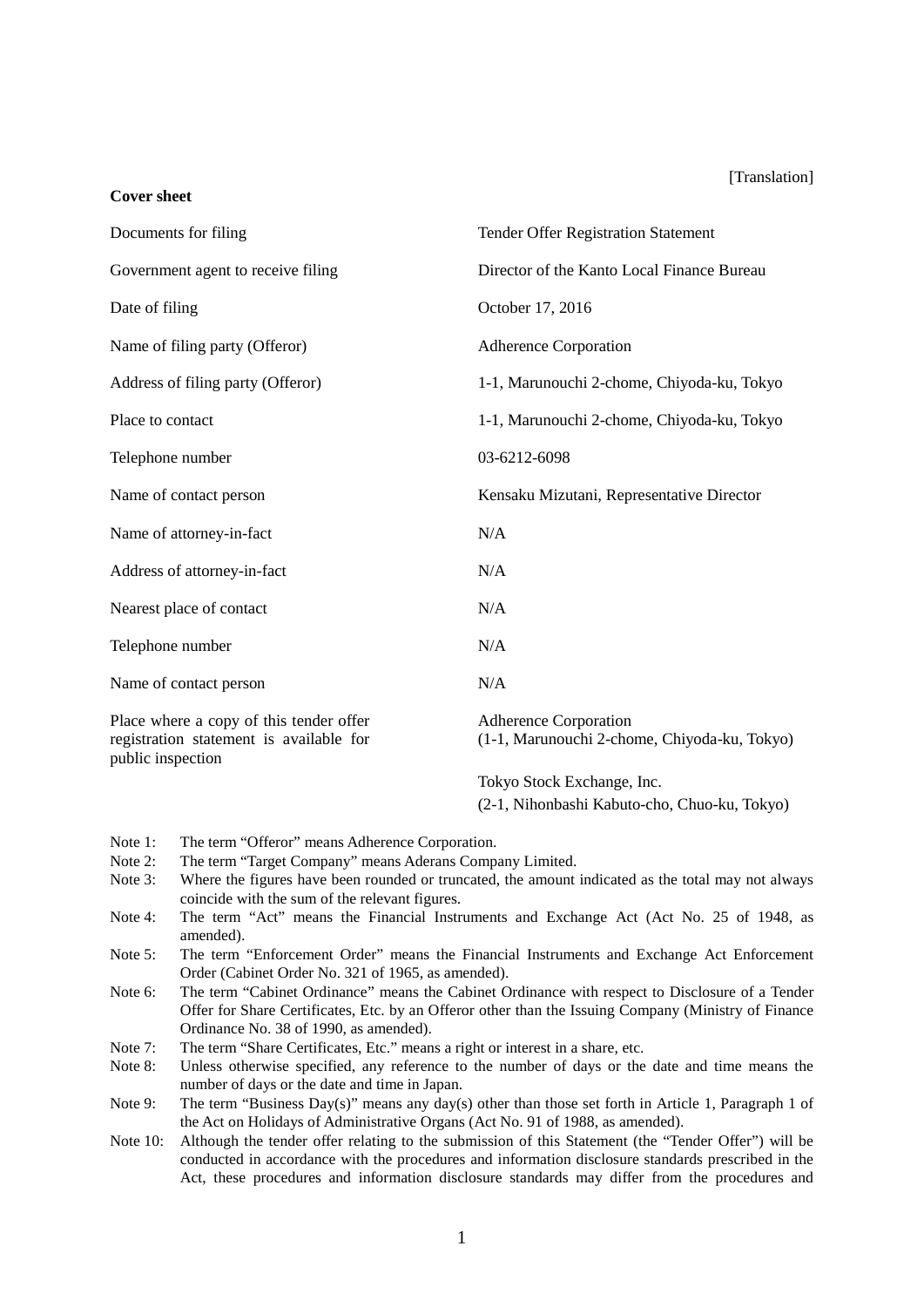information disclosure standards in the United States. In particular, Sections 13 (e) and 14 (d) of the U.S. Securities Exchange Act of 1934 (as amended; the "U.S. Securities Exchange Act"), and the rules prescribed thereunder do not apply to the Tender Offer, and the Tender Offer does not conform to those procedures and standards. All financial information contained in this Statement has been prepared in accordance with Japanese accounting standards, and not in accordance with U.S. accounting standards, and may not be comparable to the financial information of U.S. companies. It may be difficult to enforce any right or claim arising under U.S. federal securities laws because the Offeror is incorporated outside the United States and its officers are non-U.S. residents. It may not be possible to commence legal proceedings against the Offeror and its officers in a non-U.S. court for violations of the U.S. securities laws. In addition, it may not be possible to compel any non-U.S corporation and its subsidiaries and affiliates to subject themselves to a U.S. court's jurisdiction.

- Note 11: Unless otherwise specified, all procedures relating to the Tender Offer are to be conducted entirely in Japanese. If all or any portion of the documentation relating to the Tender Offer is prepared in English and there is any inconsistency between the English documentation and the Japanese documentation, the Japanese documentation will prevail.
- Note 12: This Statement includes "forward-looking statements" as defined in Article 27A of the U.S. Securities Act of 1933 (as amended) and Article 21(E) of the U.S. Securities Exchange Act. Actual results might be materially different from the express or implied predictions including the "forward-looking statements" contained herein due to known or unknown risks, uncertainties or any other factors. Neither the Offeror nor any of its affiliates assures that such express or implied predictions including the "forward-looking statements" contained herein will be achieved. The "forward-looking statements" contained in this Statement have been prepared based on the information possessed by the Offeror as of the date hereof, and, unless otherwise required under applicable laws and regulations, neither the Offeror nor any of its affiliates assumes any obligation to update or revise such statements to reflect any future events or circumstances.
- Note 13: A financial advisor of the Offeror and Tender Offer Agent (including their respective affiliates) may, in their ordinary course of business, purchase shares or bonds with stock acquisition rights in the Target Company for their own accounts or for the accounts of their clients prior to the Tender Offer or during the period for the Tender Offer (the "Tender Offer Period") outside the Tender Offer in accordance with the requirements of Rule 14e-5(b)(12) of the U.S. Securities Exchange Act or take actions for such purchase to the extent permitted by financial instruments and exchange related laws and regulations of Japan. If any information concerning such purchase is disclosed in Japan, the relevant financial adviser or Tender Offer Agent who conducted such purchase will disclose such information on their English website (or by any other means of public disclosure).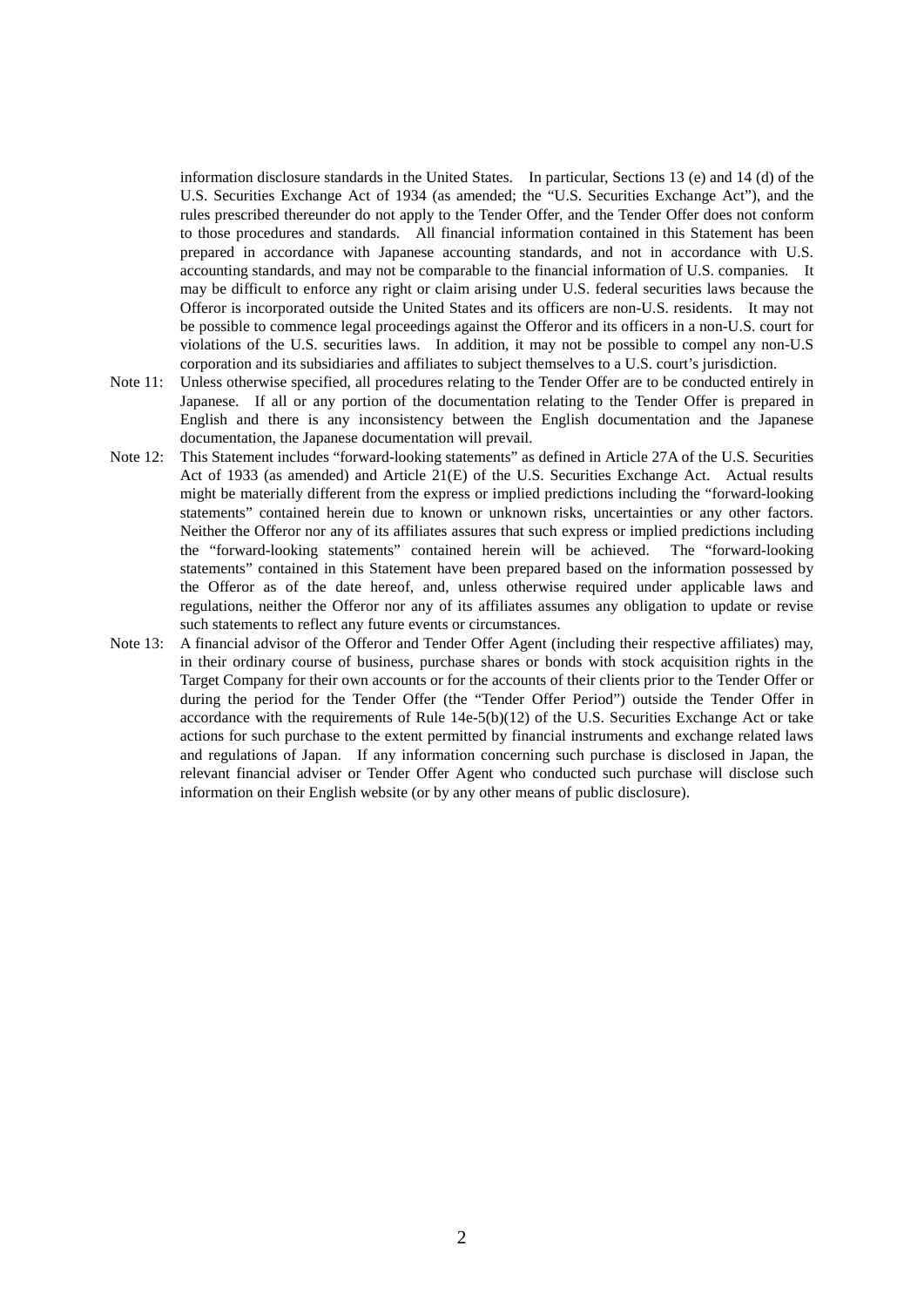### **I. Terms and conditions of tender offer**

# **1. Name of the Target Company**

Aderans Company Limited

# **2. Class of Share Certificates, Etc. for tender offer**

- (1) Common stock
- (2) Stock acquisition rights
	- (i) Stock acquisition rights issued pursuant to the resolution at the board of directors meeting of the Target Company held on June 21, 2012 (the "Fourth Series Stock Acquisition Rights")
	- (ii) Stock acquisition rights issued pursuant to the resolution at the board of directors meeting of the Target Company held on May 23, 2013 (the "Fifth Series Stock Acquisition Rights")
	- (iii) Stock acquisition rights issued pursuant to the resolution at the board of directors meeting of the Target Company held on May 22, 2014 (the "Sixth Series Stock Acquisition Rights")
	- (iv) Stock acquisition rights issued pursuant to the resolution at the board of directors meeting of the Target Company held on May 28, 2015 (the "Seventh Series Stock Acquisition Rights")
	- (v) Stock acquisition rights issued pursuant to the resolution at the board of directors meeting of the Target Company held on May 26, 2016 (the "Eighth Series Stock Acquisition Rights," and collectively with the Fourth, Fifth, Sixth and Seventh Series Stock Acquisition Rights, the "Stock Acquisition Rights")
- (3) Bonds with stock acquisition rights

JPY denominated convertible bonds with stock acquisition rights due 2019 issued pursuant to the resolution at the board of directors meeting of the Target Company held on September 17, 2014 (the "Convertible Bonds")

# **3. Purposes of tender offer**

(1) Outline of the Tender Offer

The Offeror is a joint stock corporation (*kabushiki kaisha*) incorporated on September 26, 2016 for the main purpose of acquiring and holding shares of common stock ("Target Company Shares"), Stock Acquisition Rights, and Convertible Bonds (see Note 1) of the Target Company (collectively, "Target Company Share Certificates, Etc."), and all of its issued shares are owned by Integral Corporation ("Integral") as of the date hereof.

Integral is an investment company, whose corporate mission is becoming the "Trusted Investor," that makes long-term equity investments based on a relationship of deep trust with the management of invested companies and under the following three codes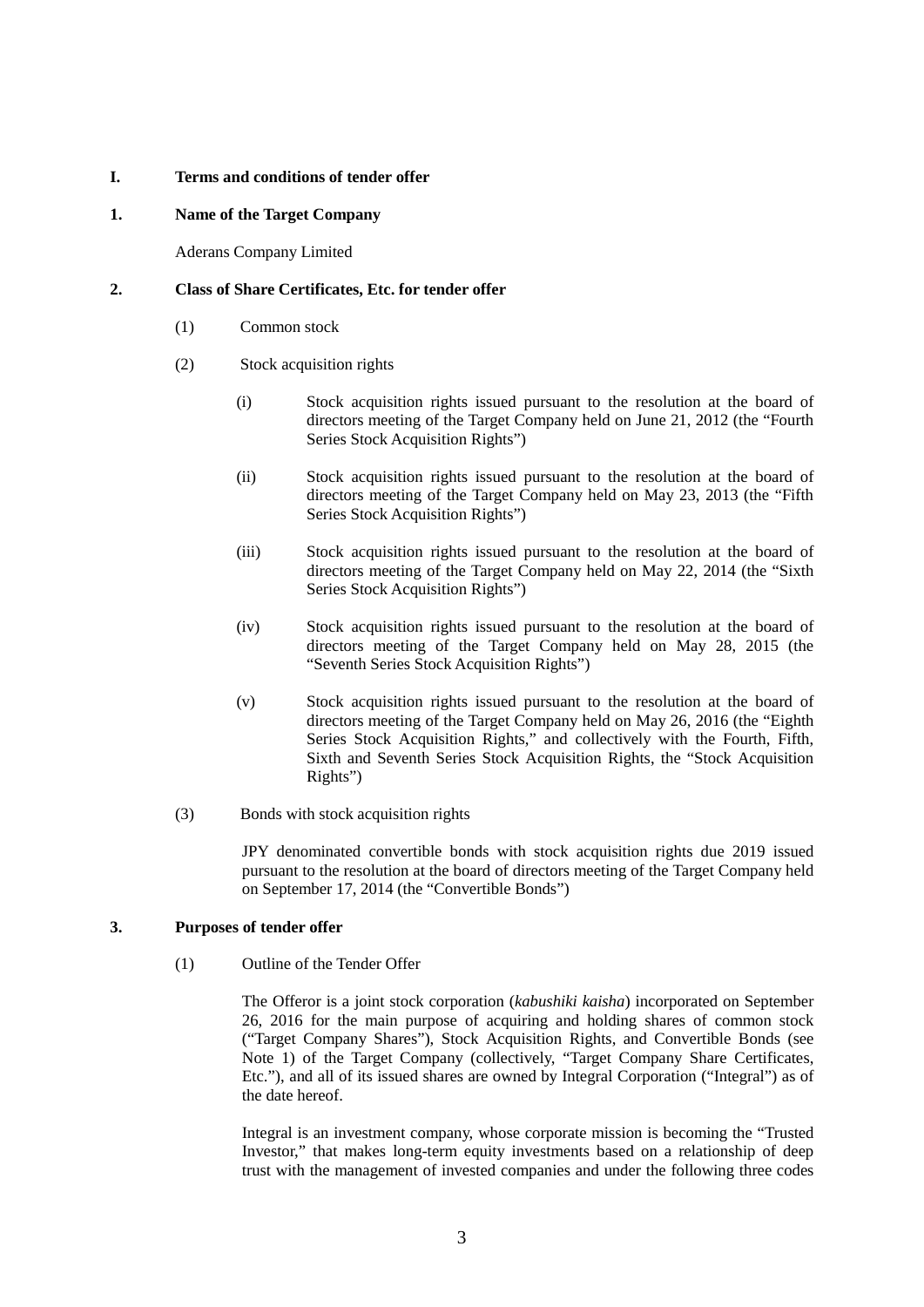of conduct: "a relationship of deep trust is the foundation of all business activities," "we will pursue single mindedly, the long-term enhancement of corporate value," and "the 'highest wisdom' concentrated on creating 'innovations.'" Integral has invested in 13 companies including QB Net Co., Ltd. and Skymark Airlines Inc. and has shared the "same objectives and time horizon as the management of invested companies" and provided support in both managerial and financial areas after investment.

With respect to operation of invested companies, Integral in principle respects their existing management framework and provides as necessary management assistance for various management issues by dispatching members of Integral to those companies, and, by truly sharing the "same objectives and time horizon as the management of invested companies," Integral provides the most suitable support in both managerial and financial areas in order to maximize corporate value. Integral's motto is to aim for permanent business growth and development by conducting long-term investments and resource allotment rather than to pursue a short-term profit only by conducting cost reduction and enhancing operational efficiency. As an independent domestic fund with personnel who have engaged in M&A related businesses and corporate management for a long time and have a high level of expertise regarding these areas, Integral makes every effort to support invested companies in facilitating their growth strategies by giving the highest priority to enhancing corporate value of invested companies while fully understanding and respecting the characteristics of management teams in Japanese companies.

The Offeror will conduct the Tender Offer as part of a series of transactions designed to acquire all of the Target Company Shares other than treasury shares held by the Target Company and the Non-Tendered Shares (as defined below; the same applies hereinafter), Stock Acquisition Rights, and Convertible Bonds and to make the Target Company a private company (the "Transaction"). The Offeror (i) plans, through the Transaction, to make the Target Company a private company and cause the Offeror and Mr. Nobuo Nemoto ("Mr. Nemoto") (the number of shares held: 4,946,256 shares; and the ownership ratio: 11.95% (see Note 2)), who is the founder and the Representative Director, Chairman and President as well as the second largest shareholder of the Target Company, to become the sole shareholders of the Target Company; and (ii) plans, through the contribution to the Offeror or the Target Company by Mr. Nemoto and Mr. Yoshihiro Tsumura ("Mr. Tsumura") (the number of shares held: 8,002 shares; and the ownership ratio: 0.02%) who is the Representative Director and Executive Vice President of the Target Company, to make the total shareholding ratio in the Target Company by Mr. Nemoto and Mr. Tsumura after the Merger (as defined below) approximately 50.1%.

The Tender Offer is conducted as part of a so-called management buyout (MBO) (generally, meaning a transaction where any or all members of the management team of a target company contribute funds to acquire its shares with a view to continue the business of the target company) in order to make a friendly acquisition of the Target Company Shares (other than treasury shares held by the Target Company and the Non-Tendered Shares), Stock Acquisition Rights, and Convertible Bonds with the support of the board of directors of the Target Company.

Integral 2 Limited Partnership ("Integral 2 LP") (see Note 3) and Integral Fund II (A) L.P. (see Note 4) (collectively, the "Integral Group") have entered into an MBO memorandum dated October 14, 2016 (the "MBO Memorandum") with Mr. Nemoto and Mr. Tsumura, whereby Mr. Nemoto has agreed (i) not to tender in the Tender Offer any of the Target Company Shares held by Mr. Nemoto other than the Target Company Share Certificates, Etc. held indirectly by. Mr. Nemoto through the management stock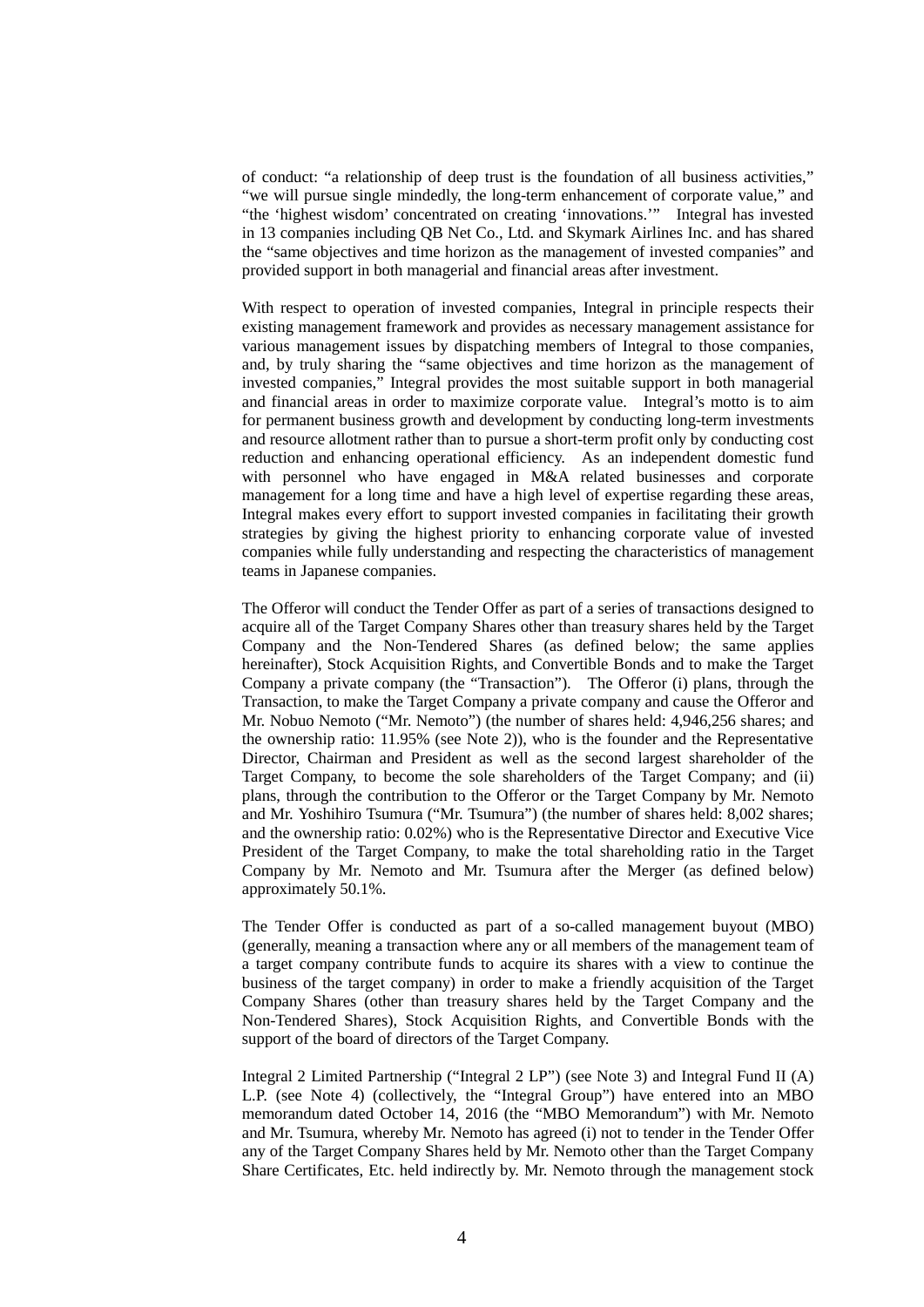ownership plan (the number of shares held: 4,944,658 shares; and the ownership ratio: 11.94%; hereinafter referred to as the "Non-Tendered Shares"), (ii) to tender in the Tender Offer 322 Fifth Series Stock Acquisition Rights (the number of Target Company Shares underlying the stock acquisition rights: 32,200 shares; and the ownership ratio: 0.08%), 419 Sixth Series Stock Acquisition Rights (the number of Target Company Shares underlying the stock acquisition rights: 41,900 shares; and the ownership ratio: 0.10%), and 630 Seventh Series Stock Acquisition Rights (the number of Target Company Shares underlying the stock acquisition rights: 63,000 shares; and the ownership ratio: 0.15%) that are held by Mr. Nemoto (the total number of underlying shares: 137,100 shares; and the total ownership ratio: 0.33%; hereinafter referred to as the "Expected Tendered Stock Acquisition Rights (Mr. Nemoto)"), and (iii) to waive without any consideration 700 Eighth Series Stock Acquisition Rights (the number of Target Company Shares underlying the stock acquisition rights: 70,000 shares; and the ownership ratio: 0.17%) that are held by Mr. Nemoto (hereinafter referred to as the "Expected Waived Stock Acquisition Rights (Mr. Nemoto)") in a timely manner upon the successful completion of the Tender Offer. Also, under the MBO Memorandum, Mr. Tsumura has agreed to tender in the Tender Offer all Target Company Shares other than the Target Company Share Certificates, Etc. held by Mr. Tsumura indirectly through the management stock ownership plan (the number of shares held: 6,600 shares; and the ownership ratio: 0.02%) as well as 100 Fourth Series Stock Acquisition Rights (the number of Target Company Shares underlying the stock acquisition rights: 10,000 shares; and the ownership ratio: 0.02%), 138 Fifth Series Stock Acquisition Rights (the number of Target Company Shares underlying the stock acquisition rights: 13,800 shares; and the ownership ratio: 0.03%), 180 Sixth Series Stock Acquisition Rights (the number of Target Company Shares underlying the stock acquisition rights: 18,000 shares; and the ownership ratio: 0.04%), 270 Seventh Series Stock Acquisition Rights (the number of Target Company Shares underlying the stock acquisition rights: 27,000 shares; and the ownership ratio: 0.07%), and 600 Eighth Series Stock Acquisition Rights (the number of Target Company Shares underlying the stock acquisition rights: 60,000 shares; and the ownership ratio: 0.14%) that are held by Mr. Tsumura (the total number of underlying shares: 135,400 shares; and the total ownership ratio: 0.33%) (such Target Company Shares and Stock Acquisition Rights are collectively referred to as the "Expected Tendered Share Certificates, Etc. (Mr. Tsumura)") (see Note 5).

In addition, Mr. Nemoto and Mr. Tsumura have entered into a tender offer acceptance agreement dated October 13, 2016 (the "Tender Agreement (FT)") with Franklin Templeton Institutional LLC ("FT"), the substantive largest shareholder of the Target Company, whereby FT has agreed to tender all of the Target Company Shares held by FT (the number of shares held: 7,662,500 shares; and the ownership ratio: 18.51% (see Note 6)) in the Tender Offer.

For details of the MBO Memorandum and the Tender Agreement (FT) above, please see "(i) MBO Memorandum" and "(ii) Tender Agreement (FT)" of "6. Matters regarding material agreement(s) related to the Tender Offer" below.

Note 1: According to the Target Company, the Convertible Bonds were issued mainly in order for the Target Company to apply the funds raised by the issuance to the partial prepayment of long term borrowings made in order to acquire the shares of HC (USA) Inc. ("Hair Club") and acquisition of treasury shares in order to achieve greater return of profits to shareholders of the Target Company and to improve capital efficiency. Because the Convertible Bonds are subject to a conversion restriction clause to the effect that, in principle, they are not convertible unless the share price of the Target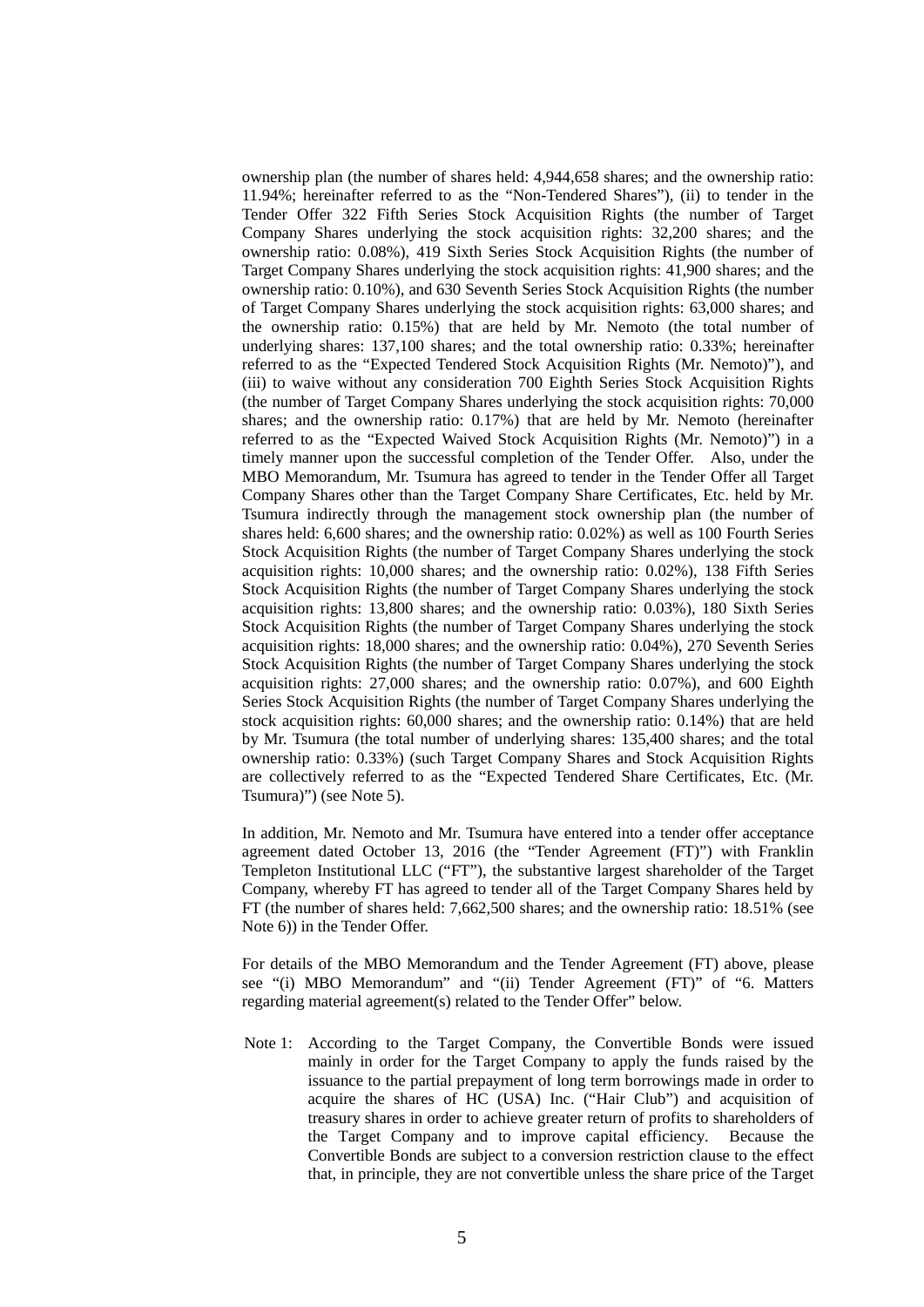Company continues to exceed 130% of the conversion price for a certain period, and because the current conversion price as of the date hereof is 2,133 yen per share, which is in excess of  $620$  yen, which is the price of the tender offer per Target Company Share in the Tender Offer (the "Tender Offer Price"), it is not anticipated that the Convertible Bonds will be converted into Target Company Shares. If the Tender Offer is successfully completed and the Transaction is conducted, it is planned that the Convertible Bonds that were unable to be acquired in the Tender Offer will be redeemed for 5,000,000 yen per 5,000,000 yen in face value, in accordance with their early redemption clause. For details of the Convertible Bonds, please see "Notice Regarding Issuance of Yen Denominated Convertible Bonds with Stock Acquisition Rights Due 2019" and "Notice Regarding Determination of Terms and Conditions, Etc. of Issuance of Yen Denominated Convertible Bonds with Stock Acquisition Rights Due 2019" announced on September 17, 2014 by the Target Company.

Note 2: "Ownership ratio" means the ratio (rounded to two decimal points; the same applies for ownership ratios hereinafter) of the number of shares held by the relevant shareholder to the number of shares (41,404,411 shares; the "Total Number of Target Company Voting Shares") resulting from the following formula: the difference of (A) the sum total (43,787,520 shares) of (i) the total number of issued shares (37,246,388 shares) as of August 31, 2016 stated in the quarterly report for the second quarter of the 48th term filed on October 14, 2016 by the Target Company (the "Quarterly Report for the Second Quarter of the 48th Term of the Target Company") and (ii) the sum of (a) the number of Target Company Shares (1,852,900 shares) underlying the Stock Acquisition Rights (1,275 Fourth Series Stock Acquisition Rights, 2,803 Fifth Series Stock Acquisition Rights, 3,552 Sixth Series Stock Acquisition Rights, 4,859 Seventh Series Stock Acquisition Rights, and 6,040 Eighth Series Stock Acquisition Rights), the number of which is obtained by deducting the number of the Stock Acquisition Rights that had expired by August 31, 2016 (according to the Target Company, 30 Seventh Series Stock Acquisition Rights had expired by August 31, 2016) from the number of the Fourth Series Stock Acquisition Rights (1,275 stock acquisition rights), the Fifth Series Stock Acquisition Rights (2,803 stock acquisition rights), the Sixth Series Stock Acquisition Rights (3,552 stock acquisition rights), and the Seventh Series Stock Acquisition Rights (4,889 stock acquisition rights) as of February 29, 2016 stated in the securities report for the 47th term filed on May 26, 2016 by the Target Company (the "Securities Report for the 47th Term of the Target Company") as well as the Eighth Series Stock Acquisition Rights (6,040 stock acquisition rights) stated in "Notice Regarding Issuance of Stock Acquisition Rights as Stock Options (Aderans Co., Ltd. Eighth Series Stock Acquisition Rights)" published on May 26, 2016 by the Target Company and "Notice Regarding Detail of Issuance of Stock Acquisition Rights as Stock Options (Aderans Co., Ltd. Eighth Series Stock Acquisition Rights as Stock Options)" published on July 27, 2016 by the Target Company plus (b) the number of the Target Company Shares (4,688,232 shares) underlying the stock acquisition rights attached to the Convertible Bonds (2,000 stock acquisition rights) as of February 29, 2016 stated in the Securities Report for the 47th Term of the Target Company (according to the Target Company, no stock acquisition rights attached to the Convertible Bonds had expired by August 31, 2016) minus (B) the number of treasury shares held by the Target Company (2,383,109 shares) as of August 31, 2016 stated in the "Summary of Accounts for the Second Quarter of the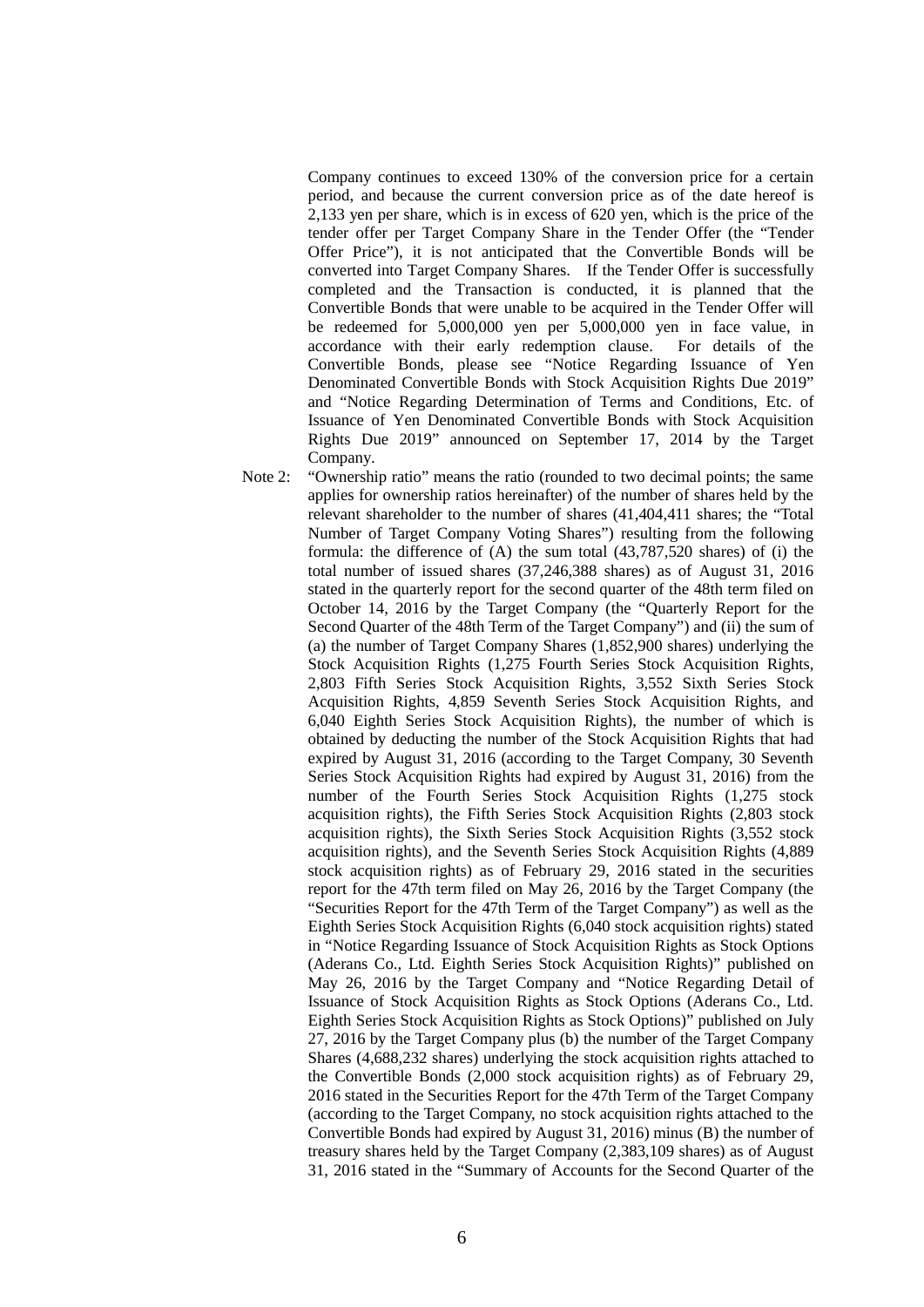Term Ending February 2017 (Japanese GAAP) (Consolidated)" published on October 14, 2016 by the Target Company.

- Note 3: Integral 2 LP is an investment limited partnership established under the Act on Investment Limited Partnership Agreements (Act No. 90 of 1998, as amended; hereinafter the same) and which is operated and managed by two general partners—Integral Partners Corporation, a subsidiary of Integral, and Integral II GP Investment Limited Partnership, which is operated and managed by Integral Partners Corporation as general partner.
- Note 4: Integral Fund II (A) L.P. is an exempted limited partnership established under the laws of the Cayman Islands and operated and managed by Integral Partners (Cayman) II (A) Limited as general partner, to which Integral provides investment advice.
- Note 5: Mr. Nemoto and Mr. Tsumura are members of the management stock ownership plan of the Target Company and Mr. Nemoto and Mr. Tsumura hold, as equity held indirectly through the management stock ownership plan, a number of Target Company Shares equivalent to 1,598 shares (fractions rounded down; an ownership ratio of 0.00%) and 1,402 shares (fractions rounded down; an ownership ratio of 0.00%) respectively.
- Note 6: Figures are based on those stated in Amended Report No. 24 submitted by FT to the Director-General of the Kanto Local Finance Bureau as of August 1, 2016.

In the Tender Offer, the Offeror has set 19,532,800 shares (ownership ratio: 47.18%) as the minimum number of Share Certificates, Etc. to be purchased in the Tender Offer, and if the total number of Share Certificates, Etc. tendered in the Tender Offer (the "Tendered Share Certificates, Etc.") falls below the minimum number of shares to be purchased (19,532,800 shares), the Offeror will not purchase any of the Tendered Share Certificates, Etc. Meanwhile, the Offeror has not set a maximum number of Share Certificates, Etc. to be purchased, so if the number of Tendered Share Certificates, Etc. is equal to or exceeds the minimum number of Share Certificates, Etc. to be purchased (19,532,800 shares), the Offeror will purchase all the Tendered Share Certificates, Etc.

If the Offeror is unable to acquire all of the Target Company Shares (other than treasury shares held by the Target Company and the Non-Tendered Shares), the Stock Acquisition Rights, and the Convertible Bonds through the Tender Offer, the Offeror plans, after the successful completion of the Tender Offer, to request the Target Company to implement the series of procedures stated in "(4) Policy for organizational restructuring, etc. after the Tender Offer (matters relating to so-called "Two-Step Acquisitions")" below. The Offeror also plans, after such procedures have been implemented, to carry out a merger in which the Offeror will be the disappearing corporation and the Target Company will be the surviving corporation (the "Merger"), but matters such as the specific schedule have not been determined yet.

According to the October 14, 2016 announcement by the Target Company titled "Notice of Implementation of MBO and Recommendation of Tender Acceptance" (the "Target Company Press Release"), the Target Company determined that the delisting of the Target Company Shares by means of a management buyout (MBO) is the best measure to take for not only the general shareholders of the Target Company but also its various other stakeholders and that the Tender Offer Price and other terms of the Tender Offer are reasonable for the shareholders of the Target Company and that the Tender Offer will provide the shareholders of the Target Company with an opportunity to sell the Target Company Shares at a reasonable price, and the Target Company resolved at its board of directors meeting held on October 14, 2016 to express an opinion in support of the Tender Offer and to recommend to the Target Company's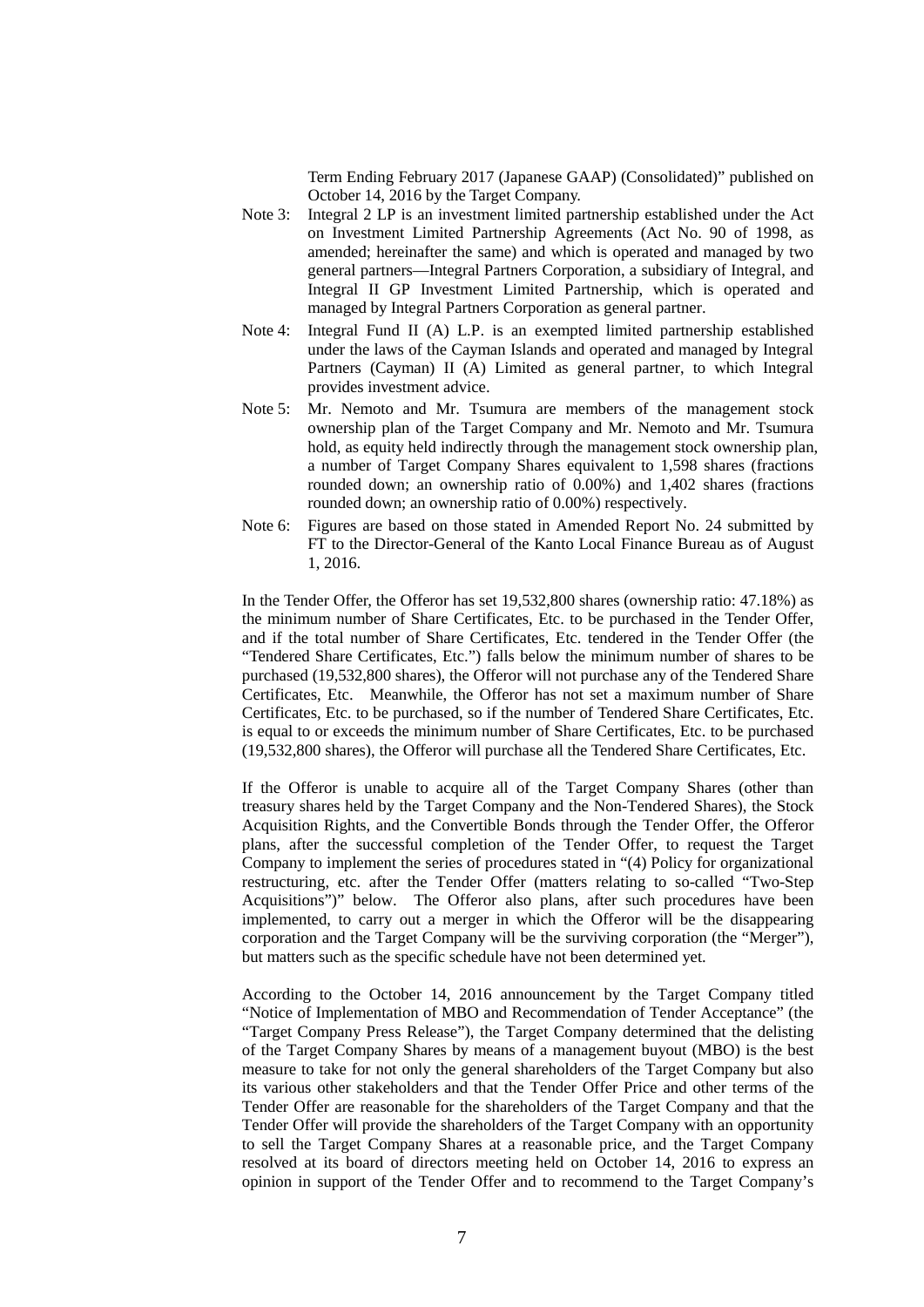shareholders to tender their Shares in response to the Tender Offer. It also states that such board of directors meeting also resolved to leave the decision to the holders of Stock Acquisition Rights and Convertible Bonds as to whether or not to tender their Stock Acquisition Rights and Convertible Bonds in response to the Tender Offer.

For the details of the above resolutions of the board of directors of the Target Company, please see "(v) Approvals from all directors without conflicts of interest and opinions from all statutory auditors without conflicts of interest in the Target Company to the effect that they have no objections" of "Measures to ensure fairness of the Tender Offer Price and to avoid conflicts of interest and other measures to ensure fairness of the Tender Offer" of "Process of calculation" of "(2) Price of tender offer" of "4. Term, price and number of Share Certificates, Etc. for tender offer" below.

 (2) Background, purpose and decision-making process leading to decision to conduct the Tender Offer, and management policy after the Tender Offer

> The background, purpose, and decision-making process leading to the Offeror's decision to conduct the Tender Offer, and the management policy after the Tender Offer, are as follows. Please note that those of the following statements that relate to the Target Company are based on explanations received from, or publicly announced by, the Target Company.

> Under its management philosophy of "utilizing the hair-related business to help as many people as possible acquire the physical and emotional qualities that underpin the realization of dreams and promote a good impression, and in doing so, bring smiles to faces and support happy lives," the Target Company is engaged in a full-service hair-related business that features various domestic Japanese brands such as "Aderans" (which provides order-made wigs, hair volumizing products, and hair growth services for men in Japan), "Ladies Aderans" (which provides order-made wigs, hair care, and scalp care (see Note 1) for women), and "Fontaine" (which provides ready-made wigs for women), as well as North American subsidiary businesses Hair Club (which provides order-made wigs and hair growth services for men and women) and Bosley, Inc. (which provides hair transplant surgery).

> Following its establishment in March 1969, the Target Company began selling wigs. Focusing on the fact that while it was the heyday for women's wigs there were also men, though not many, who were concerned about baldness or hair loss, Representative Director, Chairman and President Mr. Nemoto and the other founders of the Target Company set the goal of being a company that strove to create the best products to satisfy its customers and to become number one in the world. Fontaine Co., Ltd., a pioneer in fashion wigs made of synthetic materials and who was engaged in the sale of ready-made wigs for women, became a subsidiary of the Target Company in August 1985 by way of a share purchase, subsequent to which the Target Company established local subsidiaries in Thailand in October 1986, Taiwan in January 1990, the Netherlands in January 1992, and the U.S. in November 1994, and the Target Company went on to actively pursue further corporate acquisitions and overseas business such as by acquiring Bosley, Inc. (which has an approximately 10% share of the U.S. hair implant market) in August 2001 and acquiring (as a wholly-owned subsidiary) Hair Club (which is a major seller of order-made wigs in the U.S.) in April 2013. The Target Company received over-the-counter registration with the Japan Securities Dealers Association in September 1985 and was listed on the Second Section of the Tokyo Stock Exchange in January 1987 and the Second Section of the Osaka Securities Exchange in December 1988, subsequent to which the Target Company's listings were re-designated in August 1997 to the First Section of the Tokyo Stock Exchange and the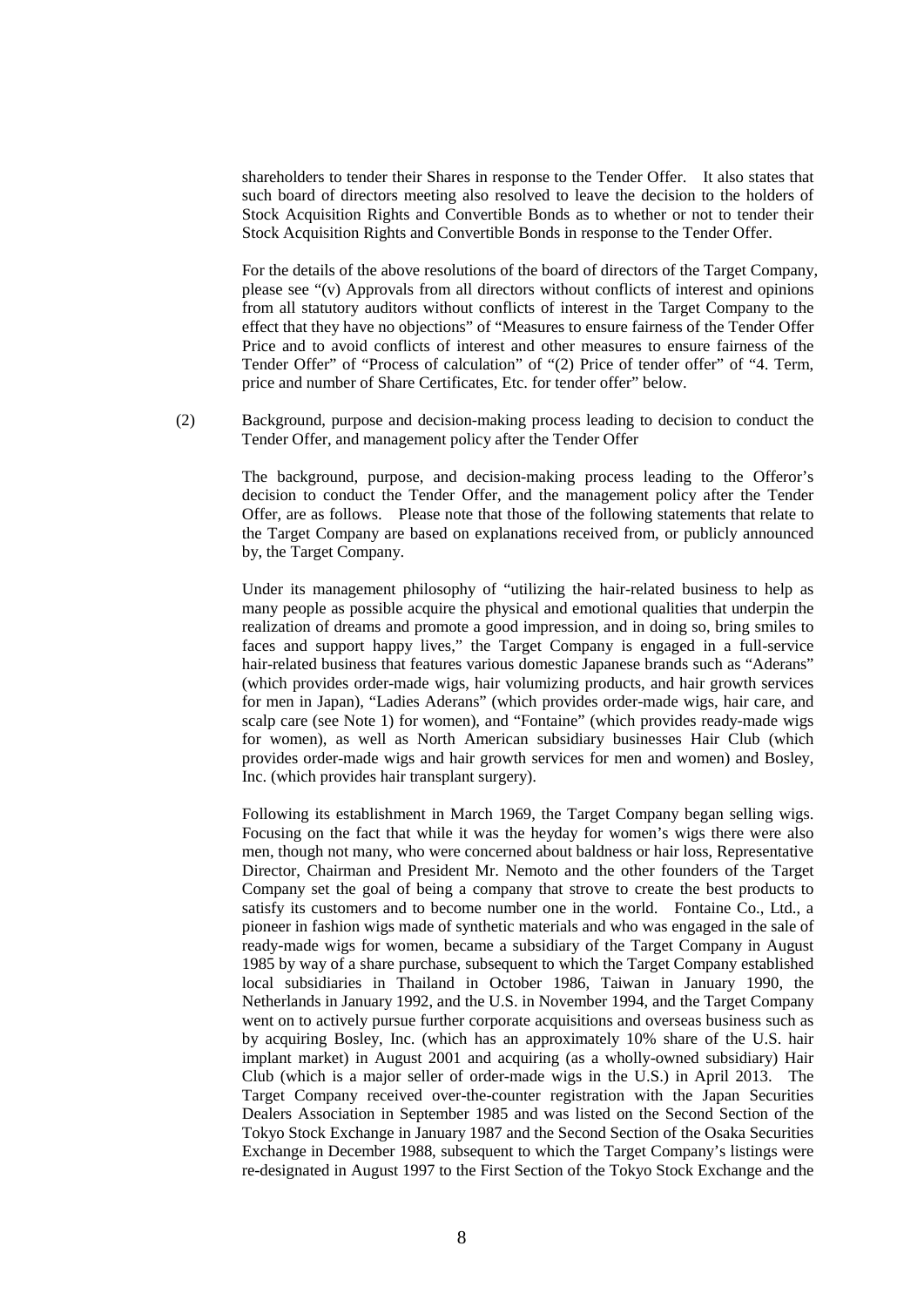First Section of the Osaka Securities Exchange.

The Target Company group comprises the Target Company itself, together with 53 subsidiaries (51 consolidated subsidiaries and two non-consolidated subsidiaries) and two equity method affiliates, for a total of 56 companies, and is mainly engaged in hair-related business such as the production and sale of wigs and hair transplant services. The business activities in which the Target Company is engaged in Japan are its Aderans business (order-made) and Fontaine business (ready-made), both of which provide hair-related products and services to general customers, while the main business activity in which it is engaged overseas is the Bosley business, which provides hair transplant services to general customers under the "Bosley" brand. For its overseas wig business, the Target Company sells wigs globally through distribution bases in the U.S., Europe and Asia, and wig production is handled by the Target Company group's production bases in Asia (Thailand, the Philippines, and Laos).

In its Aderans business, the Target Company is pursuing an increase in the number of inquiries from potential customers by actively deploying promotional advertising with the theme of "Vital Ex," which is a patented hair volumizing method for men, and enhanced utilization of online marketing. For women's wigs, the Target Company is pursuing replacement demand by offering improved after-sales services aimed at acquiring customers who use wigs made by other companies, and is also engaged in promotional activities for its "Hair Up Program" that uses patented hair volumizing technology, while the Fontaine business is additionally engaged in endeavors such as increasing revenues of directly owned stores and opening new stores in general merchandise stores. In its Bosley business in the U.S., the Target Company is engaged in activities such as hiring physicians and physician assistants to accommodate the full-scale introduction of a hair transplant method that does not use mesh (follicular unit extraction, or FUE) and conducting test marketing for Cool Sculpting (a localized slimming procedure that uses cryolipolysis (fat freezing)) with an aim of business expansion to the area of beauty-related business, and in its overseas wig business the Target Company is actively opening new stores and expanding sales of items such as products for women and hair volumizing products. Activities in the other businesses of the Target Company include mail order business such as by means of e-commerce websites and opening new salons within hospital complexes.

Note 1: "Scalp care" means caring for the scalp by methods such as conducting condition checks of the hair and scalp, or washing the scalp.

However, in the domestic men's market, which has matured to an almost flat level of growth, the wig business is experiencing intensified competition from contiguous markets such as drugs for AGA (Androgenetic Alopecia) treatment and hair growth stimulants. While there has also been a revitalization of the domestic women's market due to the increase in the major target population of women in their 50s through 70s and an increase in the number of active seniors, leading to an outlook of market growth, new customer acquisition has been slow for the Target Company due to competitors and the impact of non-industry players entering the market for low-priced wigs. In the overseas businesses, also, factors such as the gradual progress of a shift towards the abovementioned FUE and a heightened demand for women's wigs has generated a need for new products that meet the needs of new customers and for securing human resource. Under these environments, in its consolidated business results for the fiscal year ending February 2016, the Target Company posted consolidated net sales of 79,153 million yen (up 3.2% from the preceding fiscal year) but also recorded adverse results such as an operating loss of 125 million yen (whereas it posted 2,880 million yen in operating income in the preceding fiscal year), an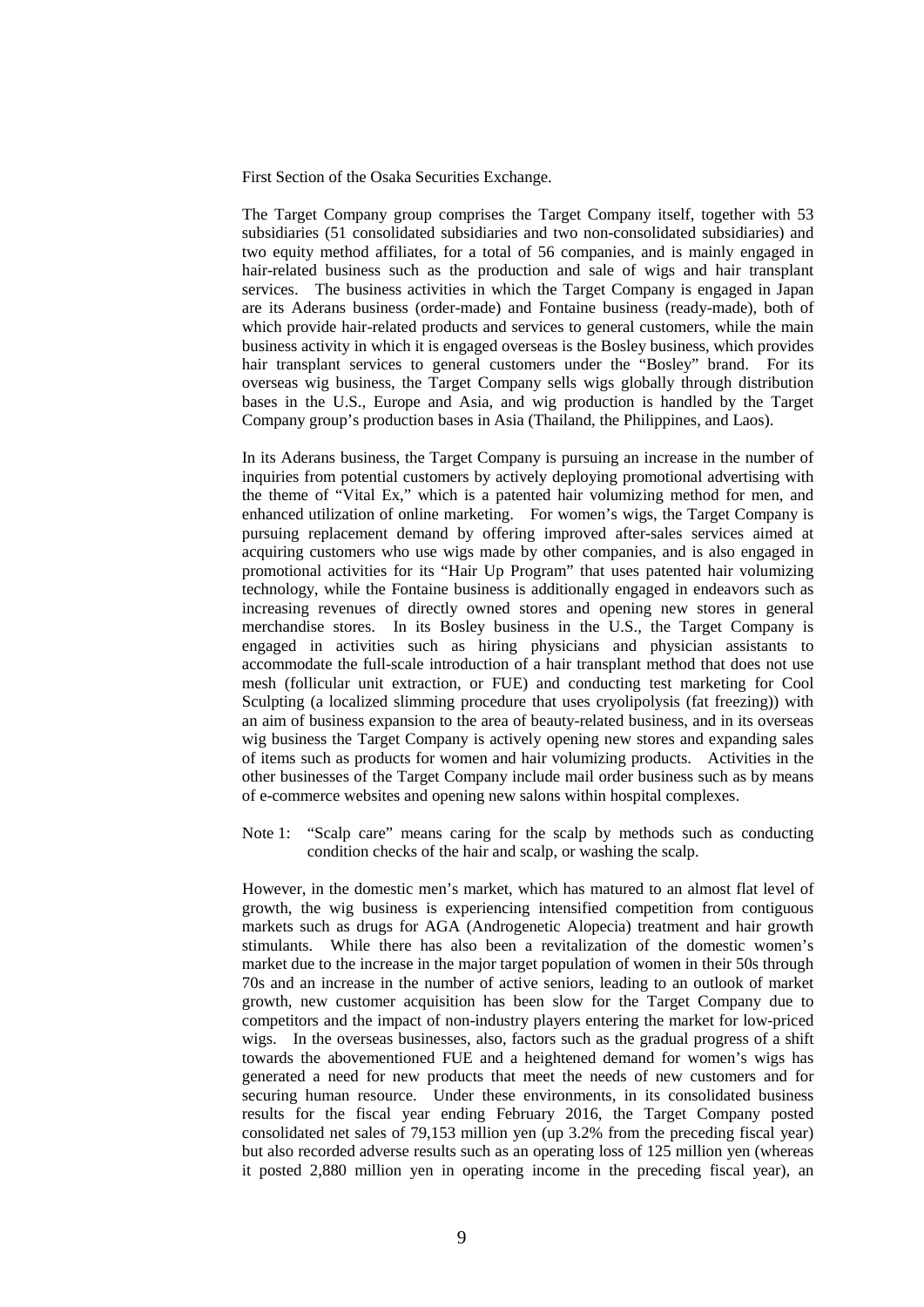ordinary loss of 548 million yen (whereas it posted 5,997 million yen in ordinary profit in the preceding fiscal year), and a net loss of 1,860 million yen (whereas it posted net income of 5,075 million yen in the preceding fiscal year). Furthermore, the corporate strength of the Target Company is currently weakening as a result of decisions made from 2009 under the direction of management members invited from outside the Target Company, namely a loss of talent to competitors due to the introduction of a voluntary retirement scheme and closing of the research and development facility (in Tainai-shi, Niigata), confusion and a loss of customers due to a change in the name of the Target Company, and confusion due to management policies such as the short-term pursuit of revenues and profits despite the decrease in the number of customers.

With this awareness of its environment, the Target Company set a management vision of "realizing the 'good company' standard" and adopted a basic policy of *sanpo yoshi* (three-way benefit) management comprising "customer satisfaction," "employee satisfaction," and "corporate responsibility and trust earned from society," based on which it is endeavoring to enhance corporate value and aiming to expand global market share and secure stable profits. In Japan, the Target Company is aiming to enhance loyalty from wig users through after-sales services and expand its business domains, and in order to achieve these aims it is expanding its business mainly into hair solutions (see Note 2), along with total beauty (see Note 3) and organic care (see Note 4), as well as into the medical market domain for hair implants and drug treatments for AGA. In the U.S., the Target Company is aiming for Hair Club to open more locations and reinforce its presence in the market for women, and for Bosley to pursue globalization and expand its medical business, while Aderans Hair Goods (AHG, the Target Company's distributor in the U.S.) is to widen sales channels, and in order to achieve these aims, the Target Company, in addition to developing new services using the strength of physician-facilitated medical businesses and expanding into other countries and enhancing its position in hair growth services, is working at responding to diversified demand in the wig and hair volumizing market and at enhancing its after-sales services. In Europe, the Target Company is aiming to enter regions where a presence has not yet been established, boost repeat sales for order-made products and strengthen after-sales services, and in order to achieve these aims it is seeking to attain a number one share in each market by enhancing and firmly establishing ordering salons, accelerating expansion into unpenetrated countries, and establishing a position of overwhelming advantage. In Asia, the Target Company is aiming to firm its foothold in the hair solutions business, and in order to achieve this aim it is endeavoring to firmly establish its hair solutions business, accelerate the speed of business growth in China, and set up bases in the ASEAN region.

- Note 2: "Hair solutions" means providing services such as scalp care, hair growth and hair volumizing, in response each customer's different hair-related concerns and needs.
- Note 3: "Total beauty" means an anti-aging regime centered on promoting healthy hair and scalp.
- Note 4: "Organic care" means hair care products such as shampoos that are made using organic raw materials.

It is the belief of Mr. Nemoto (Representative Director, Chairman and President of the Target Company) and Mr. Tsumura (Representative Director and Executive Vice President of the Target Company) that, although the above measures being adopted by the Target Company can be expected to offer sizeable growth and stabilized profits if viewed from a medium-term perspective, the measures will not be able to immediately contribute to the interests of the Target Company, and will require a considerable amount of time and acquisition of talent, as well as various prior investments including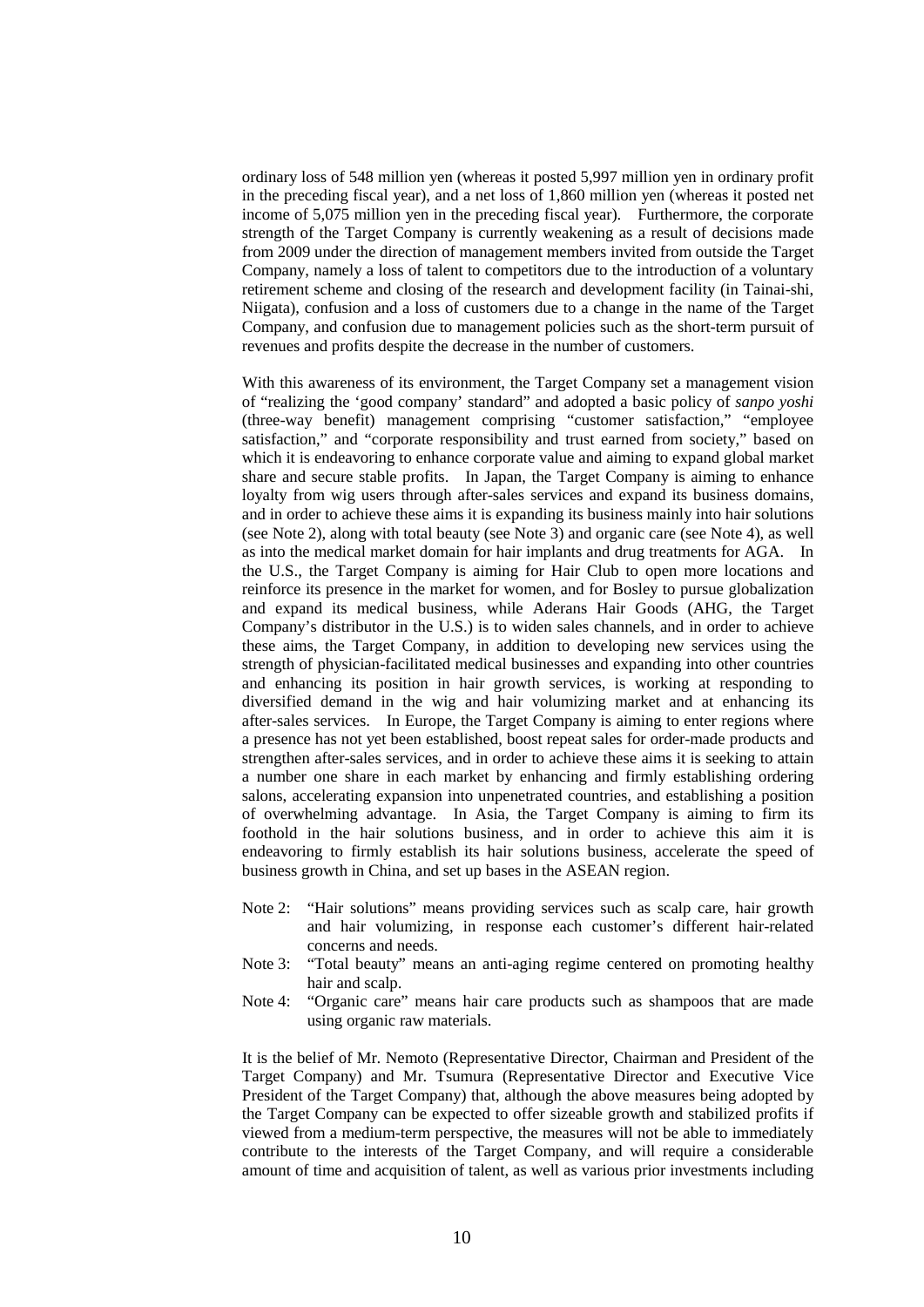the opening of new locations. In particular, it is the view of Mr. Nemoto and Mr. Tsumura that various risks exist that could adversely affect aspects of the Target Company such as its profit level and cash flow in the short term, and that these risks mean that the business of the Target Company will continue to be in a position in which its future is uncertain and is unable to be viewed optimistically. With a competitive environment that is undergoing changes in market dynamics such as the new entry of non-industry players and the appearance of low-priced wigs, the risks for the domestic business include a decrease in profitability in the immediate future due to new expansion of after-sales service locations in order to achieve differentiation, as well as cannibalization (see Note 5) due to the sale of low-priced wigs, along with the need for investment in order to enter new business domains such as the medical market for hair transplants or AGA treatment drugs, while the risks for the overseas business include a need for investment in order to accelerate expansion into countries in which there is not yet a presence. In light of their view as to the foregoing risks, Mr. Nemoto and Mr. Tsumura, by early August 2016, came to believe that if the Target Company were to attempt to implement these measures while remaining listed, it would not be able to receive sufficient support from the capital markets, and that doing so would thus possibly be disadvantageous to the interests of the shareholders of the Target Company such as by adversely affecting the Target Company Share Price.

Note 5: "Cannibalization" means that the sale of low-priced wigs by the Target Company would adversely affect the sale of the existing wigs of the Target Company.

Further, Mr. Nemoto and Mr. Tsumura believed that, in order to speedily carry out the various abovementioned measures, it would be necessary to have networks, credit strength, management knowhow, and fundraising capabilities of a level beyond that of the Target Company at present, and that it would thus also be necessary to work together with a third party who would be able to enhance these aspects of the Target Company. Under those circumstances, Integral, which had already been making investigations and studies into potential investment targets within Japan, gained an opportunity to have discussions with Mr. Nemoto and Mr. Tsumura regarding the future of the business of the Target Company, and from that point forward the three parties engaged in discussions and examinations regarding matters such as the business strategy of the Target Company and its capital policy, from the perspective of seeking to grow the Target Company in the medium to long term.

Integral possesses an abundant network of talent such as in management, financial strategy, marketing, overseas expansion operations, and international operational alliances, and by utilizing such network of talent it would be possible for Integral to supply the Target Company, through the Offeror, with the talent necessary to pursue business reforms. Further, Mr. Nemoto and Mr. Tsumura believe that, by introducing into the Target Company, through the Offeror, the various types of knowhow possessed by Integral such as that pertaining to management, governance and compliance, making reliable headway with the business reforms of the Target Company will also become possible. With the view that maximally utilizing the networks, knowhow and other attributes possessed by Integral would in this way lead to improvement in the corporate value of the Target Company, Mr. Nemoto and Mr. Tsumura came to believe that Integral would be suitable as a partner who is able to supplement the Target Company with the functions it requires.

With a view that in order for the Target Company to aim for future growth it is important that a management structure be developed that enables agile and flexible decision-making from a medium- to long-term perspective without being overly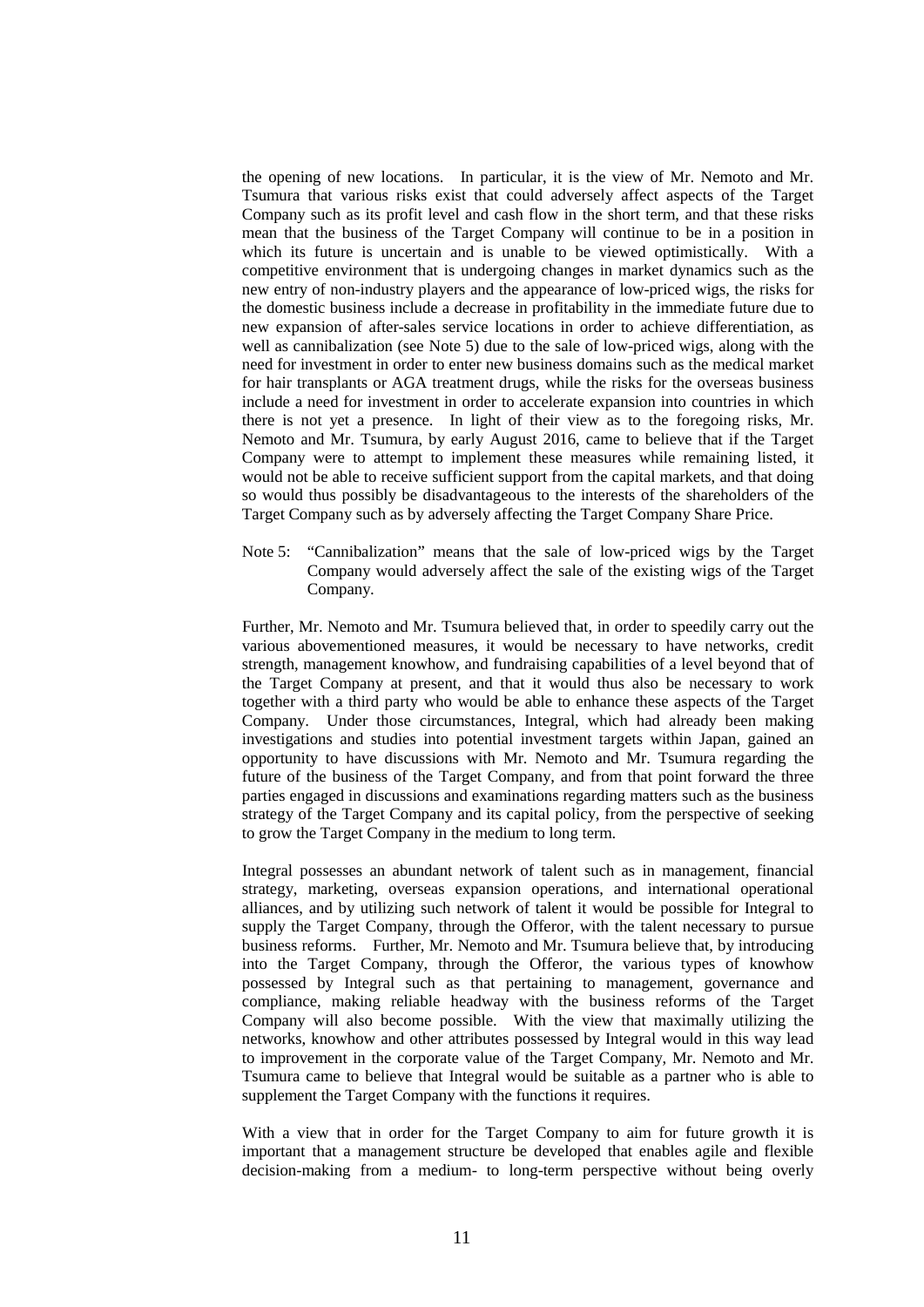swayed by factors such as short-term fluctuations in business results and that the management team and employees of the Target Company work as one, with the cooperation of Integral, to pursue business expansion and a strengthened management foundation, Mr. Nemoto and Mr. Tsumura, in mid-August 2016, began examining making the Target Company a private company by way of an MBO jointly conducted with Integral.

Mr. Nemoto and Mr. Tsumura believe that simply continuing to manage the Target Company as it is without taking radical measures may result in the Target Company being unable to realize its abovementioned corporate philosophy of protecting customers, protecting employees, and fulfilling its responsibilities to society. Mr. Nemoto and Mr. Tsumura also believe that maintaining the listing of the Target Company in its current state may lead to extensive losses for ordinary shareholders. For these reasons, Mr. Nemoto and Mr. Tsumura came to believe that it is essential to make the Target Company a private company and pursue reforms of its business structure and measures to strengthen its management foundation from a medium- to long-term viewpoint.

As a result of the foregoing considerations, Mr. Nemoto and Mr. Tsumura reached the decision that the Transaction will contribute to the improvement of the corporate value of the Target Company and is the optimal policy for its general shareholders as well as its various other stakeholders. Therefore, in late August 2016, Mr. Nemoto and Mr. Tsumura, after consulting with Integral, made a request with Integral to the Target Company for discussions and negotiations aimed at conducting the Transaction.

According to the Target Company Press Release, upon receiving such request for the Transaction, the Target Company established a project team regarding this Transaction (the "Project Team") in late August 2016, comprising Mr. Masayoshi Sato, a director of the Target Company, and Mr. Masaaki Izumoto, an executive officer of the Target Company, both of whom have no special interests in the Transaction, and the Target Company reviewed and discussed through the Project Team matters such as the pros and cons of the Transaction including the Tender Offer, and had discussions and negotiations with Mr. Nemoto, Mr. Tsumura and Integral multiple times as described below. It is also stated that, in order to be careful in the decision-making on the Transaction including the Tender Offer, to exclude any risk of arbitrariness and conflict of interest in the decision-making process of the board of directors of the Target Company and to ensure fairness in such decision-making process, the Target Company established an independent committee on August 20, 2016, composed of members including outside experts who are highly independent from the Target Company, the Offeror, and Integral.

Mr. Nemoto, Mr. Tsumura, and Integral proceeded to conduct due diligence from late August 2016 to early October 2016 in order to closely study the feasibility of the Transaction, and also commenced initial negotiations from late August 2016 regarding the terms and conditions of the Transaction including the Tender Offer.

Further, Mr. Nemoto, Mr. Tsumura, and Integral, at the same time as proceeding with detailed examination of the terms and conditions of the Transaction including the Tender Offer, established the Offeror on September 26, 2016 as a special purpose acquisition company for conducting the Transaction, and, based on considerations such as the preliminary results of the due diligence, officially proposed to the Target Company on September 27, 2016 to conduct the Transaction and to set the Tender Offer Price as 590 yen.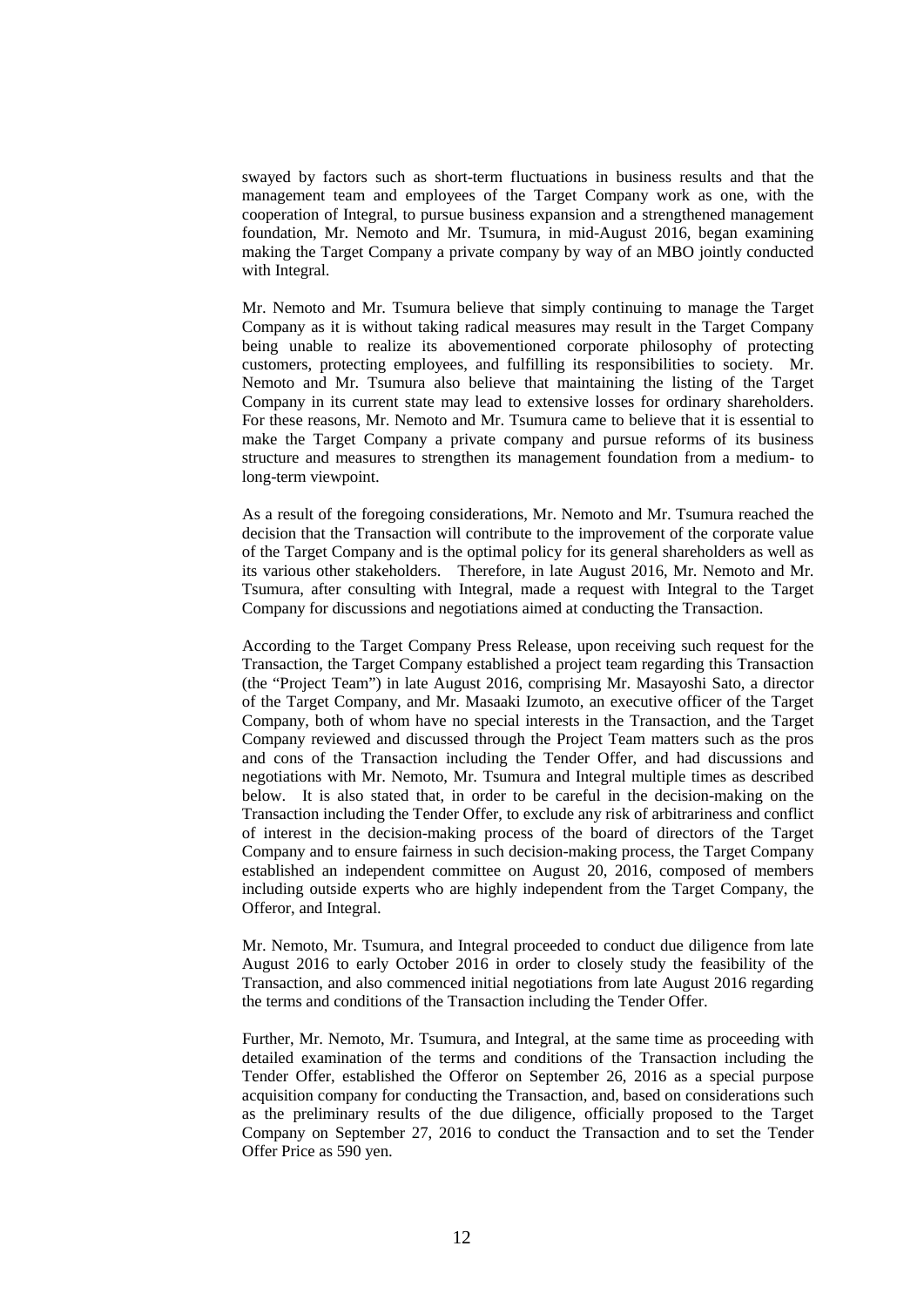Subsequently, Mr. Nemoto, Mr. Tsumura, and Integral examined the joint management structure that would comprise Mr. Nemoto, Mr. Tsumura, and Integral, and engaged in multiple discussions and negotiations with the Target Company regarding the terms and conditions of the Tender Offer, including the future management policy of the Target Company and the Tender Offer Price. The Project Team requested the Offeror to re-deliberate the Tender Offer Price, in consideration of the opinion received from the independent committee on October 5, 2016 to the effect that the interests of the minority shareholders should be further taken into account in future discussions and negotiations regarding prices.

After receiving the request form the Project Team, Mr. Nemoto, Mr. Tsumura, and Integral re-deliberated the Tender Offer Price and further considered the meaning of the Transaction as follows. Generally, the benefits of being a listed company can include improved name recognition and credit strength, an enhanced ability to acquire talent in recruitment activities, and the possibility for raising funds from the market. However, Mr. Nemoto, Mr. Tsumura, and Integral believe that the Target Company, as a leading company in the full-service hair-related business, already possesses a high level of name recognition, credit strength and ability to acquire talent, and that these qualities would not automatically be affected by the Target Company being delisted. Also, Mr. Nemoto, Mr. Tsumura, and Integral believe that any need for the Target Company to raise funds from the market would, at least in the short term, only be small.

On the other hand, being a listed company entails disadvantages, including the cost of remaining listed, a decrease in speediness of decision-making, and a difficulty in making investment from the abovementioned kind of long-term perspective due to focusing on short-term profit improvement measures out of concern for the impact on the share price. In light of the need for speedy decision-making and action-taking on various measures formulated from a medium- to long-term perspective as set out above, Mr. Nemoto, Mr. Tsumura, and Integral decided that, in the case of the Target Company, the disadvantages of being listed outweigh the benefits.

As a result of taking into account considerations such as the benefits and disadvantages entailed by the Transaction and the consequences of maintaining the listing of the Target Company Shares as described above as well as the process of the above discussions and negotiations with the Project Team, Mr. Nemoto, Mr. Tsumura, and Integral came to believe that it is reasonable to set the Tender Offer Price as 620 yen and made a revised offer to that effect to the Target Company on October 11, 2016. Based on this revised offer, the Project Team and Mr. Nemoto, Mr. Tsumura, and Integral further discussed and negotiated upon the pros and cons of the Transaction including the Tender Offer and the terms and conditions therefor.

Based on the result of such discussions and negotiations, Mr. Nemoto, Mr. Tsumura, and Integral decided on October 14, 2016 to conduct the Tender Offer through the Offeror as part of the Transaction, setting the Tender Offer Price as 620 yen.

The Transaction constitutes a so-called management buyout (MBO), and Mr. Nemoto and Mr. Tsumura have agreed in the MBO Memorandum to continue to manage the Target Company as the representative director of the Target Company after the completion of the Tender Offer. Meanwhile, with regard to the management structure after the Merger, the Shareholders Agreement (as defined in "(iii) Shareholders Agreement" of "6. Matters regarding material agreement(s) related to the Tender Offer" below) provides that the side of Mr. Nemoto and Mr. Tsumura and the side of Integral Group may each appoint directors of the Target Company in a number prorated based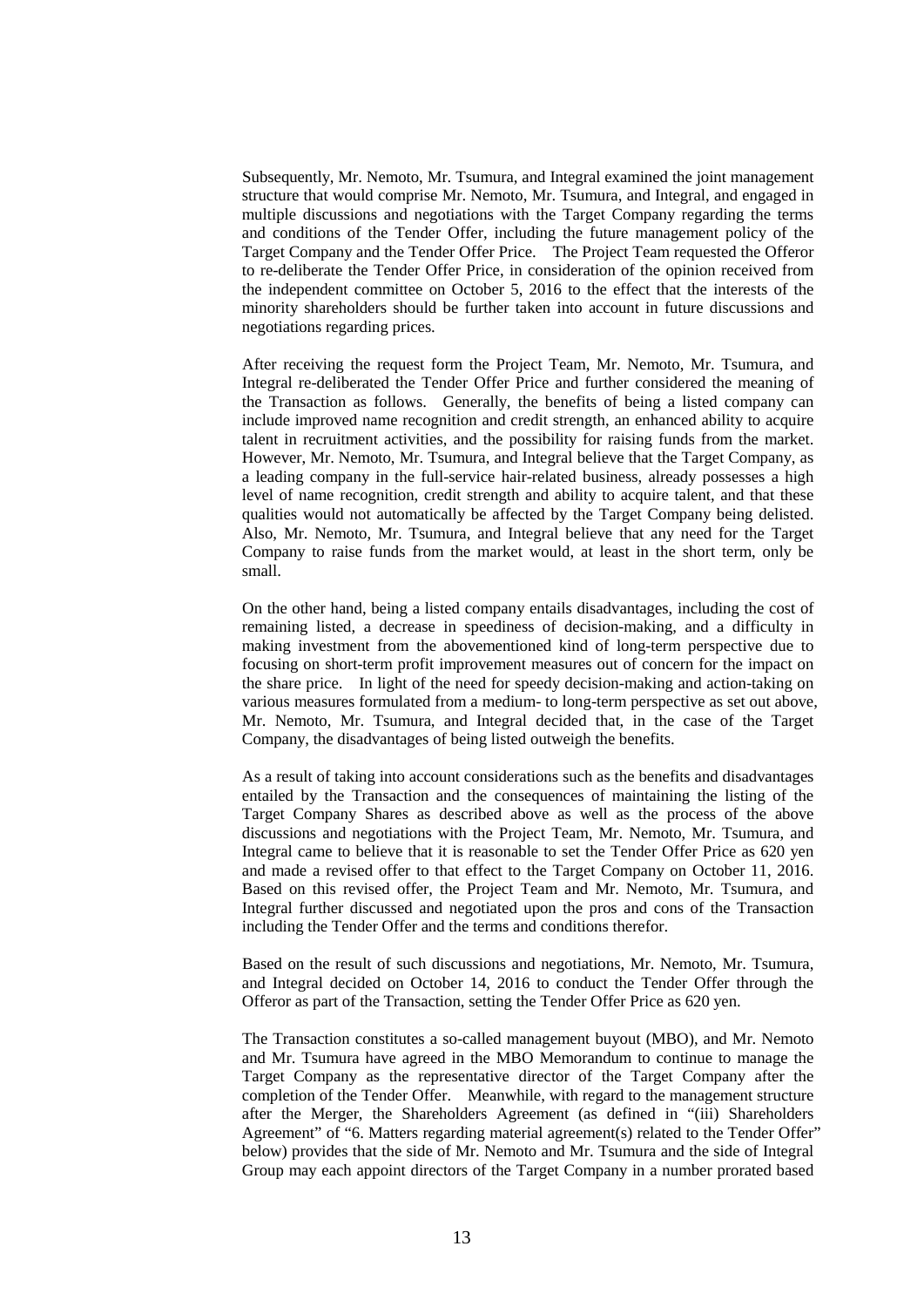on each side's respective voting ratio in the Target Company. The Offeror is considering that one or multiple persons nominated by Integral will serve as directors or statutory auditors of the Target Company, but details such as the number of any such nominees, the timing of their nomination, and who the candidates would be, are currently undetermined. In addition, no agreement has been reached between the side of the Offeror and the side of the directors and statutory auditors of the Target Company other than Mr. Nemoto and Mr. Tsumura regarding any appointment of directors or statutory auditors after the Tender Offer. It is planned that the details of the management structure of the Target Company for after the Tender Offer is completed, including the composition of the directors and statutory auditors, will be determined through discussions with the Target Company following the successful completion of the Tender Offer. It is also planned that the employees of the Target Company after the successful completion of the Tender Offer will in principle continue to enjoy their current level of employment conditions.

 (3) Measures to ensure fairness of the Tender Offer Price and to avoid conflicts of interest and other measures to ensure fairness of the Tender Offer

> Taking into consideration the fact that the Tender Offer is a part of the Transaction for a management buyout (MBO) and the problem of structural conflicts of interest could exist, the Offeror and the Target Company have primarily taken the following measures to ensure the fairness of the Transaction including the Tender Offer in order to ensure fairness of the Tender Offer Price, the purchase price of Stock Acquisition Rights and the purchase price of the Convertible Bonds and to avoid arbitrariness and conflicts of interest in the decision-making process leading to the decision to conduct of the Tender Offer.

- (i) Deliberation, discussion, negotiation, etc., by the Project Team;
- (ii) Obtaining a share valuation report, etc. from an independent third party financial advisor by the Target Company;
- (iii) Obtaining advice from an independent law firm by the Target Company;
- (iv) Establishment of an independent committee by the Target Company;
- (v) Approvals from all directors without conflicts of interest and opinions from all statutory auditors without conflicts of interest in the Target Company to the effect that they have no objections;
- (vi) Securing objective circumstances that ensure fairness of the Tender Offer; and

For details of the measures listed above, please refer to "Measures to ensure fairness of the Tender Offer Price and to avoid conflicts of interest and other measures to ensure fairness of the Tender Offer" of "Process of calculation" of "(2) Price of tender offer" of "4. Term, price and number of Share Certificates, Etc. for tender offer" below.

 (4) Policy for organizational restructuring, etc. after the Tender Offer (matters relating to so-called "Two-Step Acquisitions")

> If the Offeror fails to acquire all Target Company Shares (other than treasury shares held by the Target Company and the Non-Tendered Shares) through the Tender Offer as described in "(1) Outline of the Tender Offer" above, the Offeror plans to take a series of procedures in the following manner so that the Offeror and Mr. Nemoto will hold all Target Company Shares (other than treasury shares held by the Target Company) (the "Squeeze-out Procedures").

> Specifically, the Offeror intends to request the Target Company to hold an extraordinary general shareholders' meeting at which the following proposals will be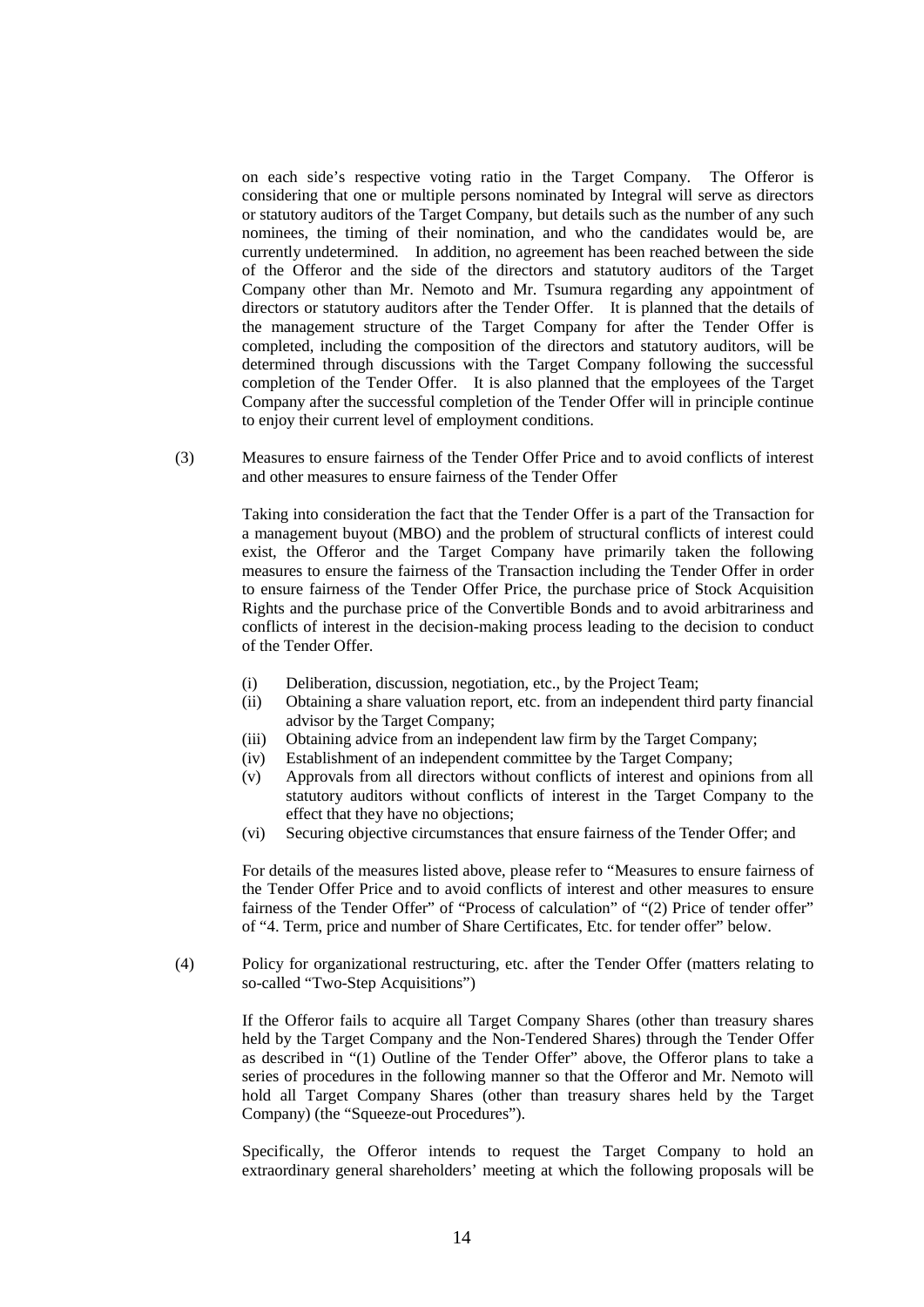submitted (the "Extraordinary General Shareholders' Meeting") promptly after the successful completion of the Tender Offer: (i) to conduct a consolidation of the Target Company Shares (the "Share Consolidation"); and (ii) to make amendment to the Articles of Incorporation of the Target Company to abolish the share unit number provisions subject to the Share Consolidation taking effect. The Offeror and Mr. Nemoto will vote in favor of each such proposal at the Extraordinary General Shareholders' Meeting. If the proposal of the Share Consolidation is approved at the Extraordinary General Shareholders' Meeting, the shareholders of the Target Company will, on the effective date of the Share Consolidation, hold the number of Target Company Shares proportionate to the ratio of the Share Consolidation that is approved at the Extraordinary General Shareholders' Meeting. If there is a fraction of one share of the Target Company Shares as a result of the Share Consolidation, each shareholder of the Target Company will receive an amount of money obtained by selling the Target Company Shares equivalent to the total number of such fractions (any fraction of one share in the total will be rounded down) to the Target Company or the Offeror or otherwise, in accordance with the procedures under Article 235 of the Companies Act (Act No. 86 of 2005, as amended; hereinafter the same) and other relevant laws and regulations. The sale price of such Target Company Shares equivalent to the total number of the fractions will be valued so that the amount of money to be delivered to each shareholder of the Target Company who did not tender its shares in the Tender Offer (other than Mr. Nemoto and the Target Company) as a result of the sale will be equal to the price obtained by multiplying the Tender Offer Price by the number of the Target Company Shares held by each such shareholder, and then a petition for permission of voluntary sale will be filed on that basis. The ratio of the Share Consolidation of the Target Company Shares has not been determined as of the date hereof. However, the ratio of the Share Consolidation will be determined so that the number of the Target Company Shares held by each shareholder of the Target Company (other than the Offeror and Mr. Nemoto) who did not tender its shares in the Tender Offer will be a fraction of one share in order for only both or any of the Offeror and Mr. Nemoto to hold all Target Company Shares (other than treasury shares held by the Target Company). If the Extraordinary General Shareholders' Meeting is held, it will be held around January 2017 and the specific procedures and the schedule of implementation thereof will be announced promptly by the Target Company once it has decided them.

In relation to the implementation of the Share Consolidation, where as a result of the Tender Offer, there is, or it is expected that there will be, a shareholder who holds a number of Target Company Shares equivalent to or more than the Non-Tendered Shares (4,944,658 shares) held by Mr. Nemoto, even if the Share Consolidation is conducted under such circumstances, it may not be possible for only the Offeror and Mr. Nemoto to become the shareholders of the Target Company. In such case, the Offeror will, at its sole decision, request the Target Company to implement any procedures necessary for only the Offeror and Mr. Nemoto to become the shareholders of the Target Company.

The Companies Act provides that if the Share Consolidation has been conducted and there is a fraction of one share of the Target Company Shares as a result of the Share Consolidation, each shareholder of the Target Company may request the Target Company to purchase all of the shares held by it that are fractions of one share at a fair price and may file a petition to a court to determine the price of the Target Company Shares in accordance with Articles 182-4 and 182-5 of the Companies Act and other provisions of relevant laws and regulations. In this case, the purchase price per share will ultimately be determined by a court.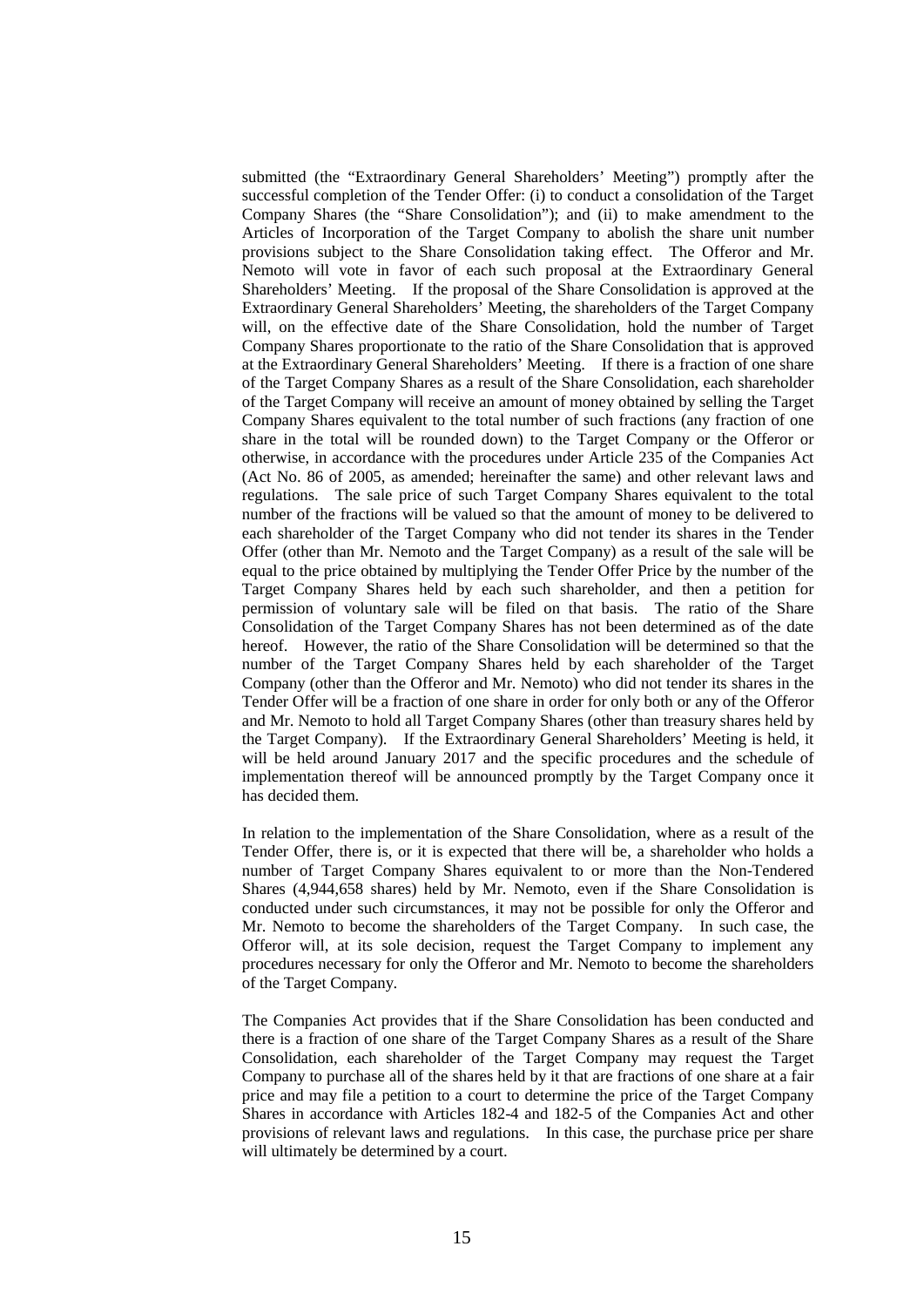The procedures above may be replaced with a method of using class shares with the option to call all shares or other methods that have substantially comparable effect, depending on, among other factors, the circumstances of interpretation of any relevant law or regulation by the relevant authorities, the ownership ratio of Share Certificates, Etc. by the Offeror and Mr. Nemoto after the Tender Offer and the ownership of Share Certificates, Etc. of the Target Company by the Target Company's shareholders and holders of stock acquisition rights or bonds with stock acquisition rights other than the Offeror and Mr. Nemoto. However, even in such case, the Offeror intends to adopt the method of ultimately delivering money to the Target Company's shareholders (other than the Mr. Nemoto and the Target Company) who did not tender their shares in the Tender Offer. The amount of money to be delivered to such shareholders in such case is expected to be valued so that it will be equal to the price obtained by multiplying the Tender Offer Price by the number of Target Company Shares held by such shareholders.

If the Offeror fails to acquire all Stock Acquisition Rights in the Tender Offer despite a successful completion of the Tender Offer, the Offeror plans to promptly request the Target Company to acquire the Stock Acquisition Rights, encourage the holders of the Stock Acquisition Rights to waive their Stock Acquisition Rights or take any other procedures reasonably required to conduct the Transaction. If the Offeror fails to acquire all Convertible Bonds in the Tender Offer despite a successful completion of the Tender Offer, the Convertible Bonds which failed to be acquired in the Tender Offer will be redeemed at 5,000,000 yen per 5,000,000 yen in face value in accordance with the provisions of early redemption after the completion of settlement of the Tender Offer.

The Offeror plans to carry out the Merger, whereby the Offeror will be the disappearing corporation and the Target Company will be the surviving corporation, after implementing each of the procedures above, but the specific schedule has not been determined yet.

The Tender Offer is not intended to solicit the shareholders of the Target Company to approve the proposals at the Extraordinary General Shareholders' Meeting.

(5) Possibility of and reasons for delisting

The Target Company Shares are listed on First Section of the Tokyo Stock Exchange as of the date hereof. However, since the Offeror has not set a maximum limit on the number of Share Certificates, Etc. to be purchased in the Tender Offer, the Target Company Shares may be delisted through prescribed procedures in accordance with the stock delisting criteria of the Tokyo Stock Exchange, depending on the results of the Tender Offer. Also, even in the case where the shares of common stock of the Target Company do not fall under that criteria at the time of the successful completion of the Tender Offer, the Offeror plans to conduct the Squeeze-Out Procedures set out in "(4) Policy for organizational restructuring, etc. after the Tender Offer (matters relating to so-called "Two-Step Acquisitions")" above after the successful completion of the Tender Offer, in which case the Target Company Shares will be delisted through the prescribed procedures in accordance with the stock delisting criteria of the Tokyo Stock Exchange. After delisting, the Target Company Shares will be unable to be traded on the First Section of the Tokyo Stock Exchange.

- (6) Matters regarding material agreement(s) related to the Tender Offer
- (i) MBO Memorandum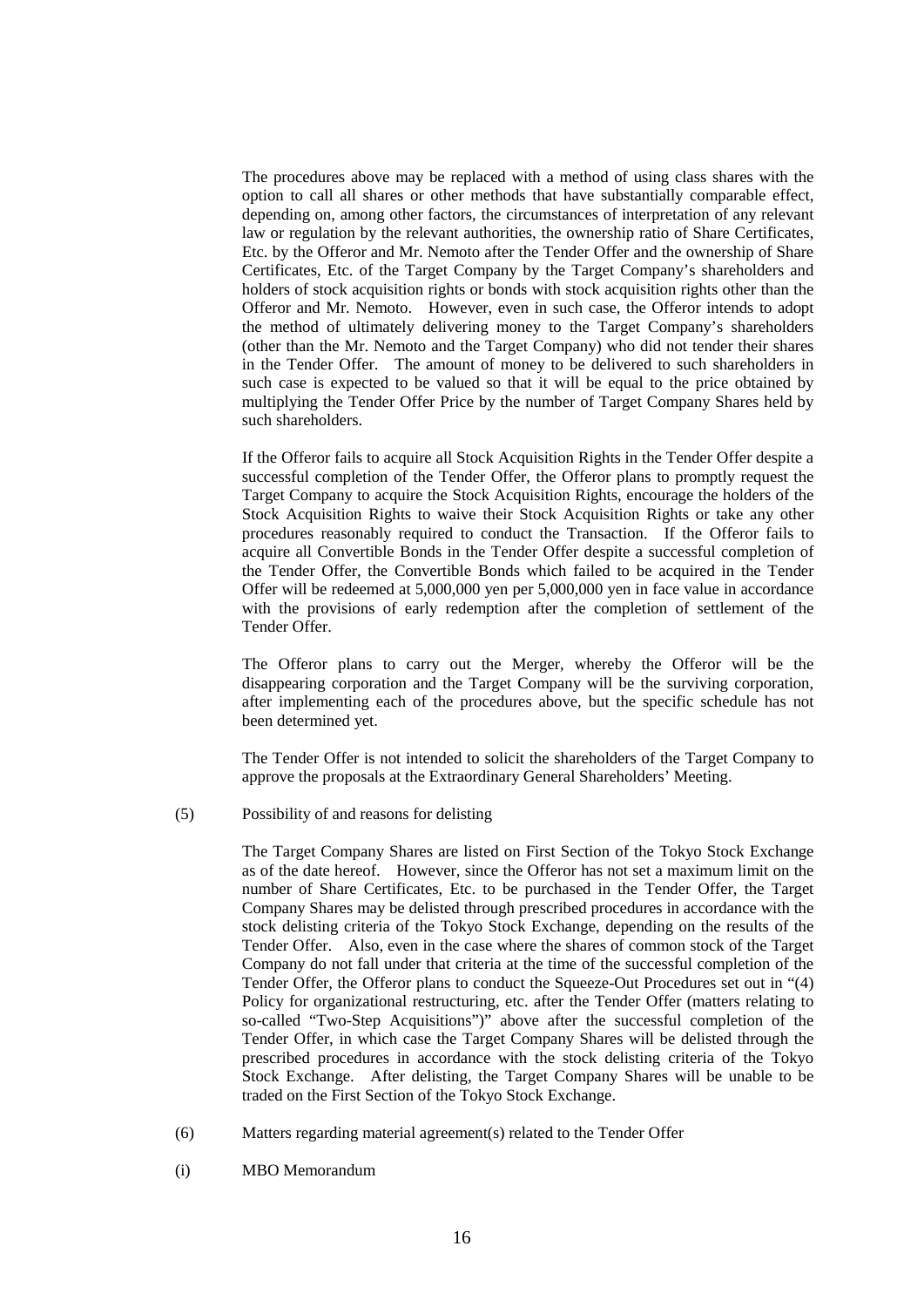As described in "(1) Outline of the Tender Offer" above, the Integral Group has entered into the MBO Memorandum dated October 14, 2016 with Mr. Nemoto and Mr. Tsumura, whereby Mr. Nemoto has agreed (i) not to tender in the Tender Offer the Non-Tendered Shares (the number of shares held: 4,944,658 shares; and the ownership ratio: 11.94%), (ii) to tender in the Tender Offer the Expected Tendered Stock Acquisition Rights (Mr. Nemoto) (the total number of underlying shares: 137,100 shares; and the total ownership ratio: 0.33%), and (iii) to waive without any consideration all of the Expected Waived Stock Acquisition Rights (Mr. Nemoto) (the total number of underlying shares: 70,000 shares; and the total ownership ratio: 0.17%) in a timely manner upon the successful completion of the Tender Offer. Also, under the MBO Memorandum, Mr. Tsumura has agreed to tender in the Tender Offer the Expected Tendered Share Certificates, Etc. (Mr. Tsumura) (the total number of underlying shares: 135,400 shares; and the total ownership ratio: 0.33%). No conditions precedent for the tendering or non-tendering of such shares and stock acquisition rights are stipulated.

In addition, Mr. Nemoto has agreed under the MBO Memorandum to contribute at least 1,200,000,000 yen to the Offeror at least two (2) Business Days prior to the settlement commencement date of the Tender Offer and subject to the successful completion of the Tender Offer. Mr. Nemoto has also agreed in the MBO Memorandum with respect to the Non-Tendered Shares (4,944,658 shares) as follows: (a) he will exercise the voting rights represented by the Non-Tendered Shares to the extent necessary for the Squeeze-out Procedures; and (b) if as a result of the Tender Offer, there is, or it is expected that there will be, a shareholder who holds a number of Target Company Shares equivalent to or more than the Non-Tendered Shares, Mr. Nemoto will implement any procedures necessary for only the Offeror and Mr. Nemoto to become the shareholders of the Target Company.

In addition to the above, Mr. Nemoto and Mr. Tsumura intend to make contribution to the Offeror or the Target Company respectively under the MBO Memorandum so that the total ratio of contribution to the Target Company by Mr. Nemoto and Mr. Tsumura after the Merger will be approximately 50.1%.

#### (ii) Tender Agreement (FT)

As described in "(1) Outline of the Tender Offer" above, Mr. Nemoto and Mr. Tsumura have entered into the Tender Agreement (FT) dated October 13, 2016 with FT, whereby FT has agreed to tender all of the Target Company Shares held by FT (the number of shares held: 7,662,500 shares; and the ownership ratio: 18.51%) in the Tender Offer. Given that the negotiation with FT was mainly conducted by Mr. Nemoto and Mr. Tsumura, the Tender Agreement (FT) was entered into by Mr. Nemoto and Mr. Tsumura.

The Tender Agreement (FT) provides that the tendering by FT is subject to the conditions precedent that FT is not aware of any Material Fact (having the meaning as defined in Paragraph 2 of Article 166 of the Financial Instruments and Exchange Act) with respect to the Target Company which is not published as of the date of the tender.

In certain situations where a third party commences a counter tender offer during the Tender Offer Period, FT may be able to tender its shares in such counter tender offer at its decision. In addition, it is not restricted for FT to sell its Target Company Shares on the stock market.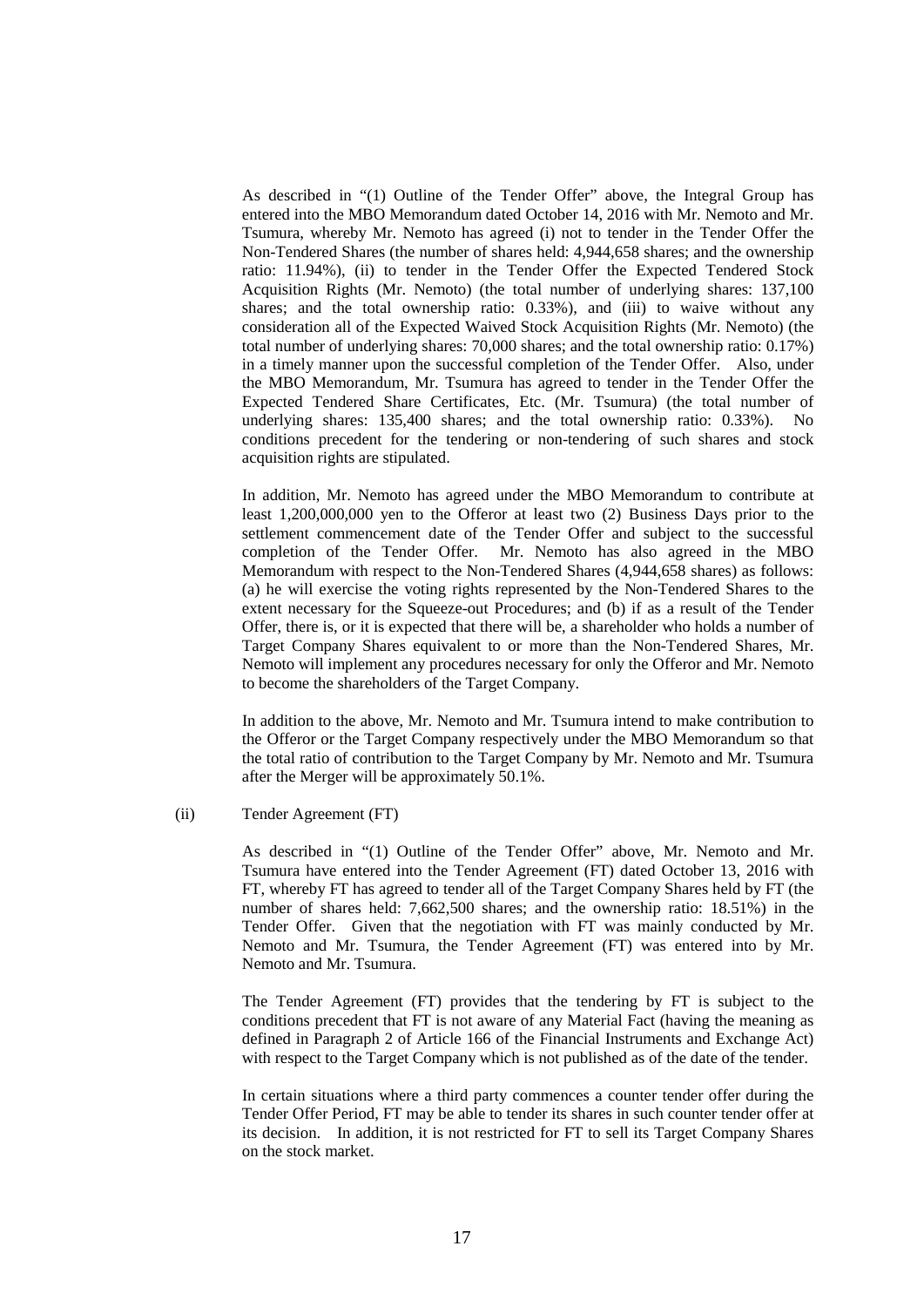(iii) Shareholders Agreement

The Integral Group has entered into the shareholders agreement dated October 14, 2016 with Mr. Nemoto and Mr. Tsumura regarding, among others, the board members of the Target Company after the Transaction, matters that require prior approvals related to the operation of the Target Company, and share transfer restrictions of the Target Company (the "Shareholders Agreement"). The Shareholders Agreement provides that it will take effect on the effective date of the Merger.

In addition to the above, the Integral Group, Mr. Nemoto and Mr. Tsumura intend to enter into an executive service agreement regarding, among others, the management of the Target Company upon the successful completion of the Tender Offer. In such case, the Integral Group and the Target Company will enter into a capital and business alliance agreement that provides for matters necessary for the Target Company to realize the contents and purposes of the Shareholders Agreement.

## **4. Term, price and number of Share Certificates, Etc. for tender offer**

- (1) Tender offer period
	- (i) Initial term as of registration

|                                             | From Monday, October 17, 2016 through             |  |  |
|---------------------------------------------|---------------------------------------------------|--|--|
| Tender offer period                         | Tuesday, November 29, 2016 (30 business days)     |  |  |
| Date of public notice                       | Monday, October 17, 2016                          |  |  |
| Name of newspaper in which public notice is | Public notice will be made electronically via the |  |  |
|                                             | Internet, and a notice to that effect will be     |  |  |
|                                             | published in the Nikkei.                          |  |  |
| to appear                                   | notice:<br>(URL)<br>of the<br>electronic          |  |  |
|                                             | http://disclosure.edinet-fsa.go.jp/)              |  |  |

- (ii) The possibility of extension of tender offer period upon request of the Target Company N/A
- (iii) Person to contact for information about extension of tender offer period N/A
- (2) Price of tender offer

| Share certificate               | 620 yen per share of common stock                                  |  |
|---------------------------------|--------------------------------------------------------------------|--|
| Certificate<br>stock<br>οf      | 1 yen per Fourth Series Stock Acquisition Right                    |  |
| acquisition rights              | 1 yen per Fifth Series Stock Acquisition Right                     |  |
|                                 | 1 yen per Sixth Series Stock Acquisition Right                     |  |
|                                 | 1 yen per Seventh Series Stock Acquisition Right                   |  |
|                                 | 10,100 yen per Eighth Series Stock Acquisition Right               |  |
| Certificate of bond with        | 1,453,280 yen per 5,000,000 yen in face value of Convertible Bonds |  |
| stock acquisition rights        |                                                                    |  |
| beneficiary<br>Trust            |                                                                    |  |
| certificate for<br><b>Share</b> |                                                                    |  |
| Certificates.<br>Etc.           |                                                                    |  |
|                                 |                                                                    |  |
| Depositary receipt for          |                                                                    |  |
| Share Certificates, Etc.        |                                                                    |  |
|                                 |                                                                    |  |
| Basis of calculation            | Common stock<br>(1)                                                |  |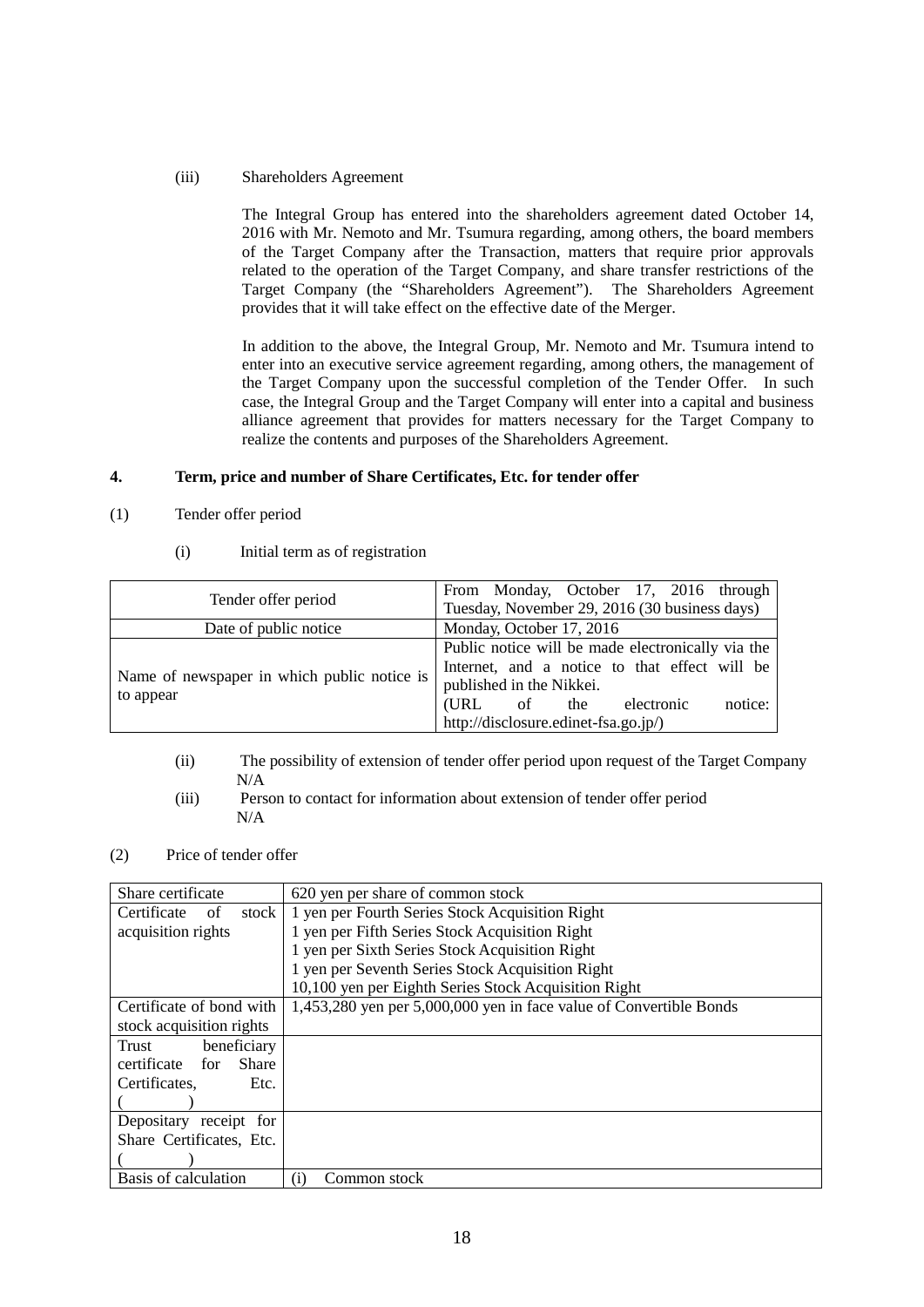In determining the Tender Offer Price, the Offeror made a broad-ranging and comprehensive analysis on the business and financial status of the Target Company based on the financial information and other materials disclosed by the Target Company, the results of due diligence conducted with respect to the Target Company, and other matters. In light of the fact that the Target Company Shares are traded on a financial instruments exchange, the Offeror also referred to the trends of the closing price (483 yen) of the Target Company Shares on the Tokyo Stock Exchange as of October 13, 2016, which is the Business Day immediately preceding the date of announcement to conduct the Tender Offer and the simple average closing prices of the one-month, three-month and six-month periods prior to October 13, 2016 (461 yen, 455 yen and 495 yen; all rounded to the nearest whole number; the same applies for calculations of simple averages hereinafter). By also comprehensively taking into consideration the possibility of endorsement of the Tender Offer by the Target Company and the prospect of successful completion of the Tender Offer, and upon discussion and negotiation with the Target Company, the Offeror determined the Tender Offer Price to be 620 yen on October 14, 2016. As described above, the Offeror has determined the Tender Offer Price by comprehensively taking into consideration the factors related to the share value of the Target Company (e.g. being based on objective materials such as financial information while referring to premium rates adopted in past MBO cases) and upon discussion and negotiation with the Target Company, and has not obtained any share valuation report from any third-party appraiser.

The Tender Offer Price represents (i) a premium of 28.36% (rounded to two decimal points; the same applies for calculations of premium rates hereinafter) on 483 yen, the closing price of the Target Company Shares on the Tokyo Stock Exchange as of October 13, 2016, which is the Business Day immediately preceding the date of announcement to conduct the Tender Offer, (ii) a premium of 34.49% on 461 yen, the simple average closing price for the one-month period prior to October 13, 2016, (iii) a premium of 36.26% on 455 yen, the simple average closing price for the three-month period prior to October 13, 2016, and (iv) a premium of 25.25% on 495 yen, the simple average closing price for the six-month period prior to October 13, 2016. The Tender Offer Price also represents a premium of 29.17% on 480 yen, the closing price of the Target Company Shares on the Tokyo Stock Exchange as of October 14, 2016, which is the Business Day immediately preceding the filing date of this Statement.

# (ii) Stock Acquisition Rights

With regard to the Fourth, Fifth, Sixth, and Seventh Series Stock Acquisition Rights out of the Stock Acquisition Rights, the exercise price of each Stock Acquisition Right per Target Company Share (Fourth Series Stock Acquisition Rights: 972 yen, Fifth Series Stock Acquisition Rights: 1,381 yen, Sixth Series Stock Acquisition Rights: 1,571 yen, Seventh Series Stock Acquisition Rights: 1,088 yen) exceeds the Tender Offer Price (620 yen) as of the date hereof. Therefore, the Offeror has determined that the purchase price per Fourth, Fifth, Sixth, and Seventh Series Stock Acquisition Right is to be 1 yen.

On the other hand, with respect to the Eighth Series Stock Acquisition Rights, the exercise price of each Eighth Stock Acquisition Right per Target Company Share (519 yen) falls below the Tender Offer Price (620 yen) as of the date hereof. Therefore, the Offeror has determined that the purchase price per Eighth Series Stock Acquisition Right is to be 10,100 yen, which is obtained by multiplying the difference (101 yen) of the Tender Offer Price (620 yen) and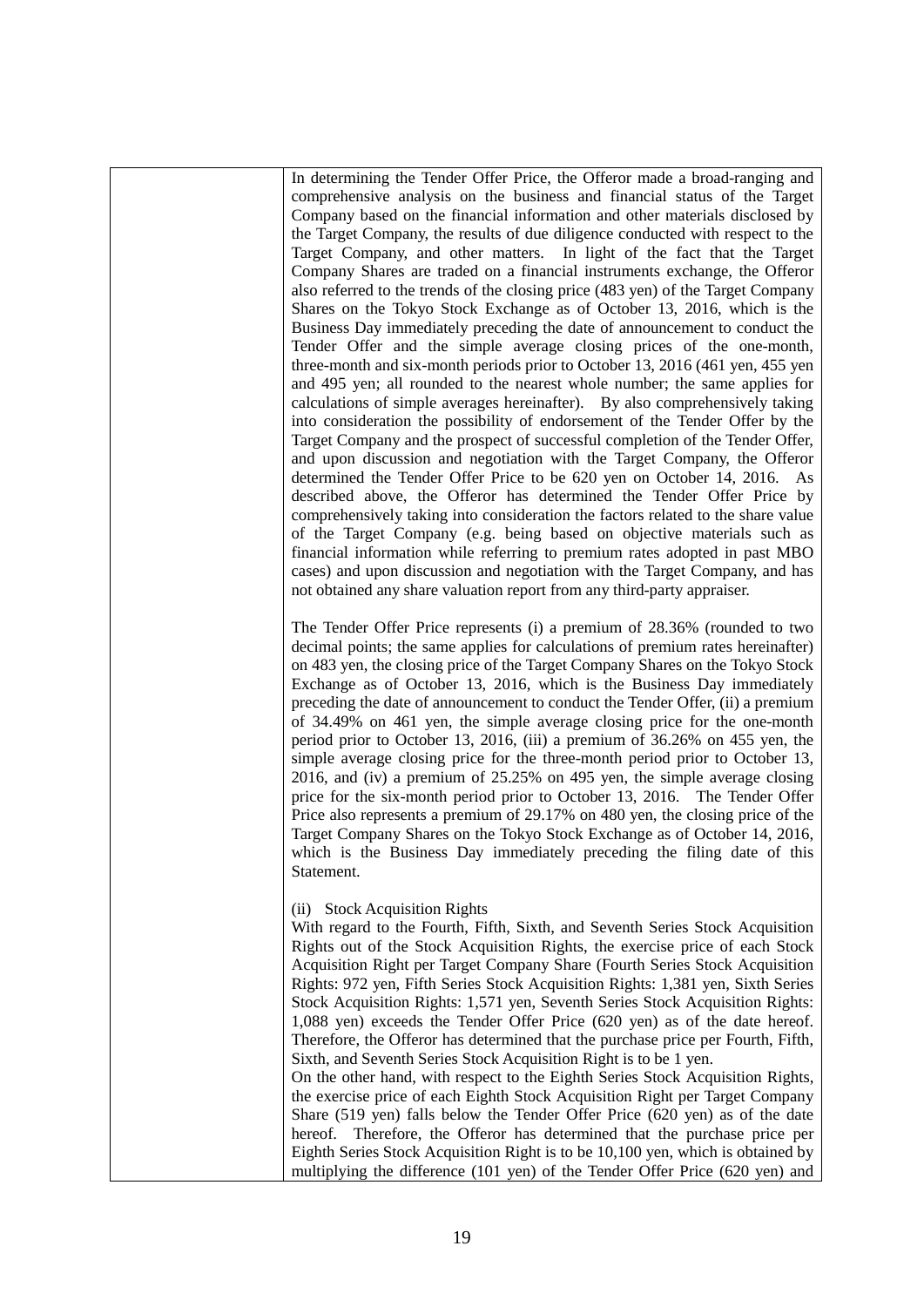|                        | the exercise price of each Eighth Series Stock Acquisition Right per Target                                                                              |
|------------------------|----------------------------------------------------------------------------------------------------------------------------------------------------------|
|                        | Company Share by the number of the Target Company Shares underlying each                                                                                 |
|                        | Eighth Series Stock Acquisition Right (100 shares).<br>Although approval by the board of directors of the Target Company is required                     |
|                        | for acquisition of any Stock Acquisition Rights by transfer, according to the                                                                            |
|                        | Target Company, the Target Company has resolved at its board of directors                                                                                |
|                        | meeting held on October 14, 2016 to comprehensively approve that the holders                                                                             |
|                        | of the Stock Acquisition Rights transfer their Stock Acquisition Rights to the                                                                           |
|                        | Offeror by tendering their Stock Acquisition Rights in the Tender Offer, subject                                                                         |
|                        | to the successful completion of the Tender Offer.                                                                                                        |
|                        | In determining the tender offer price of Stock Acquisition Rights, the Offeror                                                                           |
|                        | has not obtained any valuation report from a third-party appraiser because it has                                                                        |
|                        | calculated such tender offer price based on the Tender Offer Price.                                                                                      |
|                        | Convertible Bonds<br>(iii)                                                                                                                               |
|                        | The Offeror has determined the purchase price per 5,000,000 yen in face value                                                                            |
|                        | of the Convertible Bonds to be 1,453,280 yen, which is obtained by multiplying                                                                           |
|                        | the face value of the Convertible Bonds (5,000,000 yen) divided by the                                                                                   |
|                        | effective conversion price $(2,133 \text{ yen})$ as of the date hereof $(2,344 \text{ shares})$ (any                                                     |
|                        | fraction will be rounded down) by the Tender Offer Price (620 yen). Such                                                                                 |
|                        | purchase price of 1,453,280 yen represents a discount of 70.93% (rounded to<br>two decimal points) on the face value of 5,000,000 yen.                   |
|                        |                                                                                                                                                          |
|                        | If the Tender Offer is successful and the Transaction is conducted, the                                                                                  |
|                        | Convertible Bonds which failed to be acquired in the Tender Offer will be                                                                                |
|                        | redeemed at 5,000,000 yen per 5,000,000 yen in face value in accordance with                                                                             |
|                        | the provisions of early redemption. The purchase price per $5,000,000$ yen in                                                                            |
|                        | face value of the Convertible Bonds in the Tender Offer (1,453,280 yen) falls<br>below such redemption amount per 5,000,000 yen in face value of the     |
|                        | Convertible Bonds (5,000,000 yen) by 3,546,720 yen.                                                                                                      |
|                        |                                                                                                                                                          |
|                        | In determining the tender offer price of Convertible Bonds, the Offeror has not                                                                          |
|                        | obtained any valuation report from a third-party appraiser because it calculates                                                                         |
|                        | such tender offer price based on the Tender Offer Price.                                                                                                 |
| Process of calculation | Process for determination of Tender Offer Price and purchase prices for                                                                                  |
|                        | <b>Stock Acquisition Rights and Convertible Bonds</b>                                                                                                    |
|                        | With a view that in order for the Target Company to aim for future growth it is                                                                          |
|                        | important that a management structure be developed that enables agile and                                                                                |
|                        | flexible decision-making from a medium- to long-term perspective without                                                                                 |
|                        | being overly swayed by factors such as short-term fluctuations in business                                                                               |
|                        | results and that the management team and employees of the Target Company                                                                                 |
|                        | work as one, with the cooperation of Integral, to pursue business expansion and<br>a strengthened management foundation, Mr. Nemoto and Mr. Tsumura, in  |
|                        | mid-August 2016, began examining making the Target Company a private                                                                                     |
|                        | company by way of an MBO jointly conducted with Integral. As a result of                                                                                 |
|                        | the foregoing considerations, Mr. Nemoto and Mr. Tsumura reached the                                                                                     |
|                        | decision that the Transaction will contribute to the improvement of the                                                                                  |
|                        | corporate value of the Target Company and is the optimal policy for its general                                                                          |
|                        | shareholders as well as its various other stakeholders. Therefore, in late                                                                               |
|                        | August 2016, Mr. Nemoto and Mr. Tsumura, after consulting with Integral,                                                                                 |
|                        | made a request to the Target Company with Integral for discussions and                                                                                   |
|                        | negotiations aimed at conducting the Transaction, and then proceeded to<br>conduct due diligence from late August 2016 to early October 2016 in order to |
|                        |                                                                                                                                                          |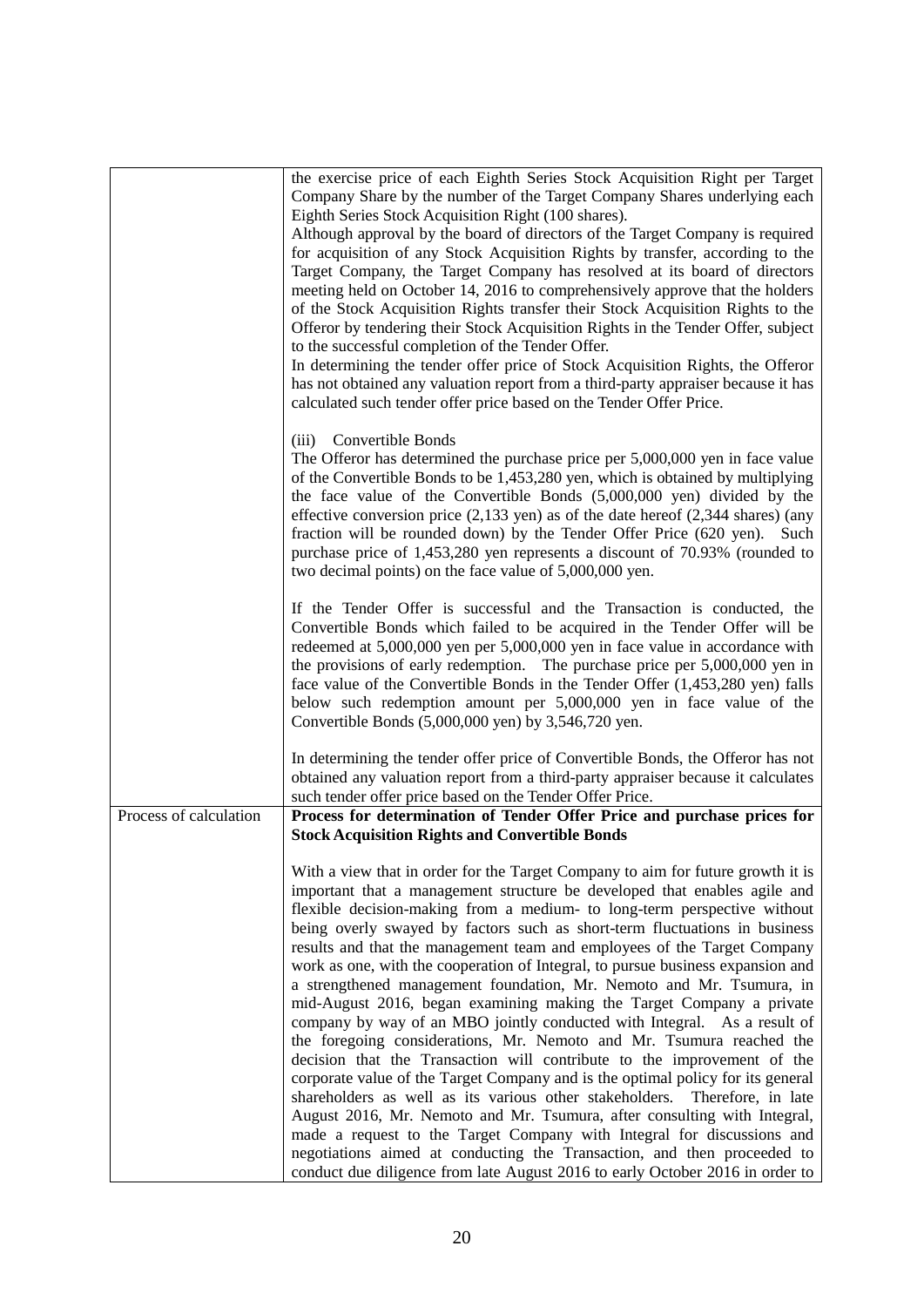| closely study the feasibility of the Transaction, and also commenced initial<br>negotiations from late August 2016 regarding the terms and conditions of the<br>Transaction including the Tender Offer.                                                                                                                                                                                                                                                                                                                                                                                                                                                                                                                                                                               |
|---------------------------------------------------------------------------------------------------------------------------------------------------------------------------------------------------------------------------------------------------------------------------------------------------------------------------------------------------------------------------------------------------------------------------------------------------------------------------------------------------------------------------------------------------------------------------------------------------------------------------------------------------------------------------------------------------------------------------------------------------------------------------------------|
| Further, Mr. Nemoto, Mr. Tsumura, and Integral, at the same time as<br>proceeding with detailed examination of the terms and conditions of the<br>Transaction including the Tender Offer, established the Offeror on September<br>26, 2016 as a special purpose acquisition company for conducting the<br>Transaction, and, based on considerations such as the preliminary results of the<br>due diligence, officially proposed to the Target Company on September 27,<br>2016 to conduct the Transaction and to set the Tender Offer Price as 590 yen.                                                                                                                                                                                                                              |
| Subsequently, Mr. Nemoto, Mr. Tsumura, and Integral examined the joint<br>management structure that would comprise Mr. Nemoto, Mr. Tsumura, and<br>Integral, and engaged in multiple discussions and negotiations with the Target<br>Company regarding the terms and conditions of the Tender Offer, including the<br>future management policy of the Target Company and the Tender Offer Price.<br>The Project Team requested the Offeror to re-deliberate the Tender Offer Price,<br>in consideration of the opinion received from the independent committee on<br>October 5, 2016 to the effect that the interests of the minority shareholders<br>should be further taken into account in future discussions and negotiations<br>regarding prices.                                |
| After receiving the request from the Project Team, Mr. Nemoto, Mr. Tsumura,<br>and Integral re-deliberated the Tender Offer Price and further considered the<br>meaning of the Transaction.                                                                                                                                                                                                                                                                                                                                                                                                                                                                                                                                                                                           |
| As a result of taking into account considerations such as the benefits and<br>disadvantages entailed by the Transaction and the consequences of maintaining<br>the listing of the Target Company Shares, as described above as well as the<br>process of the above discussions and negotiations with the Project Team, Mr.<br>Nemoto, Mr. Tsumura, and Integral came to believe that it is reasonable to set<br>the Tender Offer Price as 620 yen and made a revised offer to that effect to the<br>Target Company on October 11, 2016. Based on this revised offer, the Project<br>Team and Mr. Nemoto, Mr. Tsumura, and Integral further discussed and<br>negotiated upon the pros and cons of the Transaction including the Tender<br>Offer and the terms and conditions therefor. |
| As described in "Basis of calculation" above, by comprehensively taking into<br>consideration the factors related to the share value of the Target Company (e.g.<br>being based on objective materials such as financial information while referring<br>to premium rates adopted in past MBO cases), and upon discussion and<br>negotiation with the Target Company, Mr. Nemoto, Mr. Tsumura, and Integral<br>determined on October 14, 2016 to conduct the Tender Offer through the<br>Offeror as part of the Transaction, setting the Tender Offer Price to be 620 yen.                                                                                                                                                                                                             |
| Measures to ensure fairness of the Tender Offer Price and to avoid<br>conflicts of interest and other measures to ensure fairness of the Tender<br><b>Offer</b>                                                                                                                                                                                                                                                                                                                                                                                                                                                                                                                                                                                                                       |
| Taking into consideration the fact that the Tender Offer is a part of the<br>Transaction for a management buyout (MBO) and the problem of structural<br>conflicts of interest could exist, the Offeror and the Target Company have<br>primarily taken the following measures to ensure the fairness of the Transaction                                                                                                                                                                                                                                                                                                                                                                                                                                                                |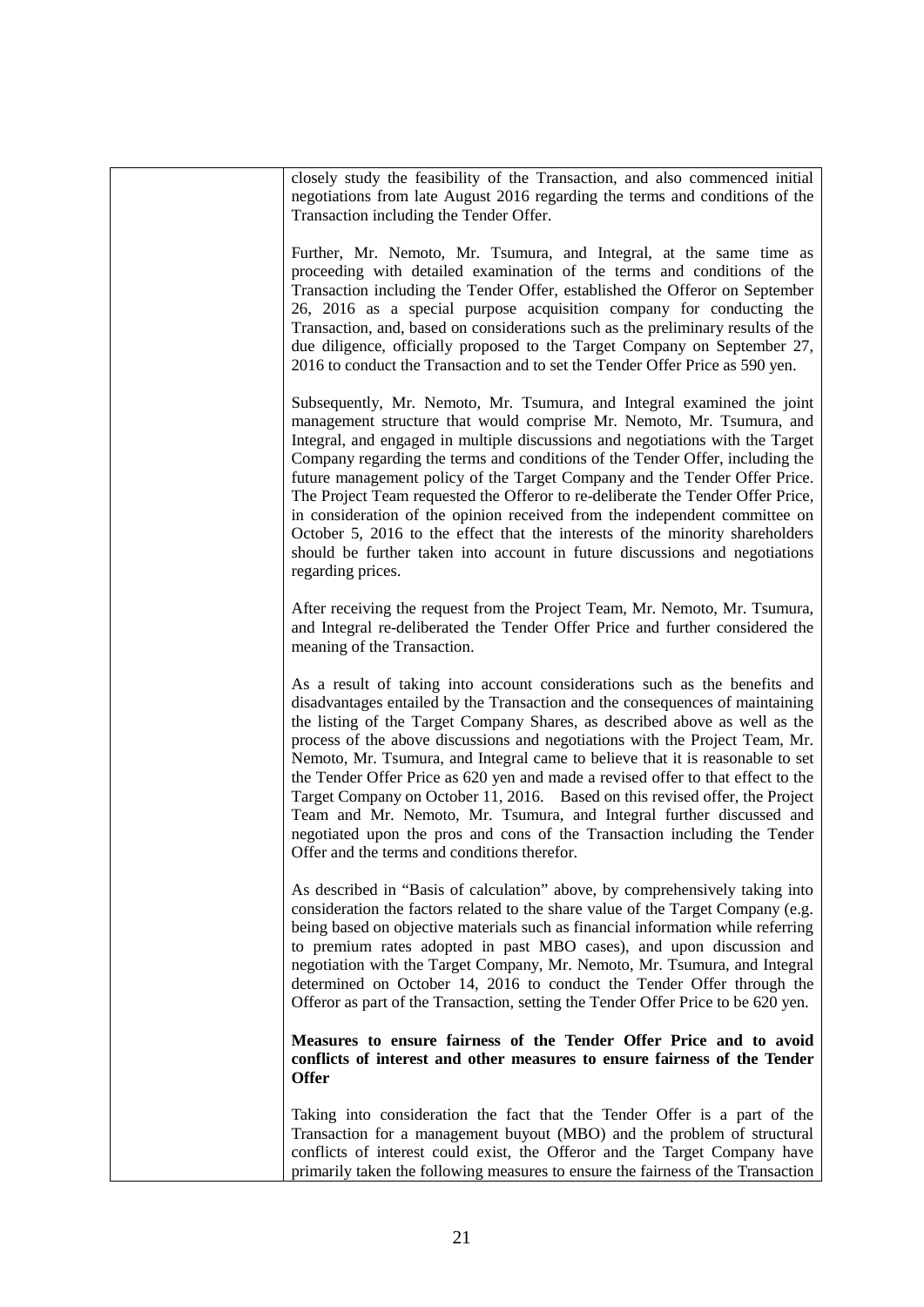including the Tender Offer in order to ensure fairness of the Tender Offer Price, and the purchase price of the Stock Acquisition Rights and the Convertible Bonds and to avoid arbitrariness and conflicts of interest in the decision-making process leading to the decision to conduct of the Tender Offer.

#### (i) Deliberation, discussion, negotiation, etc., by the Project Team

According to the Target Company Press Release, upon receiving the proposal for the Transaction from Mr. Nemoto and Mr. Tsumura in late August 2016 upon their discussion with Integral, the Target Company established the Project Team in late August 2016, comprising Mr. Masayoshi Sato, a director of the Target Company, and Mr. Masaaki Izumoto, an executive officer of the Target Company, both of whom have no special interests in the Transaction, and the Target Company reviewed and discussed through the Project Team matters such as the pros and cons of the Transaction including the Tender Offer from the perspective mentioned above, and had discussions and negotiations with Mr. Nemoto, Mr. Tsumura and Integral multiple times, in order to be careful in the decision-making on the Transaction including the Tender Offer, to exclude any risk of arbitrariness and conflict of interest in the decision-making process of board of directors of the Target Company and to ensure fairness in such decision-making process, by taking into account the fact that the Transaction constitutes a so-called management buyout (MBO) and the possibility of existence of structural conflicts of interest.

It is also stated that specifically, the Project Team (i) conducted reviews and discussions on the Transaction from late August 2016, (ii) carefully reviewed and discussed the reasonableness of terms of purchase under the Tender Offer such as the Tender Offer Price and the fairness of series of procedures of Transaction from the perspective of enhancement of corporate value of the Target Company and common interests of shareholders of the Target Company by receiving advices, opinions and other assistances from financial advisor and legal advisor who are independent from the Offeror and Integral, as provided in "(ii) Obtaining a share valuation report, etc. from an independent third party financial advisor by the Target Company" and "(iii) Obtaining advice from an independent law firm by the Target Company", and (iii) had discussions and negotiations with Mr. Nemoto, Mr. Tsumura and Integral multiple times. (For details of the process of negotiation, please see "(2) Background, purpose and decision-making process leading to decision to conduct the Tender Offer, and management policy after the Tender Offer" of "3. Purposes of tender offer.")

It is also stated that Mr. Nemoto, who is Representative Director, Chairman and President of the Target Company, and Mr. Tsumura, who is Representative Director and Executive Vice President of the Target Company have not been appointed as a member of the Project Team and have not been involved in any reviews or discussion by the Project Team mentioned above, in order to avoid any conflict of interest based on the fact that, they plan to enter into a management agreement with Integral Group concerning the continuing management of the Target Company by Mr. Nemoto and Mr. Tsumura as the Representative Directors of the Target Company after the completion of the Tender Offer. The Target Company Press Release states that it is also considered that Mr. Nemoto plans to make a capital contribution to the Offeror no later than two business days prior to the commencement date of settlement of the Tender Offer, the total capital contribution ratio of Mr. Nemoto and Mr. Tsumura in the Target Company after the Merger under the Transaction is planned to be approximately 50.1%, and the side of Mr. Nemoto and Mr.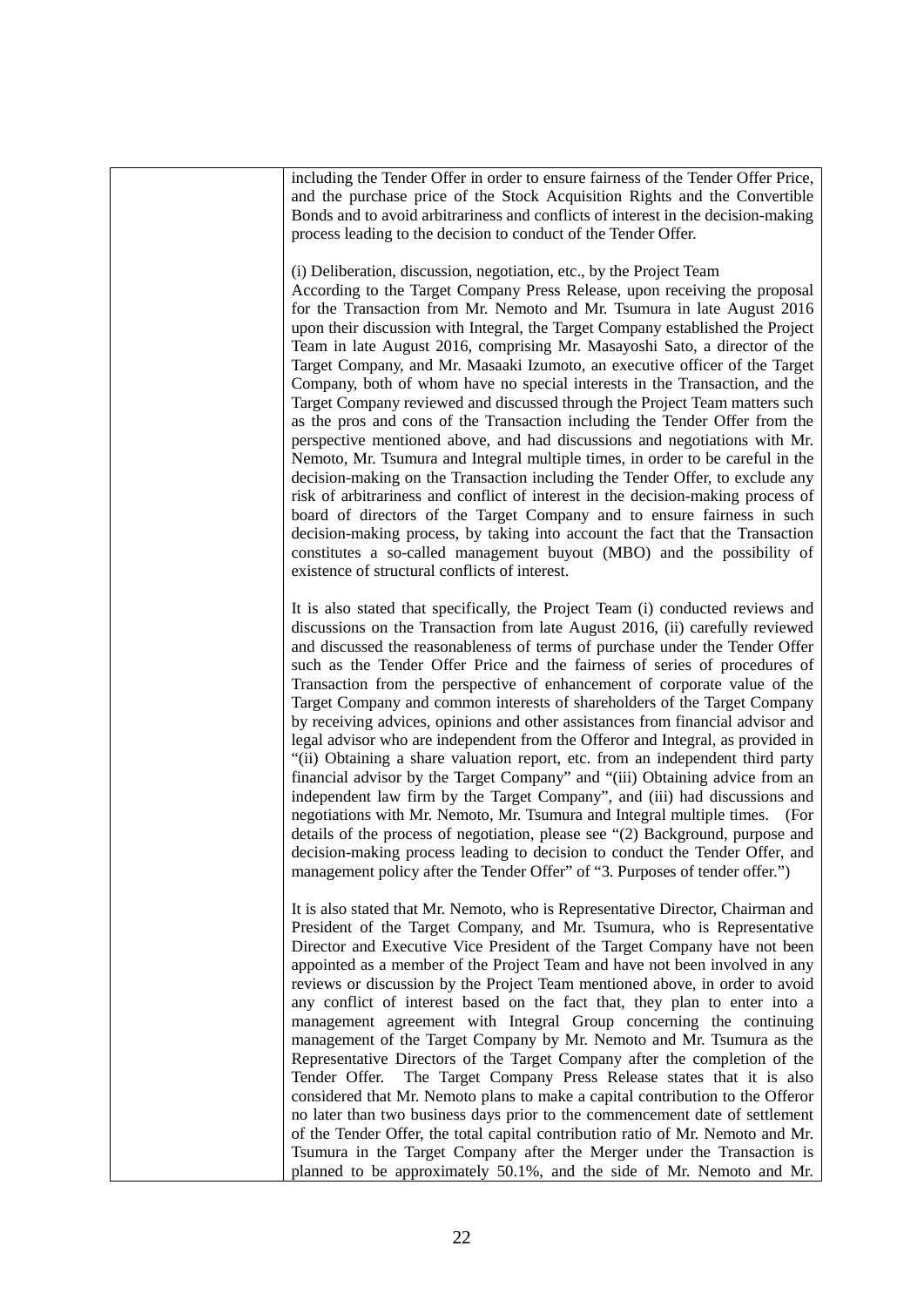| Tsumura and the side of Integral Group may each appoint directors of the<br>Target Company in a number prorated based on each side's respective voting<br>ratio in the Target Company.                                                                                                                                                                                                                                                                                                                                                                                                                                                                                                                                                                                                                                                                                                                                                                                  |
|-------------------------------------------------------------------------------------------------------------------------------------------------------------------------------------------------------------------------------------------------------------------------------------------------------------------------------------------------------------------------------------------------------------------------------------------------------------------------------------------------------------------------------------------------------------------------------------------------------------------------------------------------------------------------------------------------------------------------------------------------------------------------------------------------------------------------------------------------------------------------------------------------------------------------------------------------------------------------|
| (ii) Obtaining a share valuation report, etc. from an independent third party<br>financial advisor by the Target Company                                                                                                                                                                                                                                                                                                                                                                                                                                                                                                                                                                                                                                                                                                                                                                                                                                                |
| According to the Target Company Press Release, to express an opinion on the<br>Tender Offer Price, the Target Company requested Plutus Consulting Co., Ltd.<br>("Plutus Consulting"), which is a financial advisor and third party valuation<br>institution independent from the Target Company, the Offeror and Integral, to<br>calculate the value of the Target Company Shares and received the share<br>valuation report from Plutus Consulting on October 13, 2016. It is also stated<br>that Plutus Consulting, which is a financial advisor and third party valuation<br>institution, is not a party related to the Target Company, the Offeror and<br>Integral and does not have any notable material interest in the Tender Offer. It<br>is also stated that the Target Company has not received a fairness opinion on<br>Tender Offer Price from Plutus Consulting.                                                                                           |
| It is also stated that upon considering the calculation methods to be used for the<br>Tender Offer, Plutus Consulting conducted the calculation by using the market<br>share price method due to the fact that the Target Company Shares are listed on<br>the First Section of the Tokyo Stock Exchange and by using the discounted<br>cash flow method (the "DCF method") to reflect the future business activities<br>of the Target Company in the calculation. It is also stated that the value<br>ranges per Target Company Share as calculated by Plutus Consulting by using<br>the methods mentioned above are as provided below.                                                                                                                                                                                                                                                                                                                                 |
| Market share price method: 455 yen to 495 yen<br>DCF Method: 536 yen to 685 yen                                                                                                                                                                                                                                                                                                                                                                                                                                                                                                                                                                                                                                                                                                                                                                                                                                                                                         |
| It is also stated that under the market share price method, by making October<br>13, 2016 as the reference date, the calculation resulted in a range of share value<br>per Target Company Share of 455 yen to 495 yen based on the closing price of<br>Target Company Shares of 483 yen on the Tokyo Stock Exchange as of the<br>reference date, the simple average closing price of Target Company Shares of<br>past 1-month period of 461 yen (all rounded to the nearest whole number; the<br>same applies for calculations of simple averages hereinafter), the simple<br>average closing price of Target Company Shares of past 3-month period of 455<br>yen and the simple average closing price of Target Company Shares of past<br>6-month period of 495 yen.                                                                                                                                                                                                   |
| It is also stated that under the DCF method, the corporate value of the Target<br>Company has been evaluated by taking the future cash flows which will be<br>generated in and after the third quarter of fiscal year ending February 2017<br>based on the future earnings forecast of the Target Company by considering the<br>factors such as the business plan prepared by the Target Company for the<br>period from the fiscal year ending February 2017 to the fiscal year ending<br>February 2021, interviews with the Target Company and information publicly<br>available, and then determining the present value of such future cash flows by<br>discounting them by a certain discount rate corresponding to the business risk.<br>It is also stated that the discount rate (shareholder's equity cost) used was<br>5.404% to 6.240% and the contentious value was calculated by using the<br>perpetuity growth method with the perpetuity growth rate at 0%. |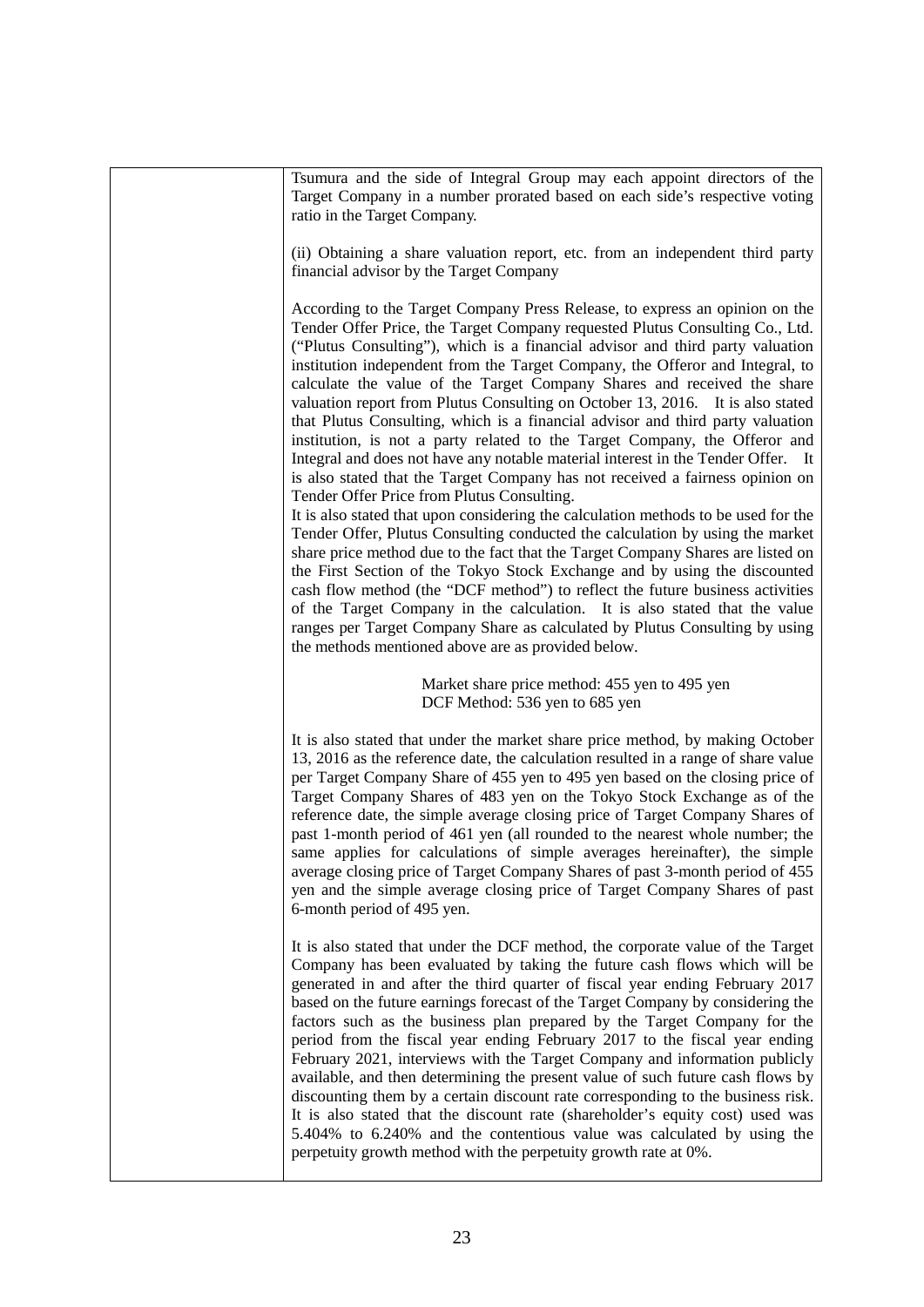It is also stated that the financial forecasts based on the business plan of the Target Company, which were used as the basis of calculation using the DCF method, are as provided below. It is also stated that such plan incorporates the impact of downward adjustment of earnings forecast disclosed by the Target Company in the announcement of "Notice regarding Differences between First Two-Quarter Performance Forecast and Actual Results and Revision of Full-Year Performance Forecast" on October 14, 2016 and "(Correction) Partial Correction to 'Notice regarding Differences between First Two-Quarter Performance Forecast and Actual Results and Revision of Full-Year Performance Forecast'" on October 17, 2016 (please see (2) Announcement of "Notice regarding Differences between First Two-Quarter Performance Forecast and Actual Results and Revision of Full-Year Performance Forecast" of "6. Other matters" of "V. Conditions of the Target Company" below). It is also stated that the financial forecasts provided below also include the business years in which significant increase or decrease in earnings is expected. It is also stated that specifically, in the fiscal year ending February 2017 and the fiscal year ending February 2018, a significant decrease in earnings is expected compared to the fiscal year immediately preceding each of such fiscal years mainly due to reasons such as slowdown in acquiring new customers in Fontaine business (Ready-Made) due to the entry of competitors and companies in different business into the low-end wig market and increase in shop-related costs and labor costs relating to the opening of new shops. It is also stated that between the fiscal year ending February 2019 and the fiscal year ending February 2021, a significant increase in earnings compared to the fiscal year immediately preceding each of such fiscal years is expected by taking measures such as attraction and retention of wig users through the after-services and expansion of business areas in Japan, opening of new Hair Club locations and strengthening of business towards female customers in the U.S., global expansion of Bosley, expansion of healthcare business and strengthening hair restoration business, and meeting the diversified demands and strengthening of after-services in wig and hair growth markets. It is also stated that the synergy effects expected to occur upon implementation of Transaction are not added to the said financial forecasts because it was difficult to make specific estimation at the present time.

|                  | Second   | Fiscal   | Fiscal   | Fiscal   | Fiscal   |
|------------------|----------|----------|----------|----------|----------|
|                  | Half of  | Year     | Year     | Year     | Year     |
|                  | Fiscal   | Ending   | Ending   | Ending   | Ending   |
|                  | Year     | February | February | February | February |
|                  | Ending   | 2018     | 2019     | 2020     | 2021     |
|                  | February |          |          |          |          |
|                  | 2017 (6) |          |          |          |          |
|                  | months)  |          |          |          |          |
| <b>Net Sales</b> | 39,602   | 79,156   | 82,331   | 85,965   | 89,880   |
| Operating        | (539)    | (527)    | (104)    | 744      | 1,999    |
| Income           |          |          |          |          |          |
| (Operating)      |          |          |          |          |          |
| Loss)            |          |          |          |          |          |
| <b>EBITDA</b>    | 1,720    | 3,961    | 4,230    | 5,008    | 6,308    |
| Free Cash        | (1,523)  | (526)    | 465      | 958      | 2,018    |
| Flow             |          |          |          |          |          |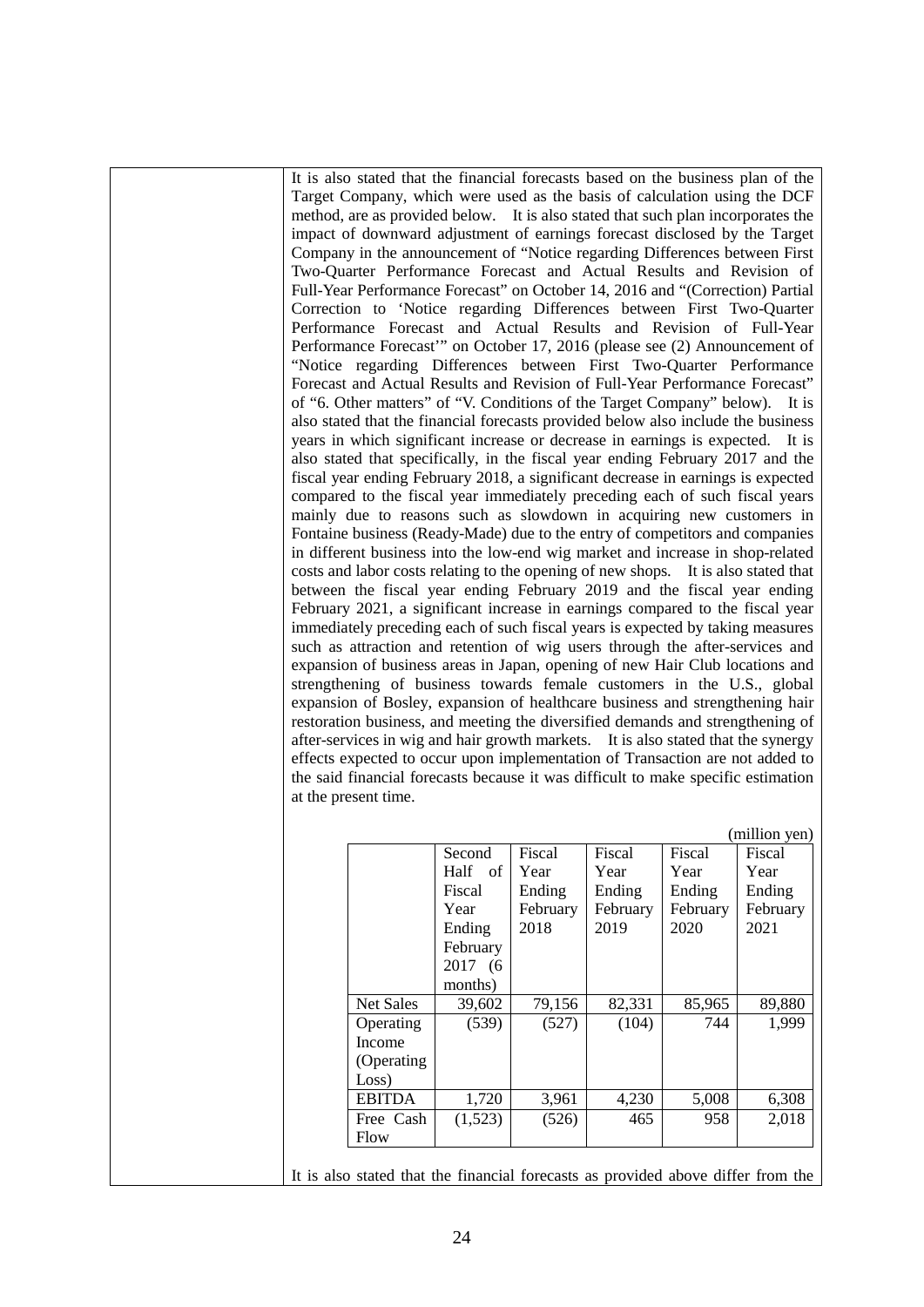figures provided in the consolidated sales, consolidated operating income and consolidated EBITDA provided in the "Aderans Group New Medium-term Business Plan ESCR 2016", which was published by the Target Company on April 14, 2016, for the reasons provided below.

It is also stated that acquisition of new customers is slowing down due to the intensification in the competition of wig business with the adjacent markets such as the markets for AGA (androgenetic alopecia) treatment products, hair restoration products and hair growth products with respect to the men's market in Japan and the entry of competitors and companies in different business into the low end wig market with respect to the women's market in Japan. It is also stated that as for the overseas business, the shift to new hair transplant method (FUE) is slower than expected and the development and advertising costs for new products and shop-related costs and labor costs relating to the active opening of new shops are increasing in order for the Target Company to meet the new customers' needs based on the increase in demands for women's wigs. It is also stated that for this reason, the Target Company concluded that instead of using the figures provided in the "Aderans Group New Medium-term Business Plan ESCR 2016", which were the target figures of the Target Company, it was more appropriate to consider the reasonableness of Tender Offer Price by making objective and reasonable calculation of corporate value of the Target Company based on the forecasts which are more in line with the current condition by taking into account, among others, the up-to-date business environment and business performance of the Target Company.

It is also stated that the Target Company has not obtained any valuation report or fairness opinion from any third party valuation institution with respect to the purchase price per stock acquisition right of Stock Acquisition Rights and purchase price per face value of 5,000,000 yen of Convertible Bond. It is also stated that since acquisition of any Stock Acquisition Rights by assignment requires the approval of board of directors of the Target Company, the Target Company resolved at its board of directors meeting held on October 14, 2016 to comprehensively approve the stock acquisition right holders' assignment of Stock Acquisition Rights held by them to the Offeror by tendering the Tender Offer on condition of the successful completion of the Tender Offer.

(iii) Obtaining advice from an independent law firm by the Target Company

According to the Target Company Press Release, in order to ensure the transparency and reasonableness of decision-making process of board of directors of the Target Company with respect to the Transaction including the Tender Offer, the Target Company appointed Nomura & Partners as a legal advisor who is independent from the Target Company, the Offeror and Integral and has been receiving necessary legal advice from such law firm concerning the method and process of decision-making of board of directors of the Target Company and other matters to keep in mind in relation to the Transaction including the Tender Offer. It is also stated that Nomura & Partners is also not a party related to the Target Company, the Offeror and Integral and does not have any notable material interest in the Tender Offer.

(iv) Establishment of an independent committee by the Target Company

According to the Target Company Press Release, on August 20, 2016, the Target Company resolved to establish an independent committee, which comprises of members including outside experts who are highly independent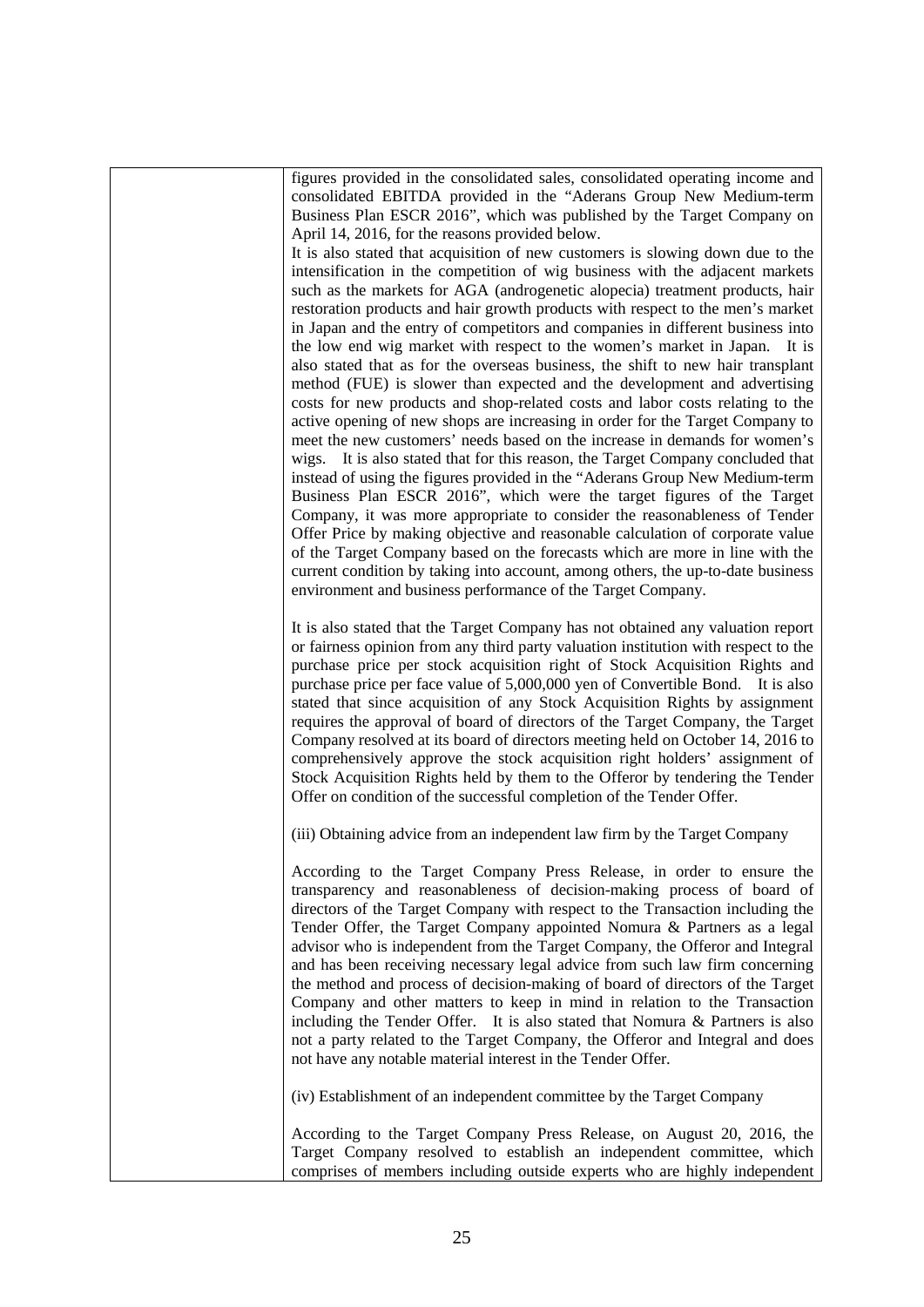from the Target Company, the Offeror and Integral (as members of independent committee, Mr. Seiji Yamashita (attorney of Yamashita Sogo Law Offices) and Mr. Masaaki Suda (Certified Public Accountant of Suda Certified Public Accountant Office, both of whom are outside experts who are highly independent from the Target Company, the Offeror and Integral, and Mr. Kazuhiro Miyakawa (Certified Public Accountant and Certified Public Tax Accountant) who is outside statutory auditor of the Target Company and independent executive as prescribed in Article 436-2 of Securities Listing Regulations of Tokyo Stock Exchange), to have such independent committee (i) review and make the opinion to the board of directors of Company, among others, (1) whether or not the purpose of Tender Offer (including any transaction relating to delisting of the Target Company would be deemed reasonable (including the issue of whether or not the Tender Offer (including any transaction relating to delisting of the Target Company) would contribute to the enhancement of corporate value of the Target Company), (2) whether or not the fairness of tender offer price of Tender Offer has been ensured, and (3) whether or not the interests of shareholders of the Target Company have been taken into consideration through fair procedures, in connection with the policy on expression of opinion to be made by the board of directors of the Target Company in relation to the Tender Offer ("Response Policy"), and issue a notice on the contents of Response Policy and (ii) review whether or not the decision of board of directors of the Target Company on the Response Policy (including the decision on any transaction relating to delisting of the Target Company) based on (i) above would go against the interests of minority shareholders of the Target Company (collectively, "Matters of Inquiry"), in order to be careful in the decision-making on the Transaction including the Tender Offer, to exclude any risk of arbitrariness and conflict of interest in the decision-making process of board of directors of the Target Company and to ensure fairness in such decision-making process, by taking into account the fact that the Transaction falls under so-called management buyout (MBO) and the possibility of existence of structural conflict of interest. It is also stated that the independent committee was held seven times in total from September 8, 2016 to October 13, 2016 and carefully reviewed and discussed the Matters of Inquiry. It is also stated that specifically, the independent committee (a) received explanation from the Project Team such as current status of the Target Company, significance of Transaction, enhancement of corporate value, business plan, contents of proposals made by Integral, Mr. Nemoto and Mr. Tsumura, and progress of negotiation, (b) was informed by Integral and Mr. Tsumura through hearing the details on, among others, purpose and significance of Transaction, management policy after the implementation of Transaction, and handling of employees, and conducted Q&As relating to these matters, and (c) further received explanation from Plutus Consulting on the calculation of value of Target Company Shares and conducted Q&As. It is also stated that upon carefully reviewing and discussing the Matters of Inquiry under the circumstances mentioned above, the independent committee, by unanimous vote of members, provided the board of directors of the Target Company with the response letter on October 13, 2016 of which the summary is

(i) (1) The Transaction will achieve the further strengthening of earnings base and enhancement of corporate value of the Target Company and its purpose is reasonable due to the fact that by delisting of the Target Company through the Transaction, (a) the management system, under which flexible and adjustable decision-making will be made from a medium- and long-term

as provided below.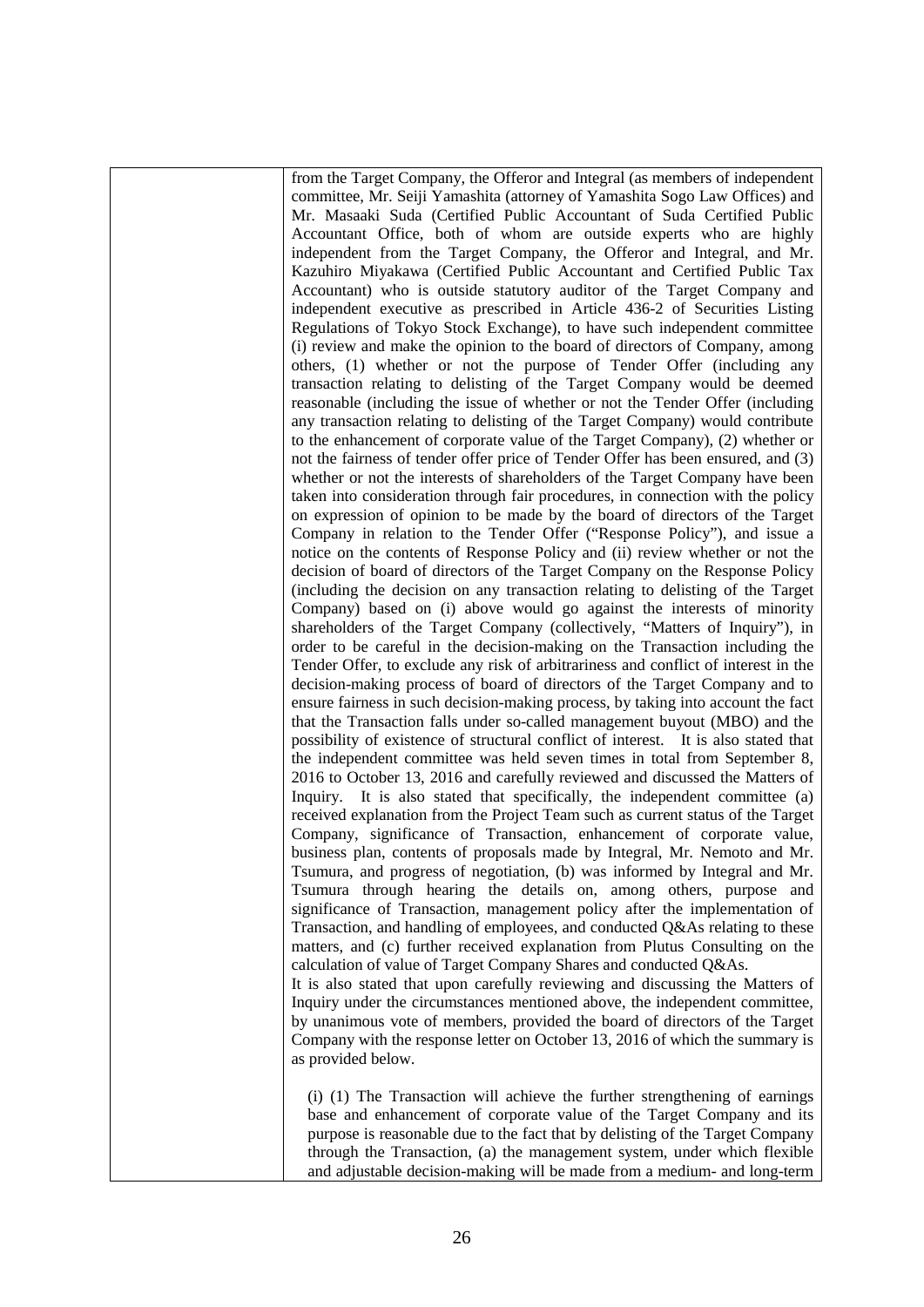perspective without being swayed by short-term changes such as changes in business performance and share price, will be developed, (b) the reorganization of its business structure and the strengthening of management base will be facilitated, (c) prompt and appropriate response to the changes in business environment surrounding the Target Company and risks accompanying such changes will become possible, and (d) receipt from Integral a valuable support on, among others, improvement on existing business operations, active and planned undertaking of new businesses, precise assessment of risk and management process and speedy decision-making and access to Integral's human resource network in terms of, among others, management, financial strategy, marketing, overseas expansion work and international business tie-up will likely become possible due to the participation by Integral, (2) the terms of Transaction are reasonable due to reasons such as the fact that (a) it is planned that the amount of payment to be made during the two-step buyout will be calculated in a way so that such amount will become identical to the price equal to the Tender Offer Price multiplied by the number of common stocks of the Target Company owned by the common shareholders of the Target Company, (b) the period of tender offer under the terms of Tender Offer is set for relatively long time, (c) the Tender Offer Price can be considered as a price with a considerable amount of premium added because it is a price to which a premium is added in the amount equal to 28.36% of closing price of Target Company Shares of 483 yen on the First Section of the Tokyo Stock Exchange as of October 13, 2016, in the amount equal to 34.49% of simple average closing price of Target Company Shares of past 1-month period of 461 yen until October 13, 2016, in the amount equal to 36.26% of simple average closing price of Target Company Shares of past 3-month period of 455 yen until October 13, 2016, and in the amount equal to 25.25% of simple average closing price of Target Company Shares of past 6-month period of 495 yen until October 13, 2016, and (d) the price has been decided after taking appropriate measures to resolve any conflict of interest, and (3) by taking into account the facts such as the fact that no directors, who have any conflict of interest with the Target Company, participated in the decision-making process concerning the Transaction, independent financial advisor and legal advisor have been appointed, and share valuation report has been procured from independent third party valuation institution, it would be considered as reasonable for the board of directors of the Target Company to express an opinion in support of Tender Offer and to recommend to shareholders of the Target Company to tender their Target Company Shares in response to the Tender Offer due to the fact that the procedures of Transaction are transparent and fair and the interests of minority shareholders of the Target Company have been taken into consideration. On the other hand, it would be considered reasonable to leave the decision to the holders of Stock Acquisition Rights and Convertible Bonds with respect to the issue of whether or not such holders should tender their Stock Acquisition Rights and Convertible Bonds in response to the Tender Offer due the fact that (a) the decision has been made that the purchase price of Fourth Series Stock Acquisition Rights, Fifth Series Stock Acquisition Rights, Sixth Series Stock Acquisition Rights and Seventh Series Stock Acquisition Rights per stock acquisition right is 1 yen because the exercise price per Target Company Share with respect to such Stock Acquisition Rights exceeded the Tender Offer Price, (b) the decision has been made that the purchase price of Eighth Series Stock Acquisition Rights per stock acquisition right is 10,100 yen which is the difference (101 yen) between the Tender Offer Price and the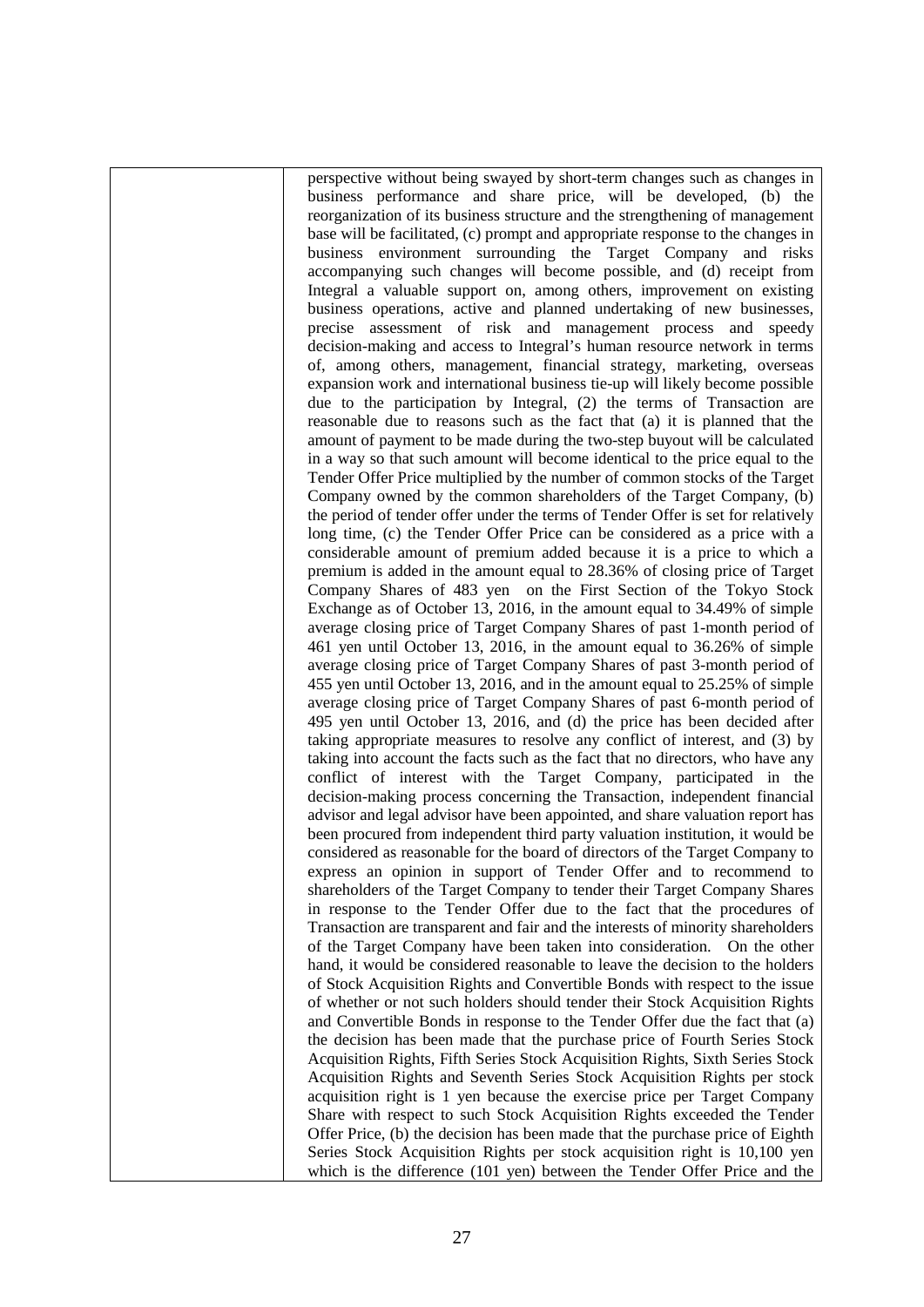exercise price per Target Company Share with respect to the Eighth Series Stock Acquisition Rights multiplied by 100 which is the number of Shares subject to one Eighth Series Stock Acquisition Rights because the exercise price per Target Company Share with respect to the Eighth Stock Acquisition Rights (519 yen) is lower than the Tender Offer Price, but the exercise period begins approximately 1 year and 8 months after the final day of Tender Offer Period and (b) the purchase price of Convertible Bonds per convertible bond is 1,453,280 yen which is the face value of Convertible Bonds in the amount of 5,000,000 yen after dividing by the valid conversion price in the amount of 2,133 yen (2,344 shares) (rounding off anything less than 1 share) and multiplying by Tender Offer Price.

(ii) Accordingly, the Transaction would be deemed as not going against the interests of minority shareholders of the Target Company.

(v) Approvals from all directors without conflicts of interest and opinions from all statutory auditors without conflicts of interest in the Target Company to the effect that they have no objections

According to the Target Company Press Release, as provided in "(2) Background, purpose and decision-making process leading to decision to conduct the Tender Offer, and management policy after the Tender Offer" of "3. Purposes of tender offer" above, the Target Company received a proposal in late August 2016 from Mr. Nemoto and Mr. Tsumura, who had discussions with Integral, and based on such proposal, set up a structure to review such proposal concerning the Transaction by appointing Plutus Consulting as financial advisor and third party valuation institution and Nomura & Partners as legal advisor and by establishing an independent committee to review such proposal concerning the Transaction, in order to ensure the fairness of Tender Offer Price and to ensure the fairness of other matters on the Transaction including Tender Offer. It is also stated that thereafter, upon receiving advices from Plutus Consulting, Nomura & Partners as well as taking into consideration of an opinion from the independent committee, the Target Company ended up receiving a final proposal to have the Tender Offer Price at 620 yen on October 11, 2016 after good faith negotiations with Mr. Nemoto and Mr. Tsumura and with Integral.

It is also stated that the board of directors of the Target Company carefully discussed and reviewed the terms of Transaction by taking into account the share valuation report on the Target Company Shares received from Plutus Consulting on October 13, 2016, legal advices received from Nomura & Partners, the response letter provided by the independent committee on October 13, 2016 and other relevant materials, etc.

It is also stated that thereupon, the Target Company came to a conclusion that although it is necessary to make flexible and adjustable decisions based on a medium- and long-term perspective in order for the Target Company to promptly and appropriately respond to the changes in business environment surrounding the Target Company and risks accompanying such changes and for its business to continue to grow in Japan and overseas, the implementation of measures based on such decisions will require costs for advance investment in a short term and will require a reasonable period of time until such measures actually contribute to the Target Company's earnings. It is also stated that furthermore, due to the fact that taking measures based on a long-term perspective, which are accompanied by the said risks, has the risk of causing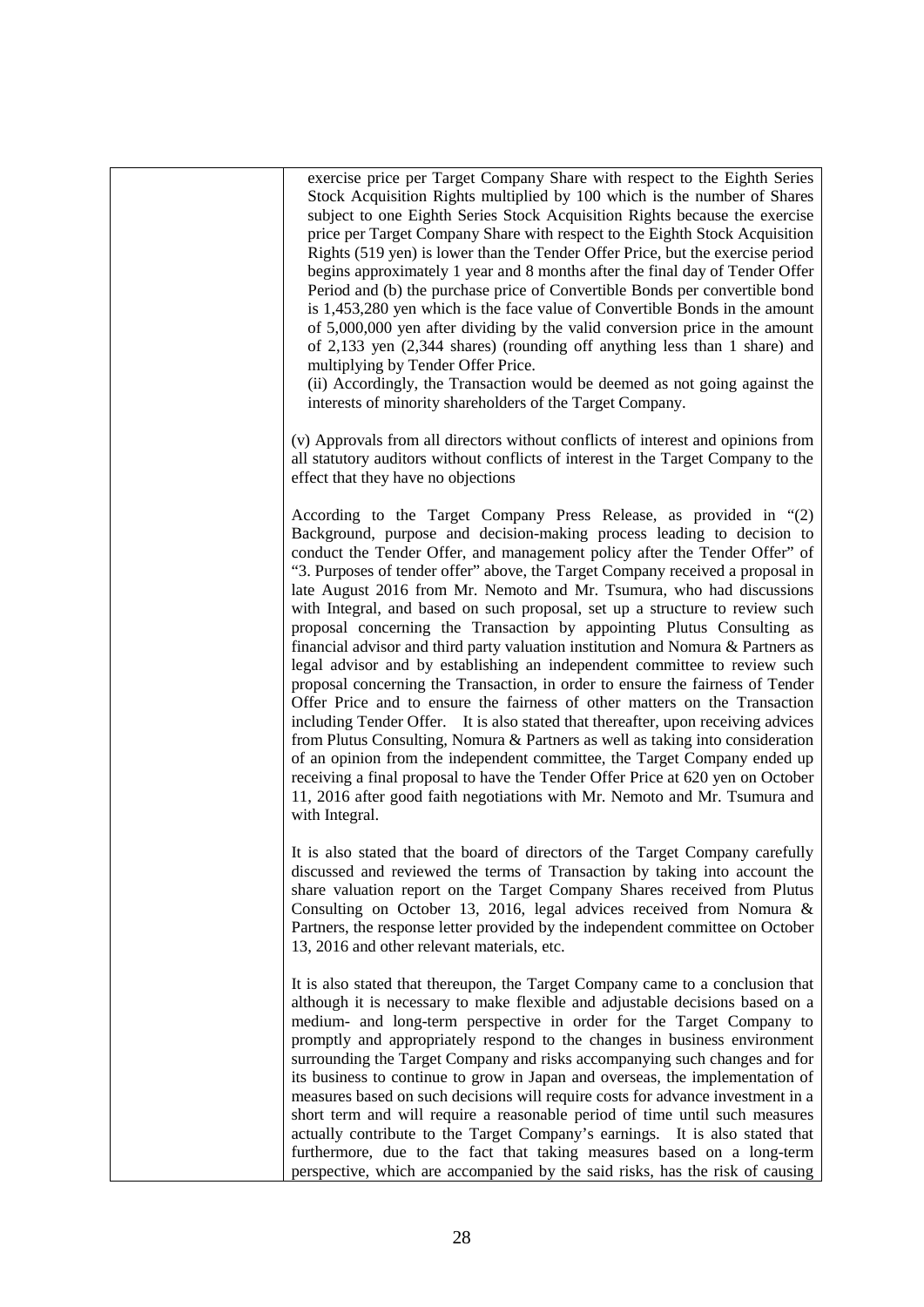decrease in the Target Company's profit level and deterioration in its cash flow, the Target Company may not be able to receive sufficient valuation from the capital market in a short term and the shareholders of the Target Company may suffer a loss due to reason such as adverse effect on the price of the Target Company Shares if these measures are implemented while the Target Company continues to be a listed company. It is also stated that therefore, the Target Company came to a conclusion that the delisting of Target Company Shares through management buyout (MBO) is the best measure to take for not only general shareholders of the Target Company, but also various stakeholders due to the fact that (i) it is absolutely necessary for the Target Company to promote the restructuring of its business structure in a way which corresponds to the future changes and strengthening of management base by management and employees of the Target Company working as one after building a management system which enables flexible and adjustable decision-making from a mediumand long-term perspective without being swayed by short-term change in its business performance, etc., in order to maintain and enhance the corporate value of the Target Company and (ii) it is also necessary to avoid the risk of shareholders of the Target Company incurring any financial loss arising from any short-term decrease in the Target Company's profit level and deterioration in its cash flow.

It is also stated that the Target Company also concluded that Integral is a valuable business partner in terms of maintaining and enhancing the corporate value of the Target Company when promoting the restructuring of medium- and long-term business structure of the Target Company and strengthening of management base due to the fact that by participation of Integral in addition to Mr. Nemoto and Mr. Tsumura, who are current members of management of the Target Company, the Target Company will likely be able to receive from Integral a valuable support on, among others, improvement on existing business operations, active and planned undertaking of new businesses, precise assessment of risk and management process and speedy decision-making and to have access to Integral's human resource network in terms of management, financial strategy, marketing, overseas expansion work and international business tie-up, among other things.

It is also stated that moreover, the board of directors of the Target Company concluded that the Tender Offer Price and other terms of Tender Offer are reasonable for the shareholders of the Target Company and that the Tender Offer will provide the shareholders of the Target Company with an opportunity to sell the Target Company Shares at a reasonable price, by taking into account the facts such as (i) the Tender Offer Price exceeded the price range (455 yen to 495 yen) calculated based on the market share price method as provided in the share valuation report, which the Target Company received from Plutus Consulting on October 13, 2016, and the Tender Offer Price was within the price range (536 yen to 685 yen) calculated based on DCF Method and (ii) a premium is added in the amount equal to 28.36% of closing price of Target Company Shares of 483 yen on the First Section of the Tokyo Stock Exchange as of October 13, 2016, which is business day immediately preceding the public announcement date of Tender Offer, in the amount equal to 34.49% of simple average closing price of Target Company Shares of past 1-month period of 461 yen until October 13, 2016, in the amount equal to 36.26% of simple average closing price of Target Company Shares of past 3-month period of 455 yen until October 13, 2016, and in the amount equal to 25.25% of simple average closing price of Target Company Shares of past 6-month period of 495 yen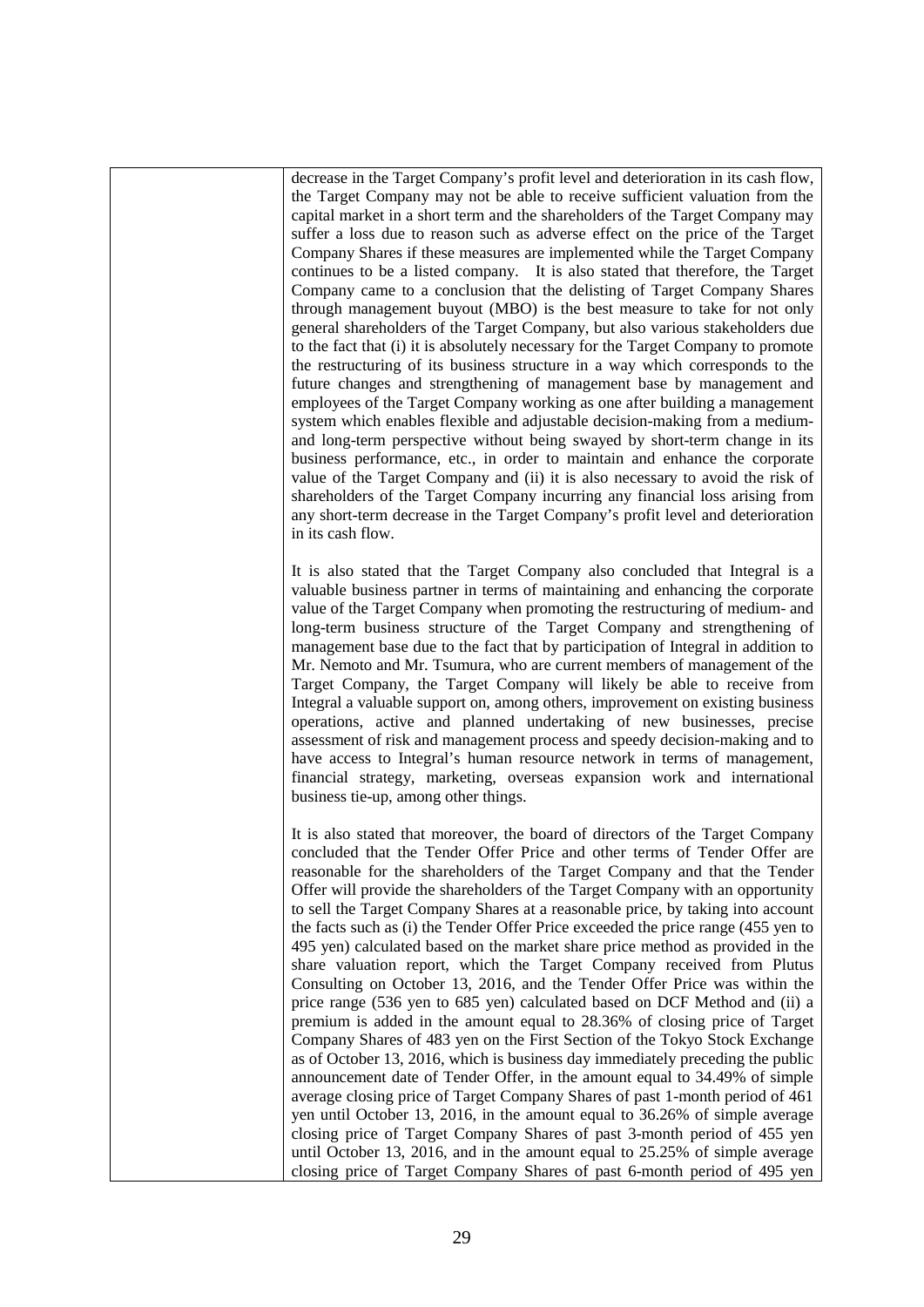until October 13, 2016.

The price book-value ratio (PBR) of the Target Company calculated based on the book value of net assets of the Target Company as of February 29, 2016 is less than 1, but the book value of net assets of the Target Company will not necessarily be converted into cash on "as is" basis considering the facts such as that considerable additional costs will accrue for liquidation, and the Target Company views that the valuation result based on DCF method, which assumes the continuation of the Target Company's business, is not underestimating its value. Therefore, the Target Company placed the highest importance on the result based on DCF method for the calculation of value of Target Company Shares by taking into consideration the factors such as the fact that result of DCF method reflects the future earning capacity and growth of the Target Company.

It is also stated that based on the foregoing, the Target Company resolved at its board of directors meeting held on October 14, 2016 to express an opinion in support of the Tender Offer and to recommend to the Target Company's shareholders to tender their Target Company Shares in response to the Tender Offer, by a unanimous vote of all directors (i.e., 5 directors excluding Mr. Nemoto, who is Representative Director, Chairman and President of the Target Company, and Mr. Tsumura, who is Representative Director and Executive Vice President of the Target Company) who participated in the deliberation and resolution. It is also stated that by a unanimous vote of all directors (i.e., 5 directors excluding Mr. Nemoto, who is Representative Director, Chairman and President of the Target Company, and Mr. Tsumura, who is Representative Director and Executive Vice President of the Target Company), who participated in the deliberation and resolution, such board of directors meeting also resolved to leave the decision to the holders of Stock Acquisition Rights and Convertible Bonds as to whether or not to tender their Stock Acquisition Rights and Convertible Bonds in response to the Tender Offer due to the fact that (a) the decision has been made that the purchase price of Fourth Series Stock Acquisition Rights, Fifth Series Stock Acquisition Rights, Sixth Series Stock Acquisition Rights and Seventh Series Stock Acquisition Rights per stock acquisition right is 1 yen because the exercise price per Target Company Share with respect to such Stock Acquisition Rights (Fourth Series Stock Acquisition Rights: 972 yen, Fifth Series Stock Acquisition Rights: 1,381 yen, Sixth Series Stock Acquisition Rights: 1,571 yen and Seventh Series Stock Acquisition Rights: 1,088 yen) exceeded the Tender Offer Price (620 yen) as of the public announcement date of Tender Offer (October 14, 2016), (b) the decision has been made that the purchase price of Eighth Series Stock Acquisition Rights per stock acquisition right is 10,100 yen which is the difference (101 yen) between the Tender Offer Price and the exercise price per Target Company Share with respect to the Eighth Series Stock Acquisition Rights multiplied by 100 which is the number of Target Company Shares subject to one Eighth Series Stock Acquisition Rights because the exercise price per Target Company Share with respect to the Eighth Stock Acquisition Rights (519 yen) is lower than the Tender Offer Price, but the exercise period begins approximately 1 year and 8 months after the final day of Tender Offer Period, and (c) the price to purchase the Convertible Bonds is 1,453,280 yen which is the face value of Convertible Bonds in the amount of 5,000,000 yen after dividing by the conversion price valid as of the public announcement date of Tender Offer in the amount of 2,133 yen (2,344 shares) (rounding off anything less than 1 share) and multiplying by Tender Offer Price in the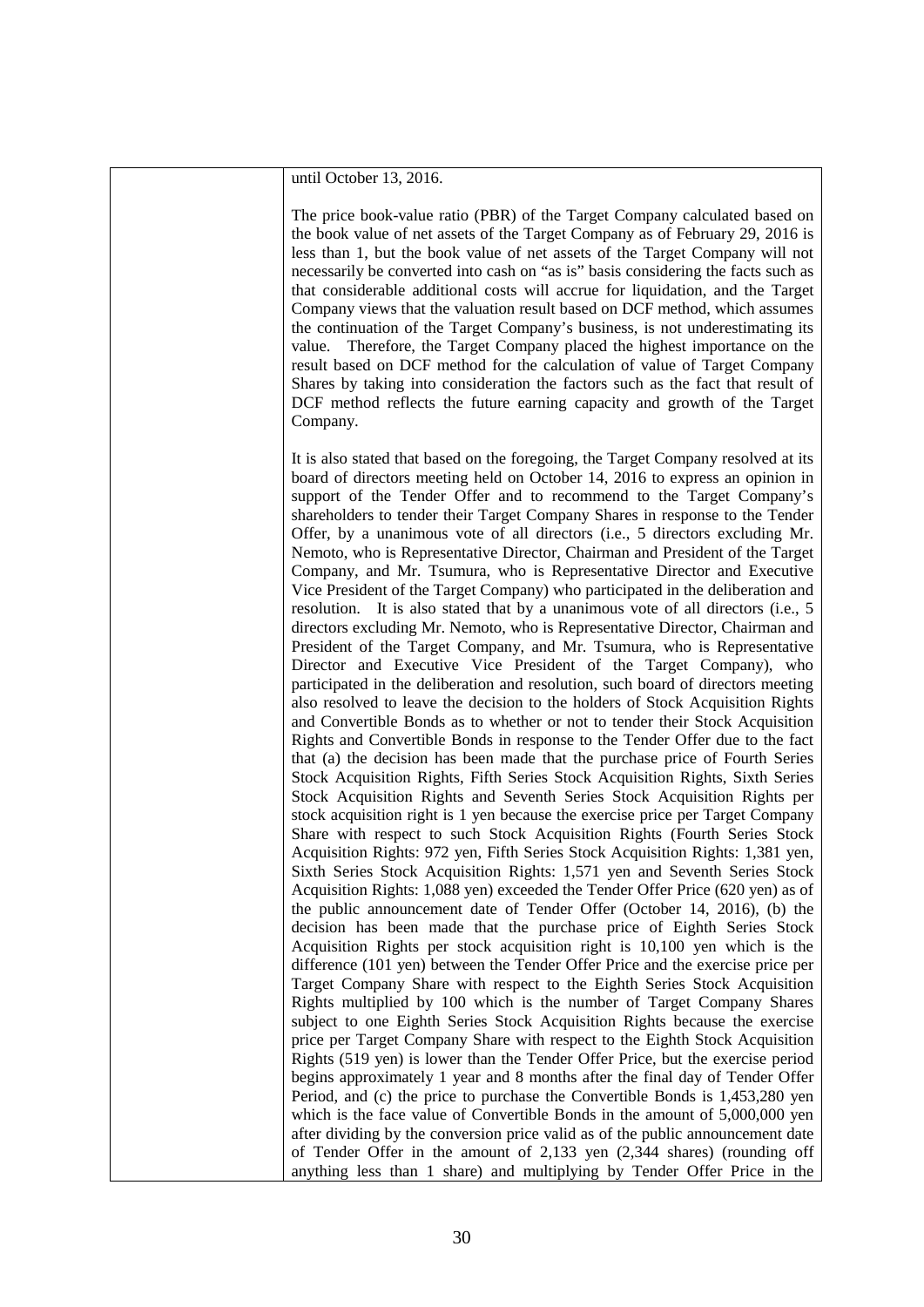| amount of 620 yen.                                                                                                                                                                                                                                                                                                                                                                                                                                                                                                                                                                                                                                                                                                                                                                                                                                                                                                                                                                                                                                                                                                                                                                                                                                                                                                                                     |
|--------------------------------------------------------------------------------------------------------------------------------------------------------------------------------------------------------------------------------------------------------------------------------------------------------------------------------------------------------------------------------------------------------------------------------------------------------------------------------------------------------------------------------------------------------------------------------------------------------------------------------------------------------------------------------------------------------------------------------------------------------------------------------------------------------------------------------------------------------------------------------------------------------------------------------------------------------------------------------------------------------------------------------------------------------------------------------------------------------------------------------------------------------------------------------------------------------------------------------------------------------------------------------------------------------------------------------------------------------|
| It is also stated that all statutory auditors of the Target Company including 2<br>outside statutory auditors participated in the deliberation at such board of<br>directors meeting and expressed an opinion that they have no objection to the<br>resolutions mentioned above.                                                                                                                                                                                                                                                                                                                                                                                                                                                                                                                                                                                                                                                                                                                                                                                                                                                                                                                                                                                                                                                                       |
| It is also stated that Mr. Nemoto, who is Representative Director, Chairman and<br>President of the Target Company, and Mr. Tsumura, who is Representative<br>Director and Executive Vice President of the Target Company have not<br>participated in any deliberations and resolutions of such board of directors and<br>in any discussions and negotiations with Integral and Offeror on behalf of the<br>Target Company in order to avoid any conflict of interest based on the fact that,<br>they plan to enter into a management agreement with Integral Group<br>concerning the continuing management of the Target Company by Mr. Nemoto<br>and Mr. Tsumura as the Representative Directors of the Target Company after<br>the end of Tender Offer. It is also stated that Mr. Nemoto plans to make<br>capital contribution to the Offeror no later than two business days prior to the<br>commencement of payment of Tender Offer and the total capital contribution<br>ratio of Mr. Nemoto and Mr. Tsumura in the Target Company after the Merger<br>under the Transaction is planned to be approximately 50.1%, and the side of<br>Mr. Nemoto and Mr. Tsumura and the side of Integral Group may each appoint<br>directors of the Target Company in a number prorated based on each side's<br>respective voting ratio in the Target Company. |
| (vi) Securing objective circumstances that ensure fairness of the Tender Offer                                                                                                                                                                                                                                                                                                                                                                                                                                                                                                                                                                                                                                                                                                                                                                                                                                                                                                                                                                                                                                                                                                                                                                                                                                                                         |
| While the minimum period for tender offers under laws and regulations is 20<br>Business Days, the Offeror has set the Tender Offer Period for the Tender Offer<br>as 30 Business Days. Setting a relatively long Tender Offer Period ensures an<br>appropriate opportunity for the shareholders of the Target Company, the holders<br>of the Stock Acquisition Rights and the holders of the Convertible Bonds to<br>make a decision whether to tender their shares in the Tender Offer as well as<br>ensures an opportunity for any party other than the Offeror to conduct counter<br>offers for the Target Company Shares, the Stock Acquisition Rights, and<br>Convertible Bonds, as a means to ensure the appropriateness of the Tender<br>Offer Price.                                                                                                                                                                                                                                                                                                                                                                                                                                                                                                                                                                                           |
| No agreement between the Offeror and the Target Company has been executed<br>which includes deal protection provisions to prohibit the Target Company from<br>having contact with a counter offeror or which otherwise limit the opportunity<br>for a counter offeror to have contact with the Target Company.<br>The Offeror<br>and its affiliates give consideration to ensure fairness of the Tender Offer by not<br>only setting the Tender Offer Period as above but also ensuring the opportunity<br>for a counter offer.                                                                                                                                                                                                                                                                                                                                                                                                                                                                                                                                                                                                                                                                                                                                                                                                                        |
| In addition to the above, while FT does not intend to make contribution to the<br>Offeror or the Target Company after the Tender Offer and FT is a major<br>shareholder who has no special interest in the Tender Offer or the Transaction<br>different from minority shareholders, the Tender Offer Price has been approved<br>by FT. Such confirmation of intention of major shareholder who has no special<br>interest sufficiently gives consideration to interests of minority shareholders.                                                                                                                                                                                                                                                                                                                                                                                                                                                                                                                                                                                                                                                                                                                                                                                                                                                      |
| Note) It is also stated that for the calculation of share value. Plutus Consulting generally used the                                                                                                                                                                                                                                                                                                                                                                                                                                                                                                                                                                                                                                                                                                                                                                                                                                                                                                                                                                                                                                                                                                                                                                                                                                                  |

(Note) It is also stated that for the calculation of share value, Plutus Consulting generally used the information provided by the Target Company and publicly available information, etc. "as is"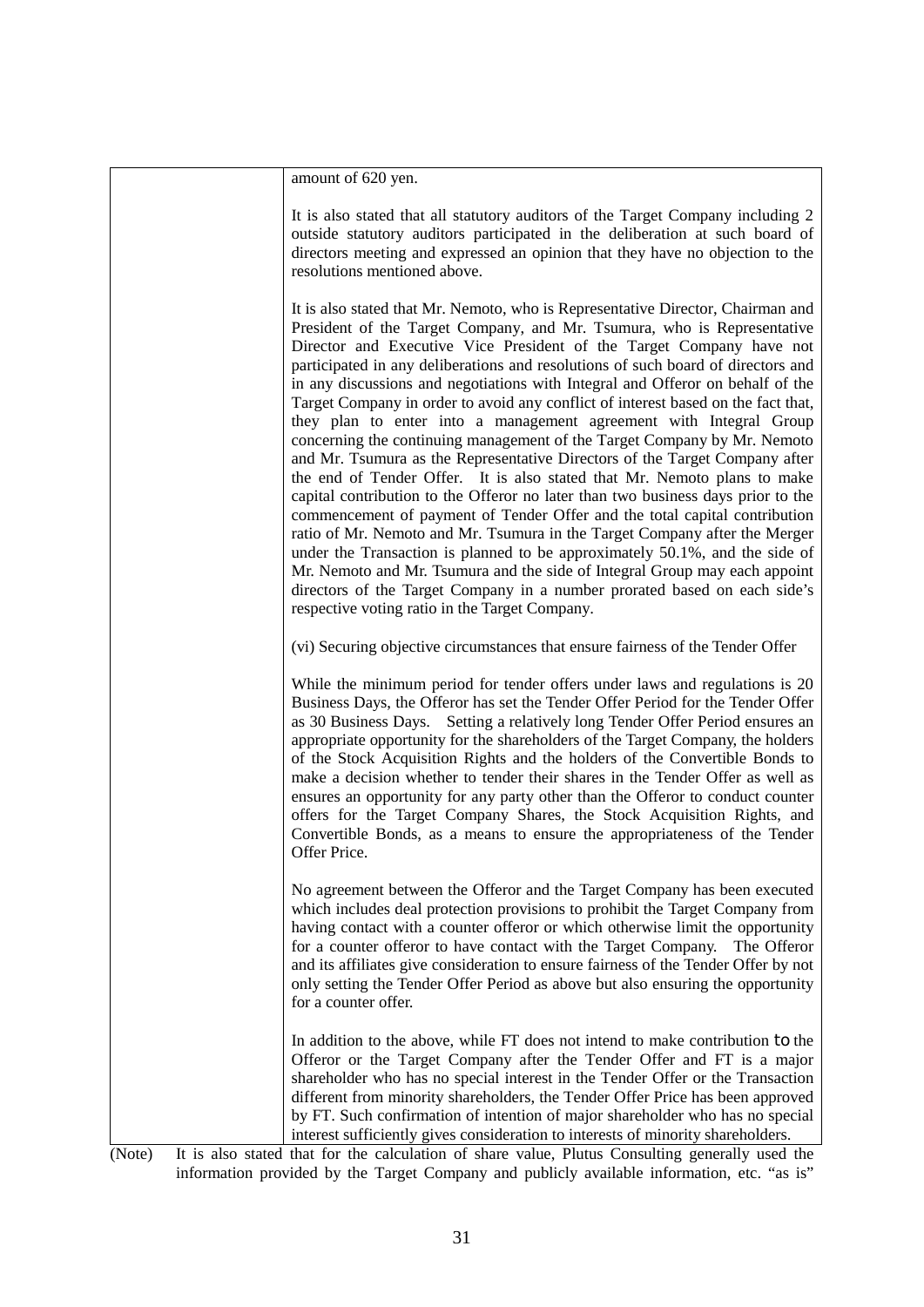based on the assumption that all of such materials and information, etc. are accurate and complete and has not verified on its own as to their accuracy and completeness. It is also stated that in addition, it is assumed that the information on financial forecasts as provided by the Target Company is reasonably prepared by the management of the Target Company based on the best forecasts and decisions possible at the present time.

(3) Number of Share Certificates, Etc. to be purchased in tender offer

| Number of Share Certificates, $\vert$ Certificates, | Minimum number of Share Maximum number of Share | Etc. to be Certificates, Etc. to be |
|-----------------------------------------------------|-------------------------------------------------|-------------------------------------|
| Etc. to be purchased                                | purchased                                       | purchased                           |
| 36,459,753 (shares)                                 | 19,532,800 (shares)                             | - (shares)                          |

- Note 1: If the total number of Share Certificates, Etc. tendered is less than the minimum number of Share Certificates, Etc. to be purchased (19,532,800 shares), the Offeror will not purchase any of the Share Certificates, Etc. so tendered. If the total number of Share Certificates, Etc. tendered is equal to or exceeds the minimum number of Share Certificates, Etc. to be purchased (19,532,800 shares), the Offeror will purchase all the Share Certificates, Etc. so tendered.
- Note 2: The Offeror does not intend to acquire the treasury shares held by the Target Company through the Tender Offer.
- Note 3: In the Tender Offer, the Offeror has not set a maximum number of Share Certificates, Etc. to be purchased, so the number of shares to be purchased is stated as the maximum number of Share Certificates, Etc. of the Target Company (36,459,753 shares) acquired by the Offeror through the Tender Offer. The maximum number is the number of shares (36,459,753 shares), which is the difference between the Total Number of Target Company Voting Shares (41,404,411 shares) and the number of the Non-Tendered Shares (4,944,658 shares).
- Note 4: The "Minimum number of Share Certificates, Etc. to be purchased" is the number obtained by multiplying (A) the difference (195,328) between (i) the number of voting rights (244,774) equivalent to two-thirds of the number of voting rights (367,161) represented by the number of shares (36,716,179 shares) obtained by deducting the number of Target Company Shares (4,688,232 shares) underlying the stock acquisition rights attached to Convertible Bonds (2,000 stock acquisition rights) from the Total Number of Target Company Voting Shares (41,404,411 shares) and (ii) the number of voting rights (49,446) represented by the Non-Tendered Shares by (B) 100. We assume that no Convertible Bonds will be converted into Target Company Shares (for details, please see Note 1 of "(1) Outline of the Tender Offer" of "3. Purposes of tender offer" above), and therefore if the total number of the tendered Share Certificates, Etc. meets the minimum number set out above (19,532,800 shares), the total number of the tendered Share Certificates, Etc. will, together with the number of voting rights (49,446) represented by the Non-Tendered Shares, be deemed capable of ensuring the number of voting rights that is necessary to obtain approval for the Squeeze-out Procedures at the Extraordinary General Shareholders' Meeting.
- Note 5: Shares less than one unit are also subject to the Tender Offer. If a right to claim for purchase of shares less than one unit is exercised by shareholders in accordance with the Companies Act, the Target Company may purchase its own shares less than one unit during the Tender Offer Period in accordance with procedures required by laws and regulations.
- Note 6: Stock Acquisition Rights and stock acquisition rights attached to Convertible Bonds may be exercised by the last day of the Tender Offer Period, and in that case, the Target Company Shares issued or transferred through such exercise are also subject to the Tender Offer.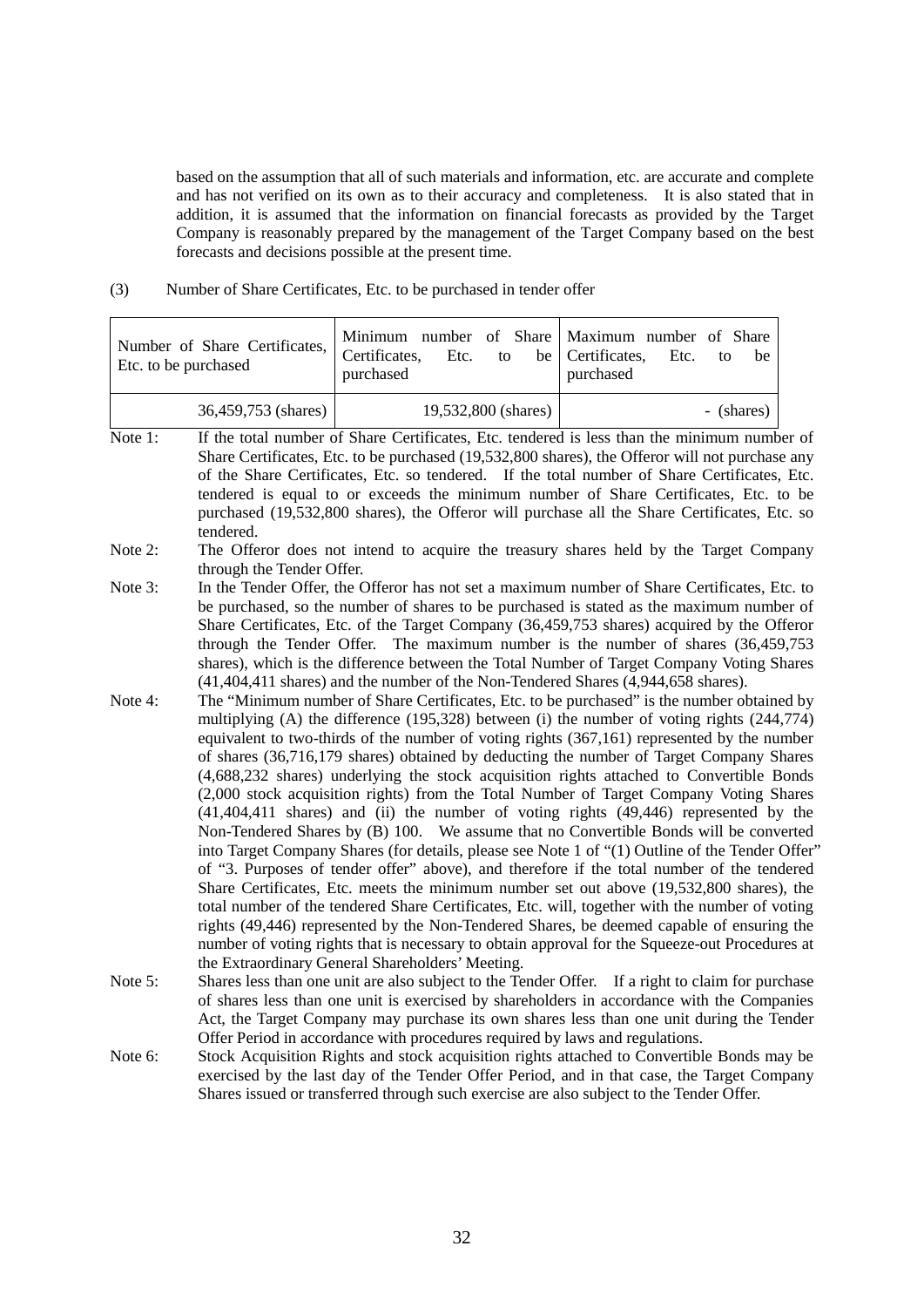# **5. Proportion of ownership of Share Certificates, Etc. after tender offer**

| Details                                                                                                                                                                                                   | Number of<br>voting rights |
|-----------------------------------------------------------------------------------------------------------------------------------------------------------------------------------------------------------|----------------------------|
| Number of voting rights represented by the Share Certificates, Etc. to be purchased: (a)                                                                                                                  | 364,597                    |
| Number of voting rights represented by the potential Share Certificates, Etc. included in<br>$(a)$ : $(b)$                                                                                                | 65,411                     |
| Number of voting rights represented by trust beneficiary certificates and depositary<br>receipts for Share Certificates, Etc. included in (b): (c)                                                        |                            |
| Number of voting rights represented by the Share Certificates, Etc. held by the Offeror<br>(as of October 17, 2016): (d)                                                                                  |                            |
| Number of voting rights represented by the potential Share Certificates, Etc. included in<br>$(d)$ : $(e)$                                                                                                |                            |
| Number of voting rights represented by trust beneficiary certificates and depositary<br>receipts for Share Certificates, Etc. included in (e): (f)                                                        |                            |
| Number of voting rights represented by the Share Certificates, Etc. held by special<br>related persons (as of October 17, 2016): (g)                                                                      | 52,900                     |
| Number of voting rights represented by the potential Share Certificates, Etc. included in<br>$(g)$ : (h)                                                                                                  | 3,359                      |
| Number of voting rights represented by trust beneficiary certificates and depositary<br>receipts for Share Certificates, Etc. included in (h): (i)                                                        |                            |
| Total number of voting rights of all shareholders of the Target Company (as of August<br>$31, 2016$ : (j)                                                                                                 | 348,114                    |
| Proportion of the number of voting rights represented by the Share Certificates, Etc. to<br>be purchased in the total number of voting rights of all shareholders of the Target<br>Company $(a/j)$ $(\%)$ | 88.06                      |
| Proportion of ownership of Share Certificates, Etc. after tender offer<br>$((a+d+g)/(j+(b-c)+(e-f)+(h-i))\times 100)$ (%)                                                                                 | 100.00                     |

Note 1: The "Number of voting rights represented by the Share Certificates, Etc. to be purchased: (a)" is the number of voting rights represented by the number of shares to be purchased (36,459,753 shares) in the Tender Offer.

Note 2: The "Number of voting rights represented by the potential Share Certificates, Etc. included in (a): (b)" is, in voting rights represented by the Share Certificates, Etc. to be purchased, the maximum number (65,411) of voting rights of the number of the Target Company Shares (6,541,132 shares) which is the sum of (i) the number of the Target Company Shares (1,852,900 shares) underlying the Stock Acquisition Rights (1,275 Fourth Series Stock Acquisition Rights, 2,803 Fifth Series Stock Acquisition Rights, 3,552 Sixth Series Stock Acquisition Rights, 4,859 Seventh Series Stock Acquisition Rights, and 6,040 Eighth Series Stock Acquisition Rights), the number of which is obtained by deducting the Stock Acquisition Rights that had expired by August 31, 2016 (according to the Target Company, 30 Seventh Series Stock Acquisition Rights had expired by August 31, 2016) from the number of the Fourth Series Stock Acquisition Rights (1,275 stock acquisition rights), the Fifth Series Stock Acquisition Rights (2,803 stock acquisition rights), the Sixth Series Stock Acquisition Rights (3,552 stock acquisition rights), and the Seventh Series Stock Acquisition Rights (4,889 stock acquisition rights) as of February 29, 2016 stated in the Securities Report for the 47th Term of the Target Company as well as the Eighth Series Stock Acquisition Rights (6,040 stock acquisition rights) stated in "Notice Regarding Issuance of Stock Acquisition Rights as Stock Options (Aderans Co., Ltd. Eighth Series Stock Acquisition Rights)" published on May 26, 2016 by the Target Company and "Notice Regarding Detail of Issuance of Stock Acquisition Rights as Stock Options (Aderans Co., Ltd. Eighth Series Stock Acquisition Rights as Stock Options)" published on July 27, 2016 by the Target Company plus (ii) the number of the Target Company Shares (4,688,232 shares) underlying the stock acquisition rights attached to the Convertible Bonds (2,000 stock acquisition rights) as of February 29, 2016 stated in the Securities Report for the 47th Term of the Target Company (according to the Target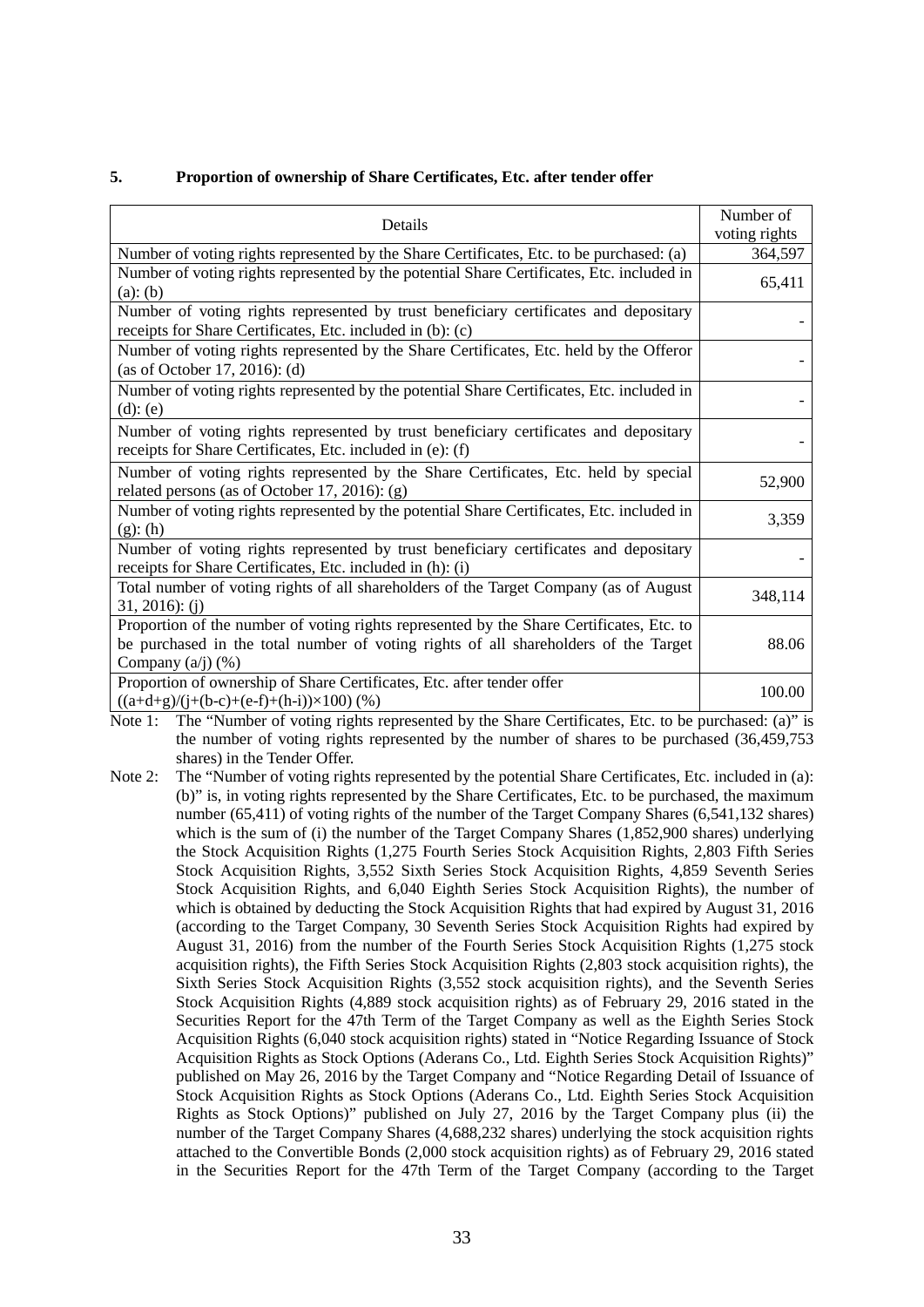Company, no stock acquisition rights attached to the Convertible Bonds had expired by August 31, 2016).

- Note 3: The "Number of voting rights represented by the Share Certificates, Etc. held by special related persons (as of October 17, 2016): (g)" is the total number of voting rights represented by the Share Certificates, Etc. held by the special related persons. Since the Share Certificates, Etc. held by the special related persons (excluding the Non-Tendered Shares) are also subject to the Tender Offer, when calculating the "Proportion of ownership of Share Certificates, Etc. after tender offer," the "Number of voting rights represented by the Share Certificates, Etc. held by special related persons (as of October 17, 2016): (g)" (excluding the number of voting rights (49,446) represented by the Non-Tendered Shares (4,944,658 shares)) is not added to the numerator.
- Note 4: The "Total number of voting rights of all shareholders of the Target Company (as of August 31, 2016): (j)" is the number of voting rights of all shareholders as of August 31, 2016 as stated in the Quarterly Report for the Second Quarter of the 48th Term of the Target Company (stated as the share unit number is 100 shares). However, since all of the Target Company Shares including shares less than one unit (excluding treasury shares), Stock Acquisition Rights and Convertible Bonds are subject to the Tender Offer, when calculating the "Proportion of the number of voting rights represented by the Share Certificates, Etc. to be purchased in the total number of voting rights of all shareholders of the Target Company" and the "Proportion of ownership of Share Certificates, Etc. after tender offer," 414,044 voting rights represented by the Total Number of Target Company Voting Shares (41,404,411 shares) is used as a denominator.
- Note 5: The "Proportion of the number of voting rights represented by the Share Certificates, Etc. to be purchased in the total number of voting rights of all shareholders of the Target Company" and the "Proportion of ownership of Share Certificates, Etc. after tender offer" have been rounded to two decimal points.

### **6. Licenses, Etc. concerning acquisition of Share Certificates, Etc.**

- (1) Class of Share Certificates, Etc. Common stock
- (2) Relevant laws and regulations
- (i) Act Concerning Prohibition of Private Monopolization and Maintenance of Fair Trade

The Offeror shall, in accordance with Article 10, Paragraph 2 of the Act Concerning Prohibition of Private Monopolization and Maintenance of Fair Trade (Act No. 54 of 1947, as amended; the "Antimonopoly Act"), give prior notification (the "Prior Notification") to the Japan Fair Trade Commission regarding the plan for acquisition of shares of the Target Company through the Tender Offer (the "Share Acquisition") and under Article 10, Paragraph 8 of the Antimonopoly Act, in principle, the Offeror may not conduct the Share Acquisition until 30 days have passed from the date on which the Prior Notification was accepted (the period might be shortened; the period during which the Share Acquisition is prohibited is referred to as the "Acquisition Prohibition Period").

In addition, Article 10, Paragraph 1 of the Antimonopoly Act prohibits any act of acquiring shares of other companies that will cause a substantial restraint of competition in a particular field of trade and the Japan Fair Trade Commission may order measures necessary to eliminate any acts that breach that provision (Article 17-2, Paragraph 1 of the Antimonopoly Act; hereinafter referred to as a "Cease and Desist Order"). If the Japan Fair Trade Commission intends to issue a Cease and Desist Order, it shall conduct a hearing of opinions with the would-be addressee of that Cease and Desist Order (Article 49 of the Antimonopoly Act), and in such a hearing, it shall notify the addressee of the details of the planned Cease and Desist Order (Article 50, Paragraph 1 of the Antimonopoly Act; hereinafter referred to as "Prior Notice of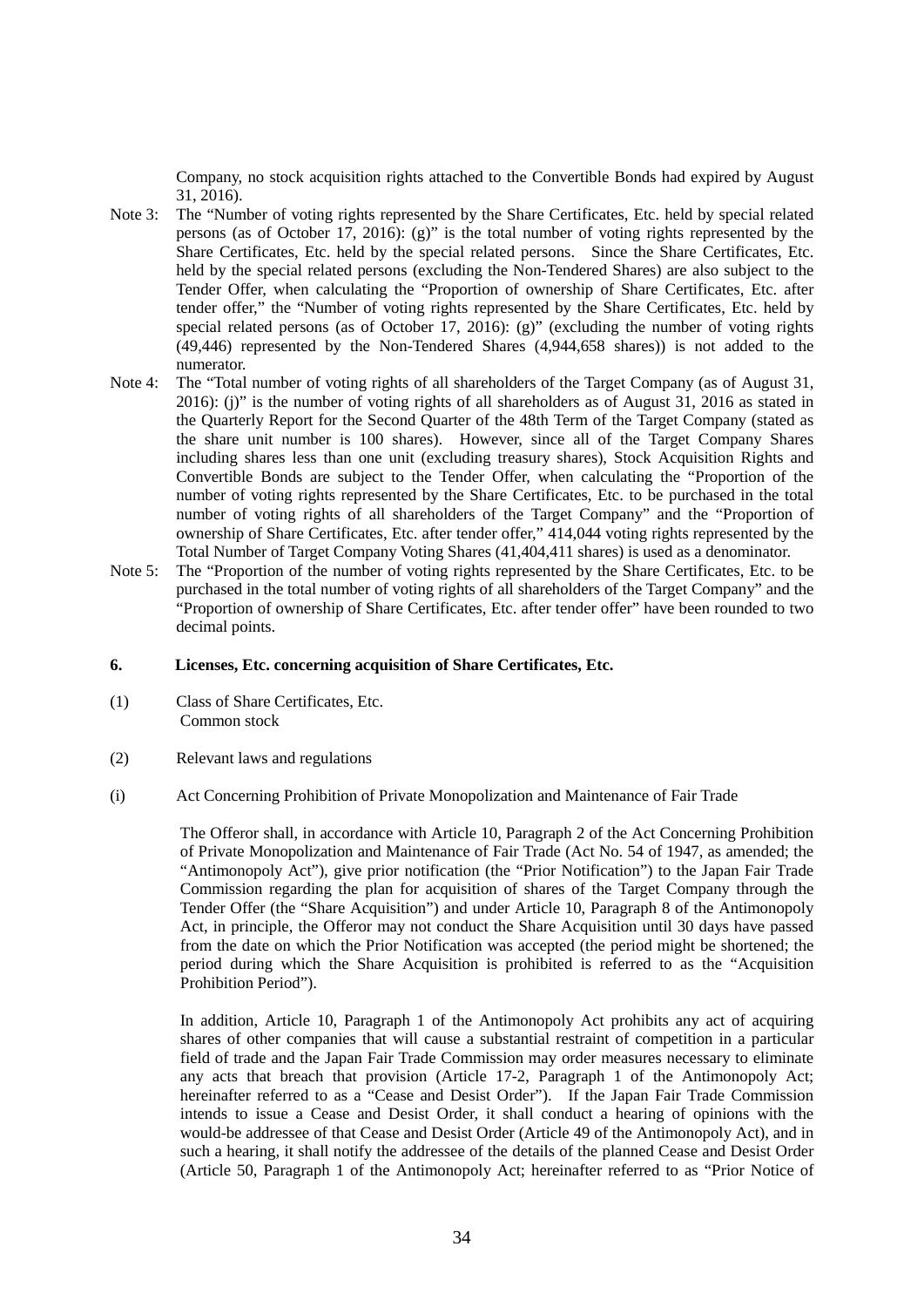Cease and Desist Order"), and Prior Notice of the Cease and Desist Order issued against a plan regarding share acquisition for the Prior Notification is to be made within a certain period of time (in principle, 30 days from the date on which the Prior Notification above was accepted; however, the period might be extended or shortened; hereinafter referred to as the "Cease and Desist Period") (Article 10, Paragraph 9 of the Antimonopoly Act). If the Japan Fair Trade Commission has decided not to give Prior Notice of Cease and Desist Order, it will give notice to that effect ("Notice to the Effect that Cease and Desist Order will not be Issued") (Article 9 of the Rules on Applications for Approval, Reporting, Notification, etc. Pursuant to the Provisions of Articles 9 to 16 of the Act on Prohibition of Private Monopolization and Maintenance of Fair Trade (Japan Fair Trade Commission Rule No. 1 of 1953, as amended)).

The Offeror has made Prior Notification to the Japan Fair Trade Commission on September 30, 2016 and it has been accepted as of that date. On October 11, 2016, the Offeror received from the Japan Fair Trade Commission a notice to the effect that the Acquisition Prohibition Period of 30 days would be shortened to 11 days, and therefore the Acquisition Prohibition Period ended upon the passing of October 11, 2016. In addition, on October 11, 2016, the Offeror received from the Japan Fair Trade Commission a Notice to the Effect that Cease and Desist Order will not be Issued, and therefore the Cease and Desist Period ended on October 11, 2016.

### (ii) U.S. Hart-Scott-Rodino Antitrust Improvements Act of 1976

The Offeror shall, in accordance with the U.S. Hart-Scott-Rodino Antitrust Improvements Act of 1976 (as amended; the "U.S. Antitrust Act"), give prior notification to the U.S. Department of Justice Antitrust Division and the U. S. Federal Trade Commission (collectively, the "U.S. Antitrust Authorities") regarding the Share Acquisition in advance of the Share Acquisition. The Offeror will be able to carry out the Share Acquisition after 15 days (or, if early termination of the waiting period is permitted, a number of days less than 15) have passed since the prior notification above, unless any of the U.S. Antitrust Authorities issues a request for providing additional information (a "Second Request"). If a Second Request is issued, unless any of the U.S. Antitrust Authorities obtains an injunction against the Share Acquisition from a U.S. federal court, the Offeror will be able to carry out the Share Acquisition upon the expiration of an extended waiting period of ten days after it completes provision of additional information pursuant to the Second Request.

The prior notification regarding the Share Acquisition made to the U.S. Antitrust Authorities was accepted on October 14, 2016 (local time). If any such injunction is not issued and such a waiting period or extended waiting period expires before the day immediately preceding the expiration date of the Tender Offer Period or an extended Tender Offer Period, the Offeror shall immediately submit an amendment statement hereto in accordance with Article 27-8, Paragraph 2 of the Act. If any such injunction is issued or such a waiting period does not expire before the day immediately preceding the expiration date of the Tender Offer Period (or an extended Tender Offer Period), the Tender Offer Period or the commencement date of settlement may be extended. In such cases, the Offeror may withdraw the Tender Offer as it will be deemed that an event set out in Article 14, Paragraph 1, Item (4) of the Enforcement Order has occurred as described in "(2) Conditions of withdrawal, etc. of the tender offer, details thereof and method of disclosure of withdrawal, etc." of "11. Other conditions and methods of purchase" below.

- (3) Date and number of approval
- (i) Antimonopoly Act

| Date of approval:   | October 11, 2016 (upon receipt of a Notice to the Effect that Cease |
|---------------------|---------------------------------------------------------------------|
|                     | and Desist Order will not be Issued and a notice of shortening of   |
|                     | the Acquisition Prohibition Period)                                 |
| Number of approval: | Ko/Kei/Ki No. 666 (the number of the Notice to the Effect that      |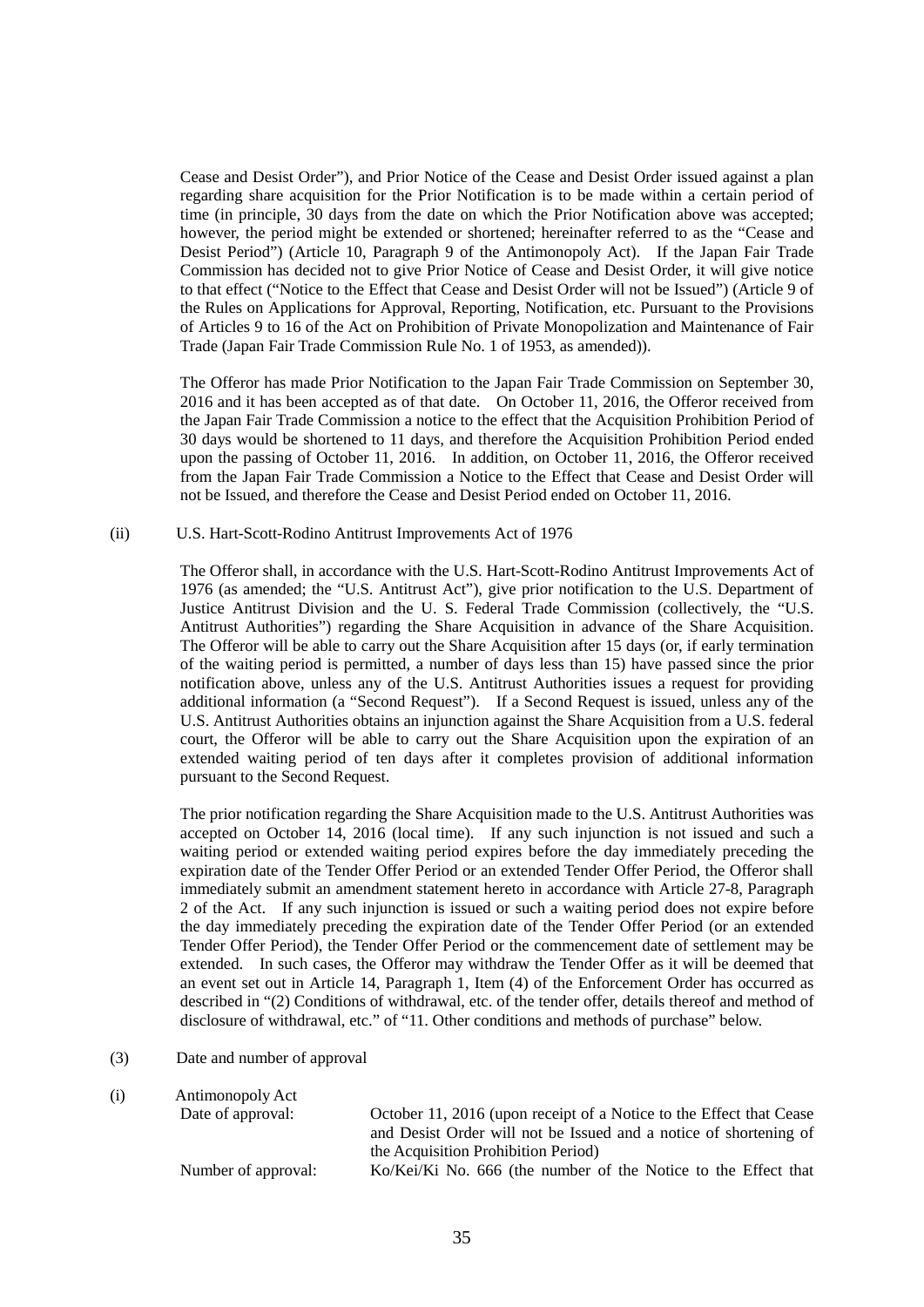Cease and Desist Order will not be Issued) Ko/Kei/Ki No. 667 (the number of a notice of shortening of Prohibition Period)

(ii) U.S. Antitrust Act  $N/A$ 

### **7. Method of tendering shares under the tender offer and cancellation thereof**

- (1) Method of tendering shares under the tender offer
- (i) Tender Offer Agent Mizuho Securities Co., Ltd. 1-5-1, Otemachi, Chiyoda-ku, Tokyo
- (ii) Any person who tenders shares in the Tender Offer ("Tendering Shareholders," which refers to shareholders, holders of stock acquisition rights and holders of bonds with stock acquisition rights) will be required to fill out the prescribed "Form for Tender" and submit it to the head office or any branch in Japan of the Tender Offer Agent by 3 p.m. on the last day of the Tender Offer Period. Any person who tenders bonds with stock acquisition rights must open a foreign securities account. In addition, no tender will be accepted through "Mizuho Securities Net Club," which is an online trade service.
- (iii) When accepting shares to be tendered in the Tender Offer, it is required that Tendering Shareholders open a securities account with the Tender Offer Agent and that shares to be tendered are recorded in that account. In the Tender Offer, shares tendered through financial instruments dealers other than the Tender Offer Agent will not be accepted. In addition, shares that are recorded in a special account established by Sumitomo Mitsui Trust Bank, Limited, which is the account management institution for the special account (*tokubetsu kouza*) designated by the Target Company, cannot be tendered in the Tender Offer. If shares to be tendered are entered or recorded in a special account (*tokubetsu kouza*) established by an account management institution for a securities account or a special account (*tokubetsu kouza*) opened by a financial instruments dealer other than the Tender Offer Agent, the Tendering Shareholder must complete the procedures to transfer such shares to a securities account opened with the Tender Offer Agent before tendering such shares. (see Note 1 below)
- (iv) When accepting Stock Acquisition Rights to be tendered in the Tender Offer, it is required that, together with the "Form for Tender," "a document stating the items described in the stock acquisition right registry," which is issued by the Target Company as certification of the position of holders of stock acquisition rights upon their request, and a document necessary to request the change of the holders' name of the stock acquisition right in the registry subject to the completion of the Tender Offer be submitted. For specific procedures for issuing "a document stating the items described in the stock acquisition right registry," and a document necessary to request the change of the holders' name of the stock acquisition right in the registry, please contact the Target Company.
- (v) When accepting Convertible Bonds to be tendered in the Tender Offer, if a global bond of Convertible Bonds has been deposited in a common depositary of Euroclear Bank S.A./N.V. or Clearstream Banking, societe anonyme, which is a securities clearing institution in Europe, the submission of certificates of Convertible Bonds is not required; however, during the Tender Offer Period, it is required to deposit Convertible Bonds to be tendered in a customer clearing account of the Tender Offer Agent in Euroclear Bank S.A./N.V. When tendering Convertible Bonds, a request form for deposit of foreign securities in a customer clearing account of the Tender Offer Agent must be submitted together with the "Form for Tender." Holders of bonds with stock acquisition rights who have taken such procedures will own Convertible Bonds in that account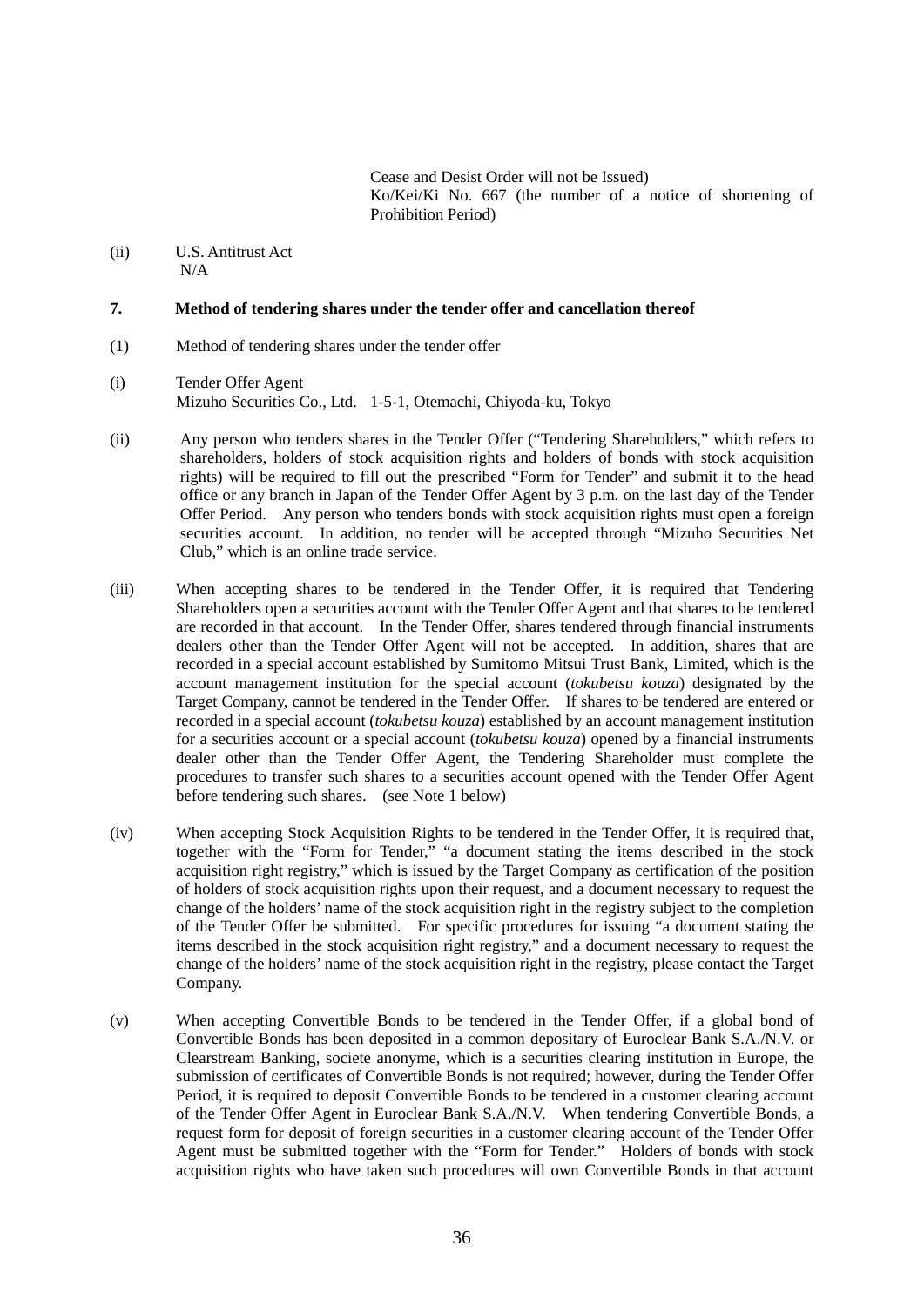for the period commenced after the account was opened with the Tender Offer Agent until when the Tender Offer is successfully closed and Convertible Bonds are settled.

- (vi) Tendering Shareholders' seal and the "Form for Tender" above will be required at the time of the tender.
- (vii) Tendering Shareholders who have not opened a securities account with the Tender Offer Agent are required to open a new securities account. To open a new securities account, each Tendering Shareholder's Individual Number (My Number) or Corporate Number and identification documents will be required. (see Note 2 below)
- (viii) Please note that the procedures to transfer tendered Share Certificates, Etc. described in (iii) above and opening a new account described in (vii) might require a certain number of days.
- (ix) Any tender of Share Certificates, Etc. by shareholders, etc. residing outside of Japan (meaning shareholders, holders of stock acquisition rights and holders of convertible bonds; also including the case where these shareholders, etc. are corporations located outside of Japan, hereinafter referred to as "Foreign Shareholders, Etc.") shall be made through a standing proxy in Japan.
- (x) For individual shareholders who are residents in Japan, the difference between the sale price of the Share Certificates, Etc. purchased by the Offeror and the acquisition costs, etc. will be generally subject to separate self-assessment taxation concerning capital gains from the transfer of shares, etc. (see Note 3 below)
- (xi) Upon accepting Share Certificates, Etc. tendered by Tendering Shareholders, the Tender Offer Agent shall deliver a Receipt of Acceptance of the Tender Offer to the Tendering Shareholders.
- Note 1: Procedures for transferring the Share Certificates, Etc. from a special account (*tokubetsu kouza*) established by an account management institution for a special account (*tokubetsu kouza*) designated by the Target Company to a securities account of the Tender Offer Agent:

If procedures for transferring the Share Certificates, Etc. from a special account (*tokubetsu kouza*) established by an account management institution for a special account (*tokubetsu kouza*) designated by the Target Company to a securities account of the Tender Offer Agent are conducted through the Tender Offer Agent or conducted by an account management institution for a special account (*tokubetsu kouza*), an "application form for account transfer" that states information identical to the personal information submitted to the account management institution for the special account (*tokubetsu kouza*) is required to be filed. For details, please contact the Tender Offer Agent or the account management institution for your special account (*tokubetsu kouza*).

Note 2: Submission of Individual Number (My Number) or Corporate Number and identification documents:

The following identification documents, etc. will be required when a Tendering Shareholder opens a new securities account with the Tender Offer Agent and when Foreign Shareholders, Etc. make a tender through a standing proxy in Japan. For details about documents for number confirmation and identification documents, please contact the Tender Offer Agent.

# Individual shareholders:

Any of the following documents for confirmation of Individual Number and identification documents set out in (i) through (iii) of the table below will be required. Any individual shareholder who does not submit its Individual Number (My Number) cannot open an account with Mizuho Securities Co., Ltd. as the Tender Offer Agent. In addition, even those who have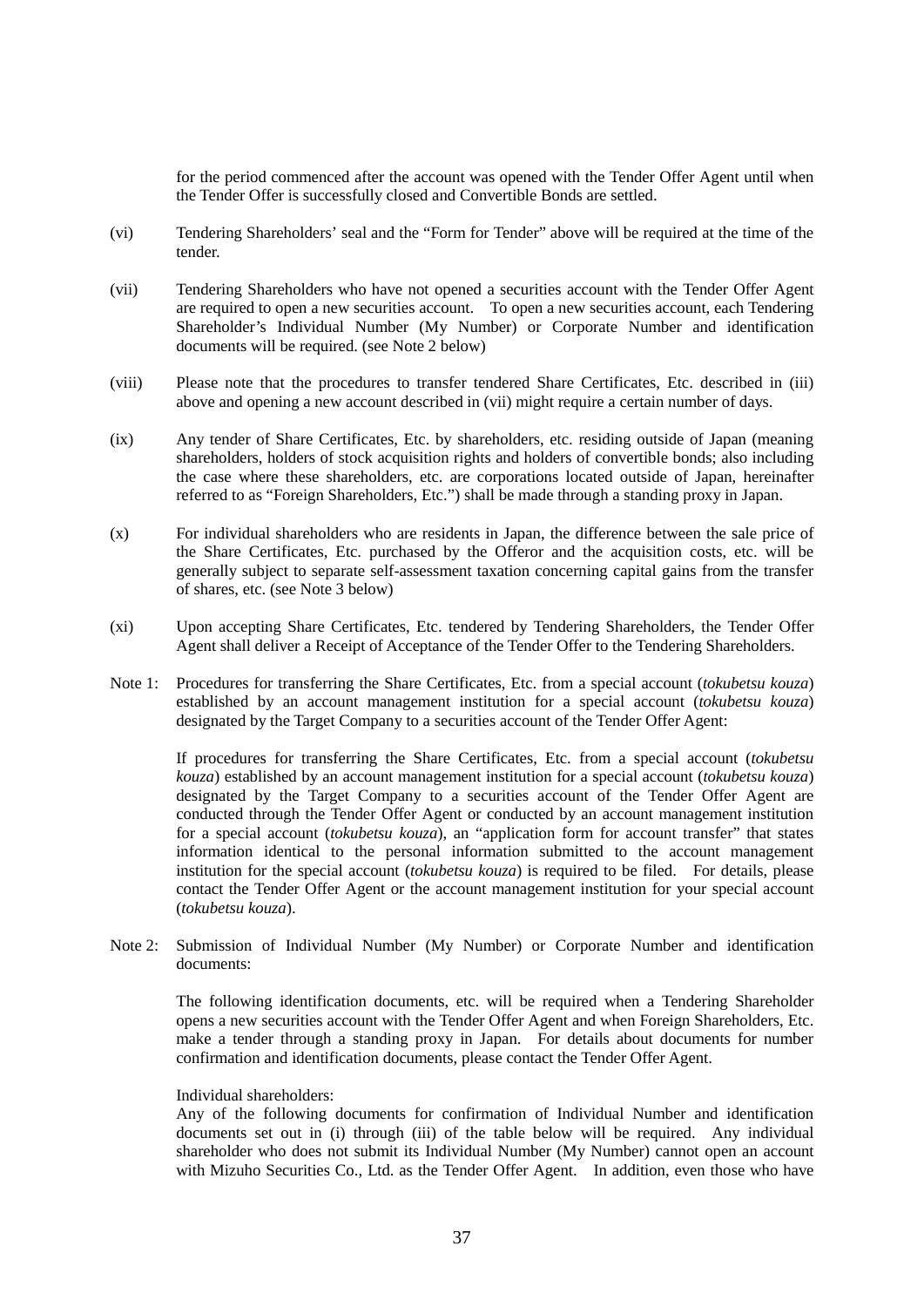already opened a securities account with the Tender Offer Agent are also required to submit documents for confirmation of Individual Number and identification documents when changing their respective names, addresses, and Individual Numbers (My Numbers).



- If you submit your Individual Number Card (both sides), you will not be required to separately submit any identification document.
- Please submit documents stating your name, address, and date of birth.
- Please submit identification documents that have not expired or, if they do not state the expiry date, please submit identification documents prepared within the past six (6) months.

Corporate shareholders:

It is required to submit (i) a copy of a "notice specifying Corporate Number" or (ii) a document stating a Corporate Number which is printed out from the National Tax Agency's Corporate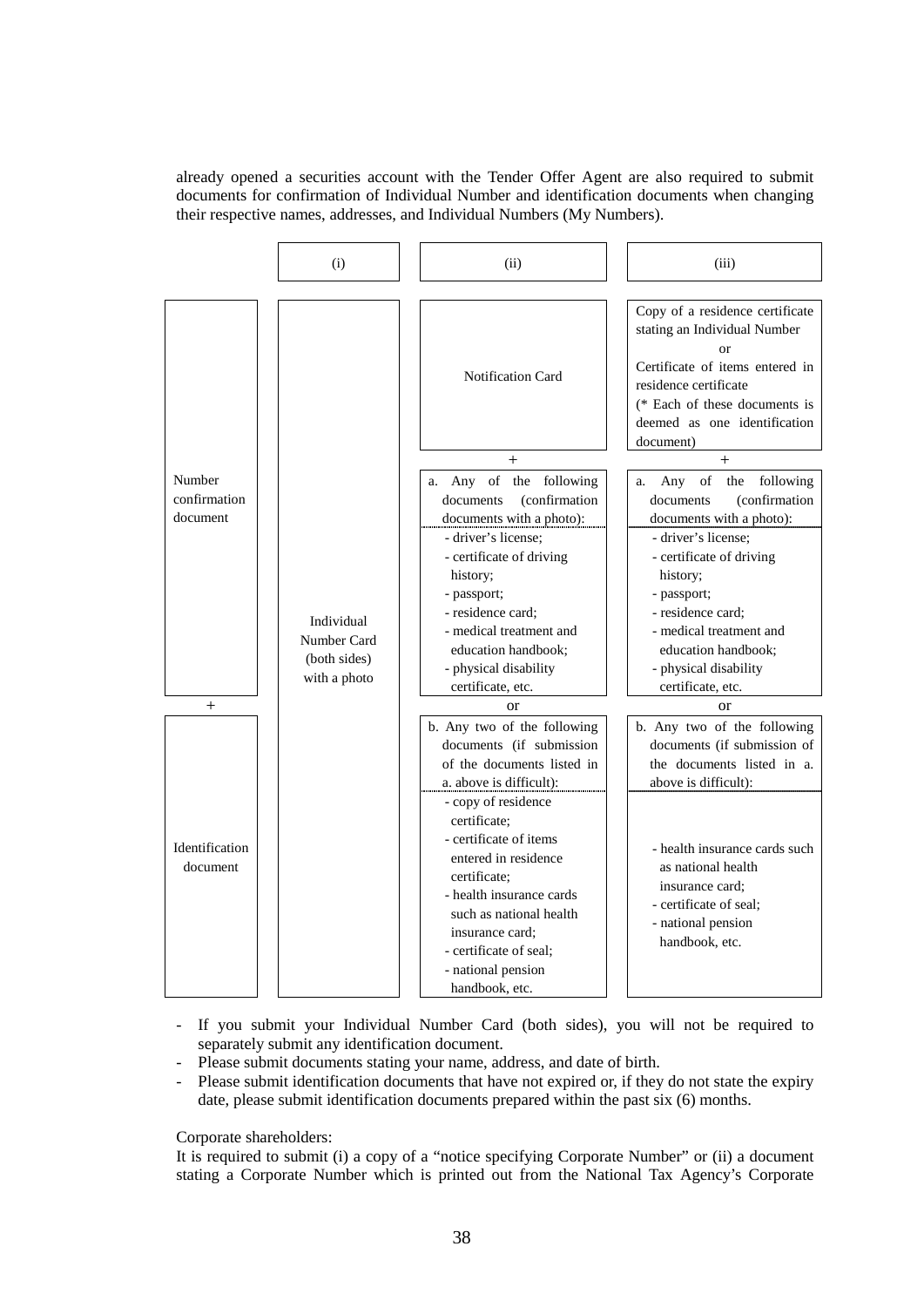Number Publication Site (http://www.houjin-bangou.nta.go.jp/) and an identification document (a certificate of registration (prepared within the past six (6) months that identify the corporate name and the address of the head office or principal office and the corporation's business details)). In addition to the identification of the corporation, personal identification of each person in charge of the transaction (or representative of the corporation if such representative effects the transaction) will be required. Furthermore, even corporations that have already opened a securities account with the Tender Offer Agent are also required to submit documents for confirmation of Corporate Number and identification documents when changing their respective corporate names and location.

#### Foreign Shareholders, Etc.:

Documents issued by a foreign government or competent international organization approved by the Japanese government or other similar documents equivalent to the identification documents above for residents of Japan (if Foreign Shareholders, Etc. are individuals, identification documents stating their name, address and date of birth (\*1) are required, and if Foreign Shareholders, Etc. are corporations, identification documents stating the corporation's name and the address of the head office or principal office and the corporation's business details (\*2) are required. Identification documents for both individual and corporation are limited to those that are prepared within the past six (6) months or limited to those that are effective with respect to any documents with an effective period or with a deadline) and a power of attorney for the delegation agreement between Foreign Shareholders, Etc. and a standing proxy or a copy of that agreement (\*3) are required.

- (\*1) In principle, shareholders who have Japanese nationality and reside outside of Japan are required to submit their passports.
- (\*2) If Foreign Shareholders, Etc. are corporations, a confirmation of the corporation's business details is required; therefore, if identification documents do not state the corporation's business details, other documents that identify business details (documents equivalent to the identification documents for residents of Japan or documents stating the corporation's business details that are to be prepared by the corporation pursuant to the provisions of foreign laws and regulations) are required to be submitted.
- (\*3) Limited to a copy of the agreement (i) stating the name or address outside of Japan of the Foreign Shareholders, Etc. and also stating (x) the date certified by a standing proxy or (y) the name, address or representative of a standing proxy or name and title of signatory, and (ii) certified as a copy of the original with the registered seal for the securities account of the Tender Offer Agent.
- Note 3: Separate self-assessment taxation concerning capital gains from transfer of shares, etc. (for individual shareholders residing in Japan):

In principle, individual shareholders residing in Japan will be subject to separate self-assessment taxation with respect to capital gains from the transfer of shares, etc. Sale of shares, etc. through tendering in the Tender Offer will be treated as the sale made through ordinary financial instruments dealers. Please consult with tax experts such as a certified tax accountant when making any decision with respect to specific tax treatment.

(2) Method of cancellation of tenders under the tender offer

Tendering Shareholders may, at any time during the Tender Offer Period, cancel their tender under the Tender Offer. Tendering Shareholders who wish to cancel their tender must deliver or send a cancellation notice stating that such Tendering Shareholder cancels its tender under the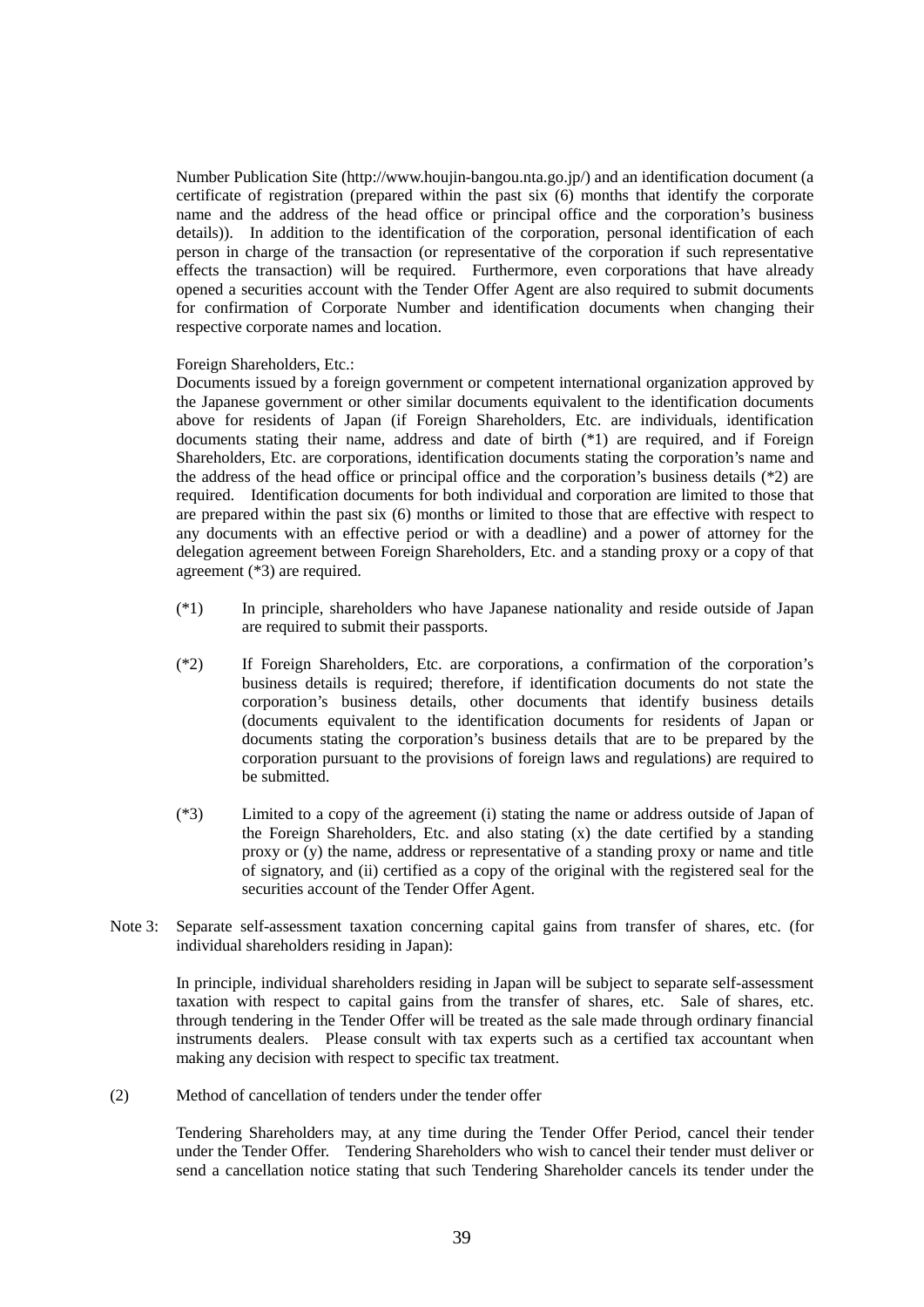Tender Offer (the "Cancellation Notice"), with a Receipt of Acceptance of the Tender Offer attached, to the head office or any branch in Japan of the Tender Offer Agent who accepted tender by 3 p.m. on the last day of the Tender Offer Period. The cancellation of the tender will take effect at the time when the Cancellation Notice is delivered to, or reaches, the Tender Offer Agent. Therefore, Tendering Shareholders should be aware that if the Cancellation Notice is sent by mail, Tendering Shareholders may not cancel their tender unless the Cancellation Notice reaches the Tender Offer Agent by no later than 3 p.m. on the last day of the Tender Offer Period.

Party authorized to receive the Cancellation Notice: Mizuho Securities Co., Ltd. 1-5-1, Otemachi, Chiyoda-ku, Tokyo (or any other domestic branch of Mizuho Securities Co., Ltd.)

(3) Method of return of Share Certificates, Etc.

If Tendering Shareholders submit a cancellation of their tender in the manner described in "(2) Method of cancellation of tenders under the tender offer," the tendered Share Certificates, Etc. will be returned promptly after the completion of the cancellation procedures in accordance with the method indicated in "(4) Method of return of Share Certificates, Etc." in the section titled "10. Method of Settlement" below.

(4) Name and address of the head office of financial instruments dealers/bank, etc. holding in trust and returning Share Certificates, Etc.

Mizuho Securities Co., Ltd. 1-5-1, Otemachi, Chiyoda-ku, Tokyo

# **8. Funds required for tender offer**

| Purchase price (JPY): (a)                      | 22,605,046,860 |
|------------------------------------------------|----------------|
| Type of consideration other than cash:         |                |
| Total amount of consideration other than cash: |                |
| Purchase commission: (b)                       | 190,000,000    |
| Others: $(c)$                                  | 10,000,000     |
| Total $(a)+(b)+(c)$ :                          | 22,805,046,860 |

(1) Funds, etc. required for tender offer

- Note 1: "Purchase price (JPY): (a)" shows the amount obtained by multiplying the number of shares to be purchased in the Tender Offer (36,459,753 shares) by the Tender Offer Price (620 yen).
- Note 2: "Purchase commission: (b)" consists of estimated commissions to be paid to the Tender Offer Agent.
- Note 3: "Others: (c)" consists of the estimated amount of fees and expenses for public notice of the Tender Offer, printing of the Tender Offer Explanatory Statement and other necessary documents, and any other fees and expenses.
- Note 4: The above amounts are exclusive of consumption tax, etc.
- Note 5: The actual amount of other expenses to be paid to the Tender Offer Agent and attorney's fees, etc. will not be determined until after the completion of the Tender Offer.
- (2) Deposits or borrowings allocable for funds required for tender offer
- (i) Deposits as of one day or two days preceding the date hereof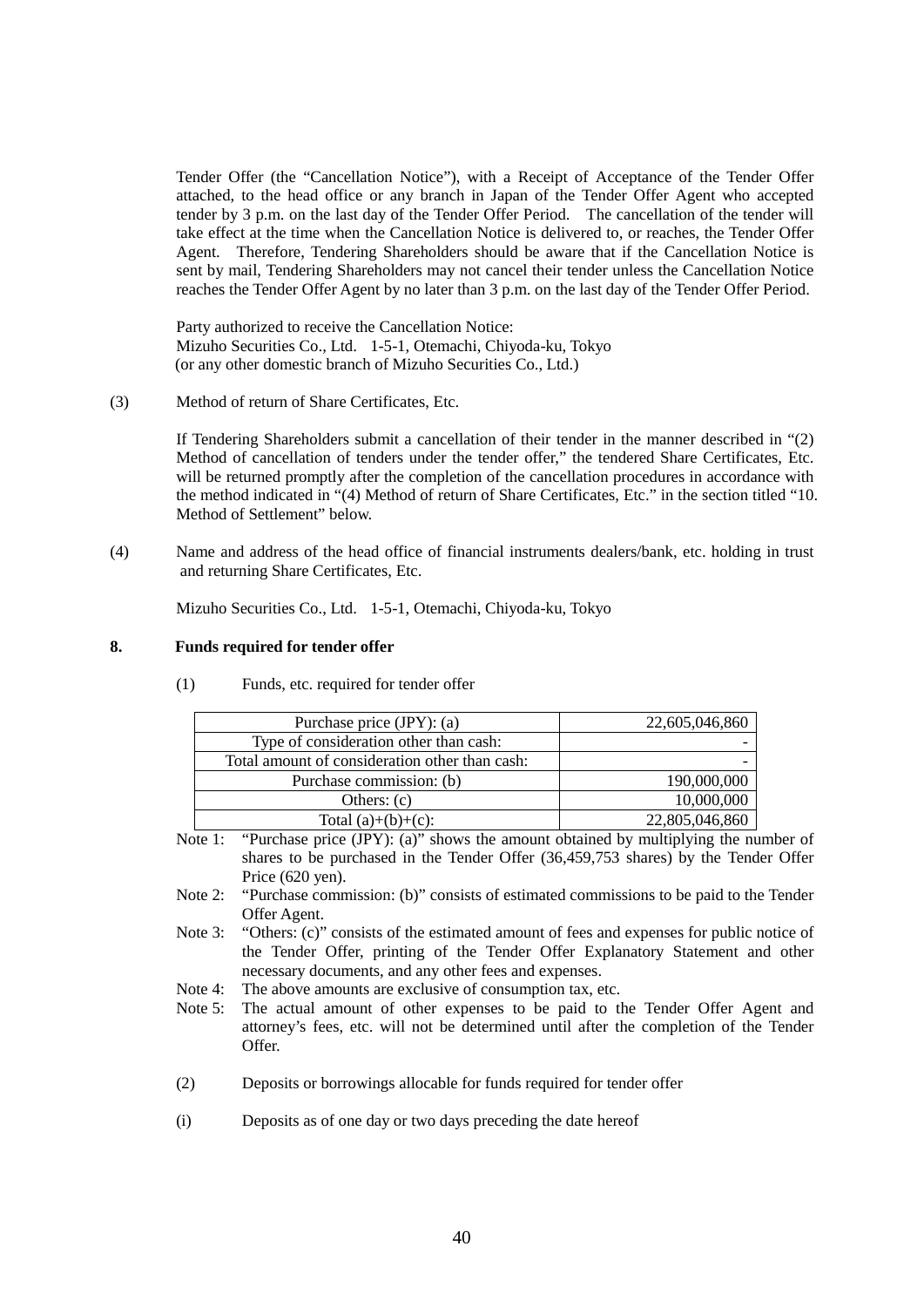| Type of deposit | Amount (thousand yen) |
|-----------------|-----------------------|
|                 |                       |
| Total $(a)$     |                       |

(ii) Borrowings before the date hereof

# (a) Financial institutions

| Category of<br>business of<br>lender | Name of<br>lender | Terms of<br>contract | Amount (thousand<br>yen) |
|--------------------------------------|-------------------|----------------------|--------------------------|
| $\overline{\phantom{0}}$             |                   |                      |                          |
| $\overline{\phantom{0}}$             |                   |                      |                          |
| Total                                |                   |                      |                          |

# (b) Others

| Category of<br>business of<br>lender | Name of<br>lender | Terms of<br>contract |  |
|--------------------------------------|-------------------|----------------------|--|
|                                      |                   |                      |  |
| $\overline{\phantom{0}}$             |                   |                      |  |
|                                      |                   |                      |  |

(iii) Funds to be borrowed on or after the date hereof

# (a) Financial institutions

|   | Category of<br>business of<br>lender | Name of<br>lender                                                        | Terms of<br>contract                                                                                                                                                                                                                                                                              | Amount<br>(thousand<br>yen) |  |  |
|---|--------------------------------------|--------------------------------------------------------------------------|---------------------------------------------------------------------------------------------------------------------------------------------------------------------------------------------------------------------------------------------------------------------------------------------------|-----------------------------|--|--|
|   |                                      |                                                                          |                                                                                                                                                                                                                                                                                                   |                             |  |  |
| 2 | Bank                                 | Mizuho Bank, Ltd.<br>(5-5, Otemachi<br>1-chome,<br>Chiyoda-ku,<br>Tokyo) | Borrowing to be allocated to funds<br>required for tender offer (Note):<br>Due date: the earlier of the last day<br>of March, 2017 (lump-sum<br>repayment) or the effective date of<br>the Merger<br>Interest: JBA Japanese yen TIBOR<br>$+1.625%$<br>Collaterals: Shares of the Offeror,<br>etc. | 23,000,000                  |  |  |
|   | Total (b)                            |                                                                          |                                                                                                                                                                                                                                                                                                   |                             |  |  |

Note: On October 14, 2016, the Offeror obtained a loan certificate, as evidence of the above borrowing, from Mizuho Bank, Ltd. stating that it is ready to make a loan up to 23,000,000 thousand yen. The terms set out in the loan certificate attached hereto are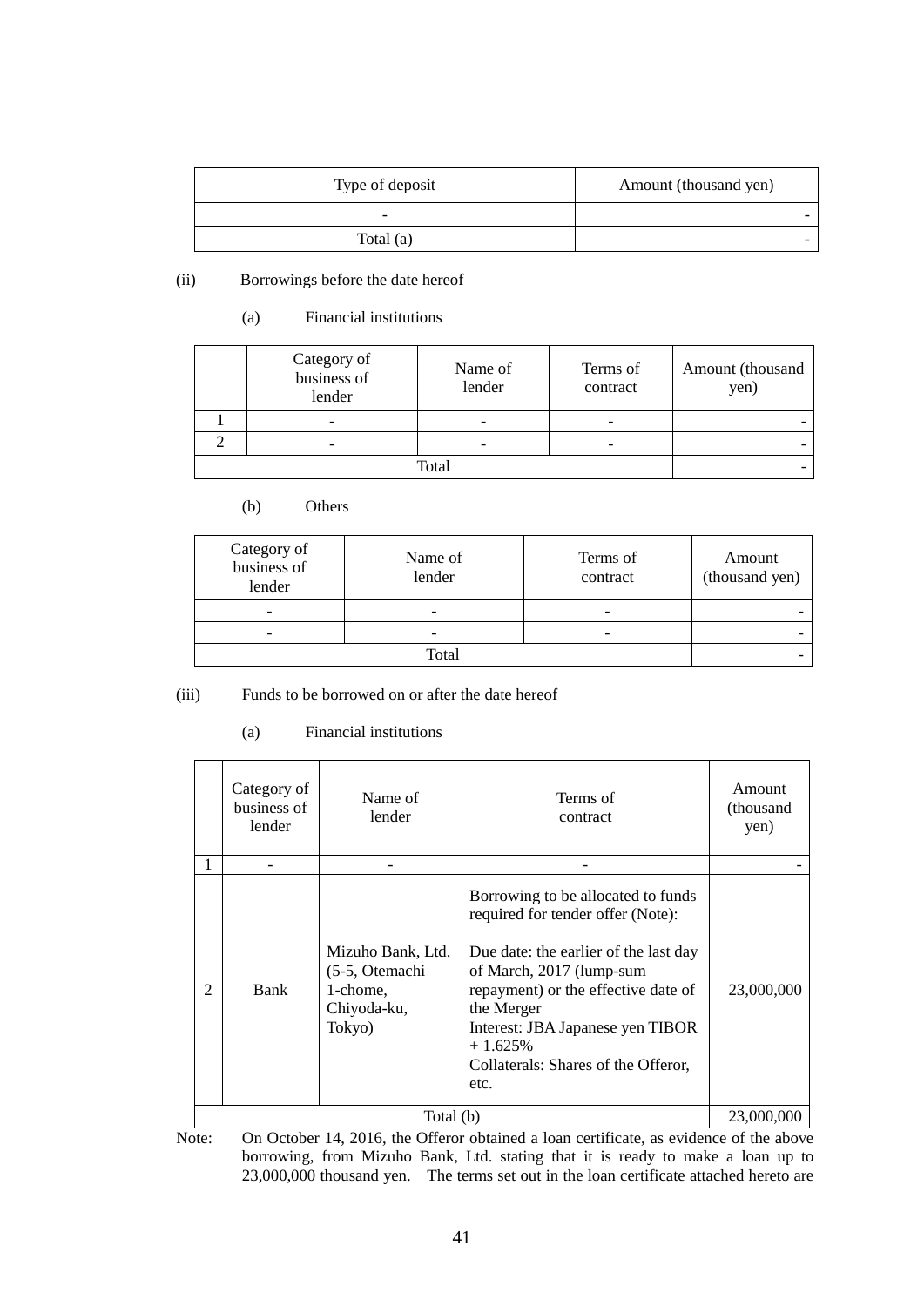scheduled to be stipulated as conditions precedent for implementing the loans.

### (b) Others

| Category of<br>business of<br>lender | Name of<br>lender | Terms of<br>contract     | Amount<br>(thousand<br>yen) |  |
|--------------------------------------|-------------------|--------------------------|-----------------------------|--|
|                                      |                   | $\overline{\phantom{0}}$ |                             |  |
| $\overline{\phantom{0}}$             |                   | $\overline{\phantom{0}}$ |                             |  |
| Total $(c)$                          |                   |                          |                             |  |

(iv) Other methods of financing

| <b>Contents</b>                                                                           | Amount (thousand yen) |
|-------------------------------------------------------------------------------------------|-----------------------|
| Contribution through subscription of<br>common stock by Integral 2 Limited<br>Partnership | 5,200,000             |
| Contribution through subscription of<br>common stock by Integral Fund II (A) L.P.         | 600,000               |
| Contribution through subscription of<br>common stock by Mr. Nobuo Nemoto                  | 1,200,000             |
| Total (d)                                                                                 |                       |

Note 1: On October 13, 2016, the Offeror obtained a certificate with the following contents, as evidence of the above contribution, from Integral 2 LP stating that it is ready to make a contribution up to 5,200,000 thousand yen.

> Integral 2 LP is an investment limited partnership established under the Act on Investment Limited Partnership Agreements. Integral 2 LP consists of, in addition to Integral Partners Corporation and Integral II GP Investment Limited Partnership as general partners, institutional investors such as domestic financial institutions and life insurance companies and business companies as limited partners.

> The limited partners of Integral 2 LP have agreed to make a specified amount of aggregate capital contribution by cash to Integral 2 LP and if, no later than seven Business Days before the contribution, they receive a notice from the general partners of Integral 2 LP requesting contribution, then the limited partners are obliged to, by the date designated by the general partners, make a capital contribution by cash in proportion to their respective commitment amounts and within the amount calculated by deducting from each such commitment amount any amounts already contributed by each such limited partner. In addition, the failure of a limited partner to fulfill its funding obligations does not excuse any other limited partner from fulfilling its own funding obligations, and the general partners of Integral 2 LP may satisfy any shortfall caused by such failure by requiring additional capital contributions from the remaining limited partners proportionate to their respective commitment amounts up to certain extent so that Integral 2 LP has the ability to contribute funds equivalent to the amount of the contribution for the Offeror.

Note 2: As evidence of the above contribution, on October 13, 2016, the Offeror obtained a certificate with the following contents from Integral Fund II (A) L.P. stating that it is ready to make a contribution up to 600,000 thousand yen. Integral Fund II (A) L.P. is an exempted limited partnership established under the laws of the Cayman Islands. Capital commitments to Integral Fund II (A) L.P. are from limited partners of Integral Fund II (A) L.P. that are fund of funds of an investment company owned by foreign government and other investors. Each limited partner of Integral Fund II (A) L.P. has agreed to make a specified amount of aggregate capital contribution (the "Commitment Amount") by cash to Integral Fund II (A) L.P. Once a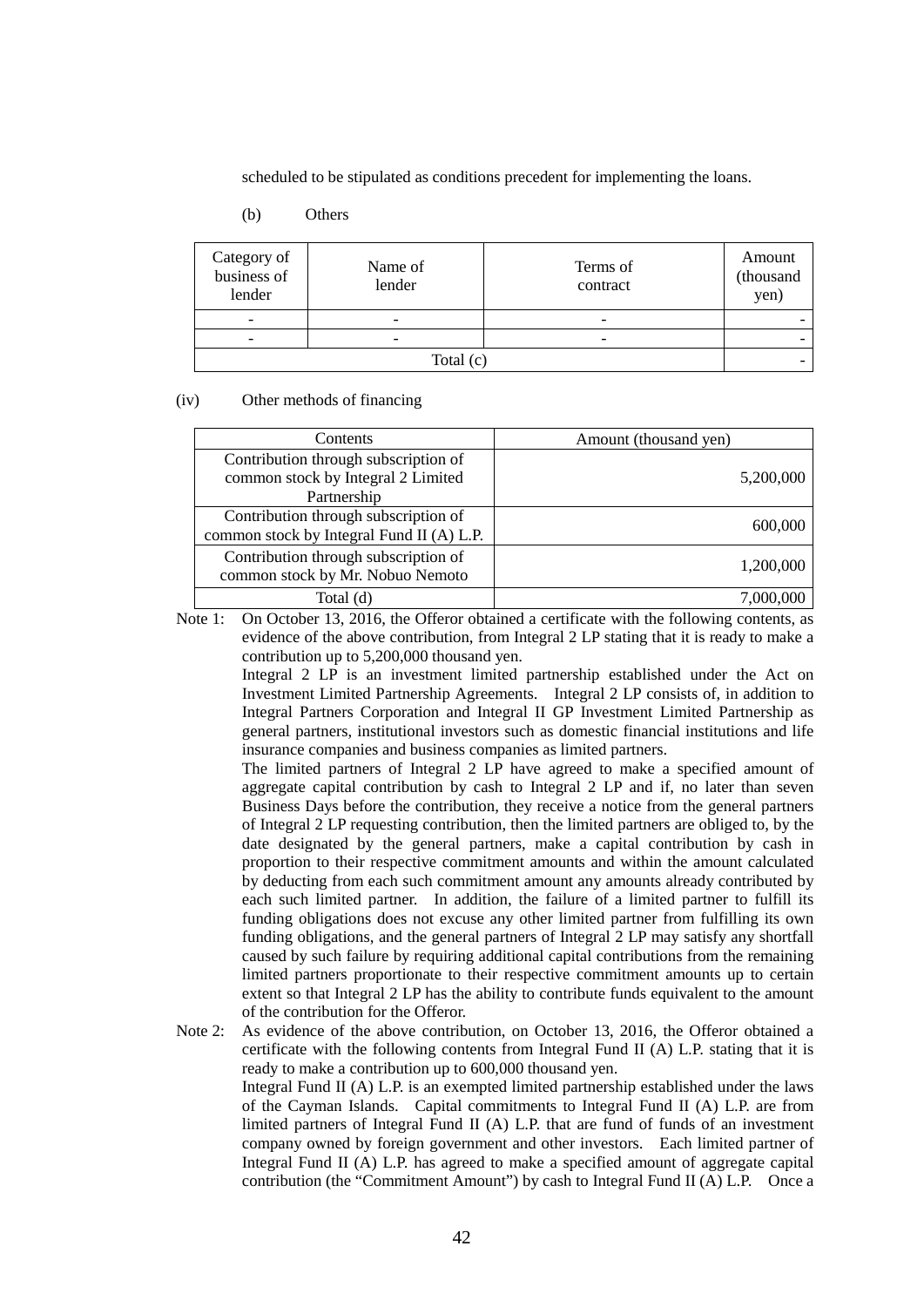capital call notice has been issued by Integral Partners (Cayman) II (A) Limited, the general partner of Integral Fund II (A) L.P., no later than ten Business Days before the contribution, each of the limited partners is obligated to make a capital contribution by cash to Integral Fund II (A) L.P. in proportion to its Commitment Amount and within its then remaining Commitment Amount, on or prior to the date designated by Integral Partners (Cayman) II (A) Limited.

In addition, the failure of a limited partner to fulfill its funding obligations does not excuse any other limited partner from funding its obligation, and Integral Partners (Cayman) II (A) Limited may satisfy any shortfall due to such a failure by requiring additional capital contributions from the remaining limited partners proportionate to their respective Commitment Amounts up to certain extent so that Integral Fund II (A) L.P. will have the ability to contribute funds equivalent to the amount of the contribution for the Offeror.

- Note 3: As evidence of the above contribution, on October 13, 2016, the Offeror obtained a certificate from Mr. Nemoto stating that he is ready to make a contribution up to 1,200,000 thousand yen. The Offeror has confirmed from a copy of bank deposit passbook of Mr. Nemoto that he has cash and deposits in an amount greater than the amount that he is obliged to contribute.
- (v) Total of deposits or borrowings allocable for funds required for purchase

30,000,000 thousand yen =  $(a)+(b)+(c)+(d)$ 

 (3) Relationship between the Offeror and the issuer of securities to be used as consideration for tender offer

N/A

### **9. Conditions of the issuer of securities to be used as consideration for the tender offer**

N/A

# **10. Method of settlement**

(1) Name and address of head office of financial instruments dealers/bank etc. in charge of settlement of tender offer

Mizuho Securities Co., Ltd. 1-5-1 Otemachi, Chiyoda-ku, Tokyo

(2) Commencement date of settlement

December 6, 2016 (Tuesday)

(3) Method of settlement

A notice regarding the purchase under the Tender Offer will be mailed to the address of Tendering Shareholders (or the standing proxy in the case of Foreign Shareholders, Etc.) without delay after the expiration of the Tender Offer period. The purchase shall be settled in cash. The Tender Offer Agent will, in accordance with the instructions given by the Tendering Shareholders (or the standing proxy in the case of Foreign Shareholders, Etc.) and without delay on or after the commencement date of settlement, remit to the address designated by the Tendering Shareholders (or the standing proxy in the case of Foreign Shareholders, Etc.), or pay to the Tendering Shareholders' account where the Tender Offer Agent accepted the tender in the Tender Offer, the sales price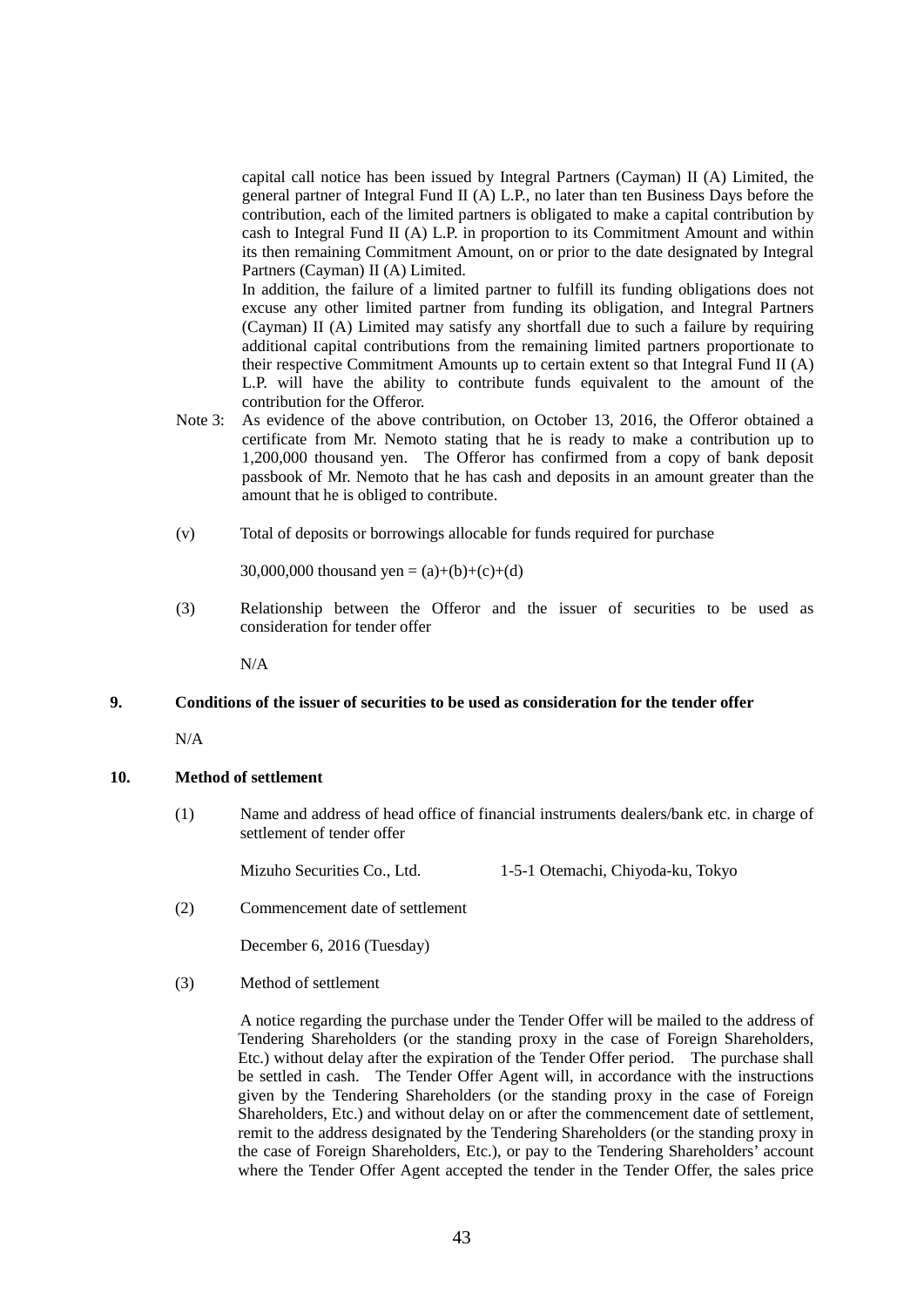with regard to the Share Certificates, Etc. purchased.

(4) Method of return of Share Certificates, Etc.

In the event that all of the tendered Share Certificates, Etc. will not be purchased under the terms set forth in "(1) Conditions set forth in each item of Article 27-13, Paragraph 4 of the Act and the details thereof" or "(2) Conditions of withdrawal, etc. of the tender offer, details thereof and method of disclosure of withdrawal, etc." in the section titled "11. Other conditions and methods of purchase" below, the Tender Offer Agent will, on or after the commencement date of settlement (or the date of withdrawal of the Tender Offer if the Offeror withdraws the Tender Offer), promptly return the Share Certificates, Etc. that must be returned. With respect to the shares, the Tender Offer Agent will return shares by reverting those shares to the original condition at the time of the tender. With respect to Stock Acquisition Rights, the documents submitted upon tender of the Stock Acquisition Rights (set forth in (iv) of "(1) Method of tendering shares under the tender offer" in the section titled "7. Method of tendering shares under the tender offer and cancellation thereof" above) will be delivered to the Tendering Shareholders (or the standing proxy in the case of Foreign Shareholders, Etc.) or mailed to the address of the Tendering Shareholders (or the standing proxy in the case of Foreign Shareholders, Etc.), in accordance with the instructions given by each relevant Tendering Shareholder. In addition, with respect to Convertible Bonds, the documents submitted upon tender of the Convertible Bonds (set forth in (v) of "(1) Method of tendering shares under the tender offer" in the section titled "7. Method of tendering shares under the tender offer and cancellation thereof" above) will be delivered to the Tendering Shareholders (or the standing proxy in the case of Foreign Shareholders, Etc.) or mailed to the address of the Tendering Shareholders (or the standing proxy in the case of Foreign Shareholders, Etc.), in accordance with the instructions given by each relevant Tendering Shareholder, and the Tender Offer Agent will revert the tendered Share Certificates, Etc. kept by Euroclear Bank S.A./N.V. to the original condition at the time of the tender.

#### **11. Other conditions and methods of purchase**

(1) Conditions set forth in each item of Article 27-13, Paragraph 4 of the Act and the details thereof

> If the total number of the Share Certificates, Etc. tendered is less than the minimum number of Share Certificates, Etc. to be purchased (19,532,800 shares), the Offeror will not purchase any of the Share Certificates, Etc. so tendered. If the total number of the Share Certificates, Etc. tendered is equal to or exceeds the minimum number of Share Certificates, Etc. to be purchased (19,532,800 shares), the Offeror will purchase all the Share Certificates, Etc. so tendered.

(2) Conditions of withdrawal, etc. of the tender offer, details thereof and method of disclosure of withdrawal, etc.

If any event listed in Article 14, Paragraph 1, Items (1)1 through (1)9 and Items (1)12 through  $(1)18$ , Items  $(3)1$  through  $(3)8$  and  $(3)10$ , Item  $(4)$ , as well as Article 14, Paragraph 2, Items (3) through (6) of the Enforcement Order occurs, the Tender Offeror may withdraw the Tender Offer. The "events which are equivalent to those listed in Items (3)1 through (3)9" set out in Article 14, Paragraph 1, Item (3)10 of the Enforcement Order shall refer to (i) the case where any of the statutory disclosure documents submitted by the Target Company in the past is found to contain a false statement on a material fact, or omit a statement on a material fact that should have been stated, but the Offeror was not aware of the existence of such false statement, etc.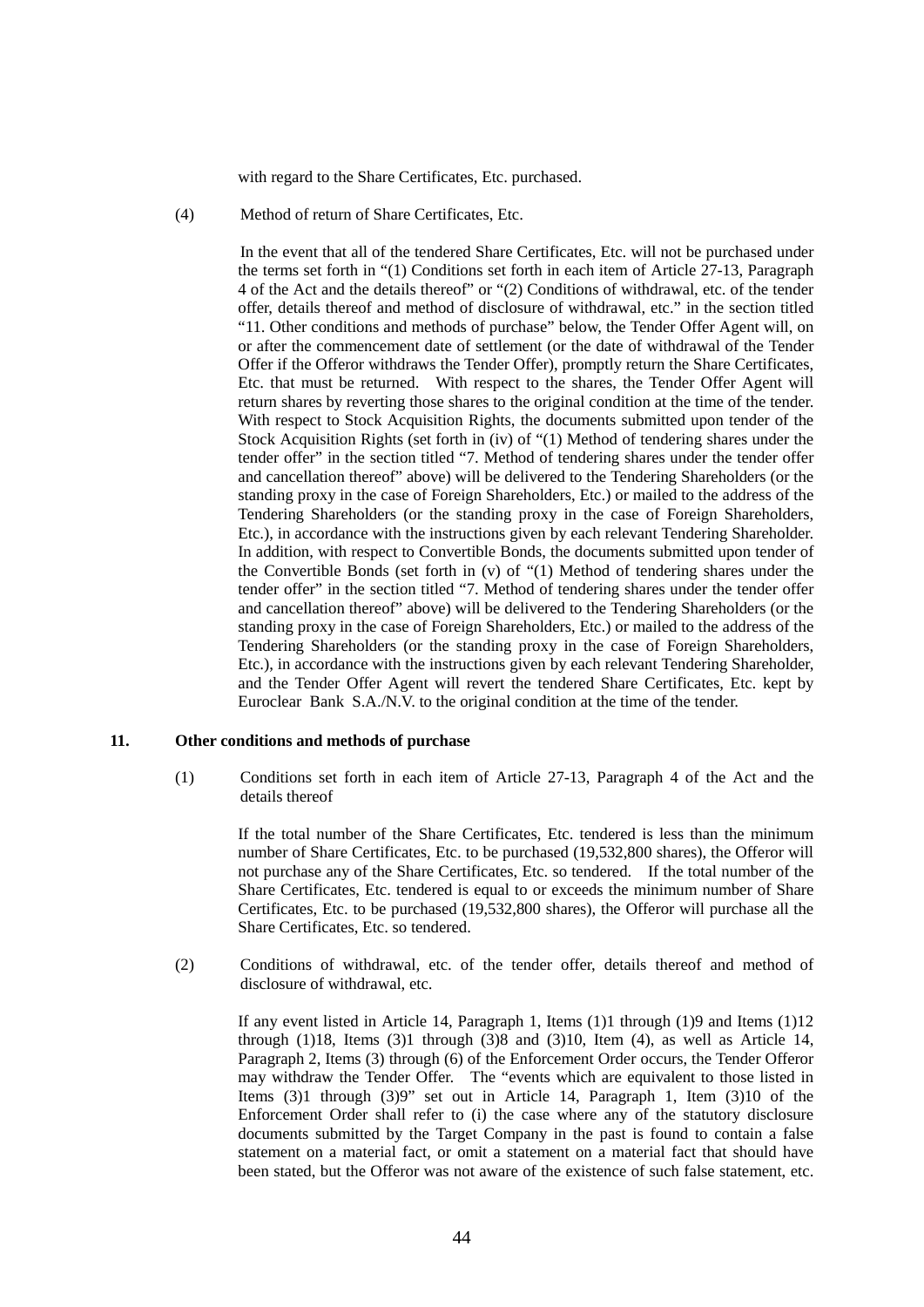nor the Offeror could have been aware of such false statement, etc. even with reasonable care, and (ii) the case where any of the events listed in Article 14, Paragraph 1, Items (3)1 through (3)7 of the Enforcement Order occurs in respect of a significant subsidiary of the Target Company.

In each of the following cases, the Offeror may, on or before the day preceding the date of expiration of the Tender Offer Period (including in any case where this period is extended), withdraw the Tender Offer on the basis that the Tender Offeror was not able to obtain "license, etc." set out in Article 14, Paragraph 1, Item (4) of the Enforcement Order with respect to the notification that is provided by the Offeror to the U.S. Antitrust Authorities pursuant to the U.S. Antitrust Act, an injunction prohibiting consumption of the Share Acquisition is issued by a court at the request of the U.S. Antitrust Authorities or the waiting period or an extended waiting period under the U.S. Antitrust Act has not expired

If the Tender Offeror intends to withdraw the Tender Offer, the Tender Offeror will give an electronic public notice and publish a notice to that effect in the Nikkei. However, if it is deemed difficult to give the public notice by the last day of the Tender Offer Period, the Tender Offeror will make a public announcement by the method set out in Article 20 of the Cabinet Ordinance and give a public notice immediately after the announcement.

(3) Conditions to reduce purchase price, details thereof and method of disclosure of reduction

Under Article 27-6, Paragraph 1, Item (1) of the Act, if the Target Company conducts any act set out in Article 13, Paragraph 1 of the Enforcement Order during the Tender Offer Period, the Tender Offeror may reduce the purchase price in accordance with the standards set out in Article 19, Paragraph 1 of the Cabinet Ordinance.

If the Tender Offeror intends to reduce the purchase price, the Tender Offeror will give electronic public notice and publish a notice to that effect in the Nikkei. However, if it is deemed difficult to give the public notice by the last day of the Tender Offer Period, the Tender Offeror will make a public announcement by the method set out in Article 20 of the Cabinet Ordinance and give public notice immediately after the announcement. If the purchase price is reduced, the Tender Offeror will also purchase the Share Certificates, Etc. tendered on or before the date of the public notice at the reduced purchase price.

(4) Matters concerning Tendering Shareholders' right to cancel tender

Tendering Shareholders may, at any time during the Tender Offer Period, cancel their agreement for the Tender Offer. Tendering Shareholders must cancel their agreement for the Tender Offer in accordance with the method set out in "(2) Method of cancellation of tenders under the tender offer" of "7. Method of tendering shares under the tender offer and cancellation thereof" above.

The Tender Offeror will not make any claim for damages or penalty payment against Tendering Shareholders even if the Tendering Shareholders cancel their agreement. Further, the cost of returning tendered Share Certificates, Etc. to the Tendering Shareholders will be borne by the Tender Offeror. If cancellation is proposed, the tendered Share Certificates, Etc. will be returned promptly after the procedures for that cancellation proposal are consummated in the manner set out in "(4) Method of return of Share Certificates, Etc." in "10. Method of settlement" above.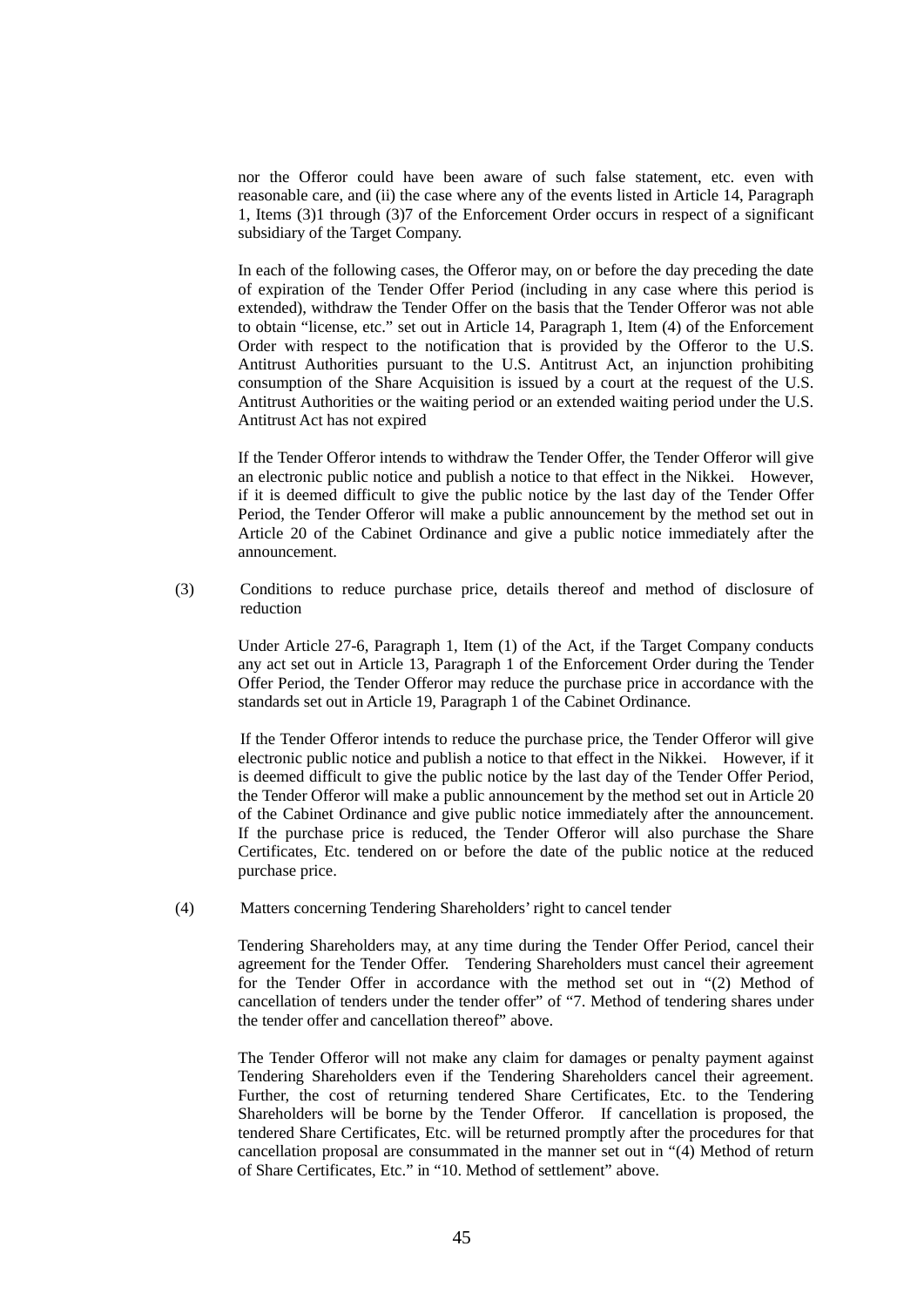(5) Method of disclosure if the conditions of the Tender Offer are changed

The Tender Offeror may change the conditions, etc. of the Tender Offer during the Tender Offer Period unless such change is prohibited under Article 27-6, Paragraph 1 of the Act or Article 13 of the Enforcement Order. If the Tender Offeror intends to change any conditions, etc. of the Tender Offer, the Tender Offeror will give an electronic public notice and publish a notice to that effect in the Nikkei. However, if it is deemed difficult to give the notice by the last day of the Tender Offer Period, the Tender Offeror will make a public announcement in the manner set out in Article 20 of the Cabinet Ordinance and give a public notice immediately after the announcement. If the conditions, etc. of the Tender Offer are changed, the Tender Offeror will also purchase the Share Certificates, Etc. tendered on or before the date of the public notice in accordance with the changed conditions, etc. of the Tender Offer.

(6) Method of disclosure if amendment statement is filed

If the Tender Offeror submits an amendment statement to the Director-General of the Kanto Local Finance Bureau (excluding the cases provided for in the proviso in Article 27-8, Paragraph 11 of the Act), the Tender Offeror will immediately make a public announcement of the content of that amendment statement that is relevant to the content of the public notice of the commencement of the Tender Offer in the manner set out in Article 20 of the Cabinet Ordinance. The Tender Offeror will also immediately amend the explanatory statement of the Tender Offer and deliver the amended explanatory statement to the Tendering Shareholders who have already received the previous explanatory statement. However, if the amendments are limited in scope, the Tender Offeror may instead prepare and deliver to Tendering Shareholders a document stating the reason for the amendments, the matters amended, and the details thereof.

(7) Method of disclosure of results of the Tender Offer

The results of the Tender Offer will be made public on the day following the last day of the Tender Offer Period in the manner set out in Article 9-4 of the Enforcement Order and Article 30-2 of the Cabinet Ordinance.

- (8) Other
	- (i) The distribution of the Tender Offer Registration Statement, Tender Offer Explanatory Statement and other documentation related to the Tender Offer (the "Offer Documents") may be restricted by law in certain jurisdictions. Any person who receives any Offer Documents is required to make himself, herself or itself aware of and comply with the relevant restrictions.
	- (ii) In the jurisdictions where an offer for purchase or a solicitation of offer for sale of any Target Company Shares, the Stock Acquisition Rights or the Convertible Bonds to which the Offer Documents relate is not lawful, the Offer Documents shall not constitute an offer or solicitation. In any of the above jurisdictions, tendering by a shareholder of Target Company Shares, a holder of the Stock Acquisition Rights or a holder of the Convertible Bonds will not be accepted.
	- (iii) Upon tendering in the Tender Offer, each Tendering Shareholder (or, in the case of Foreign Shareholders, Etc., their standing proxies) shall be deemed to have given the representation and warranty that solicitation relating to the Tender Offer to the Tendering Shareholder is lawful under all applicable securities laws and regulations,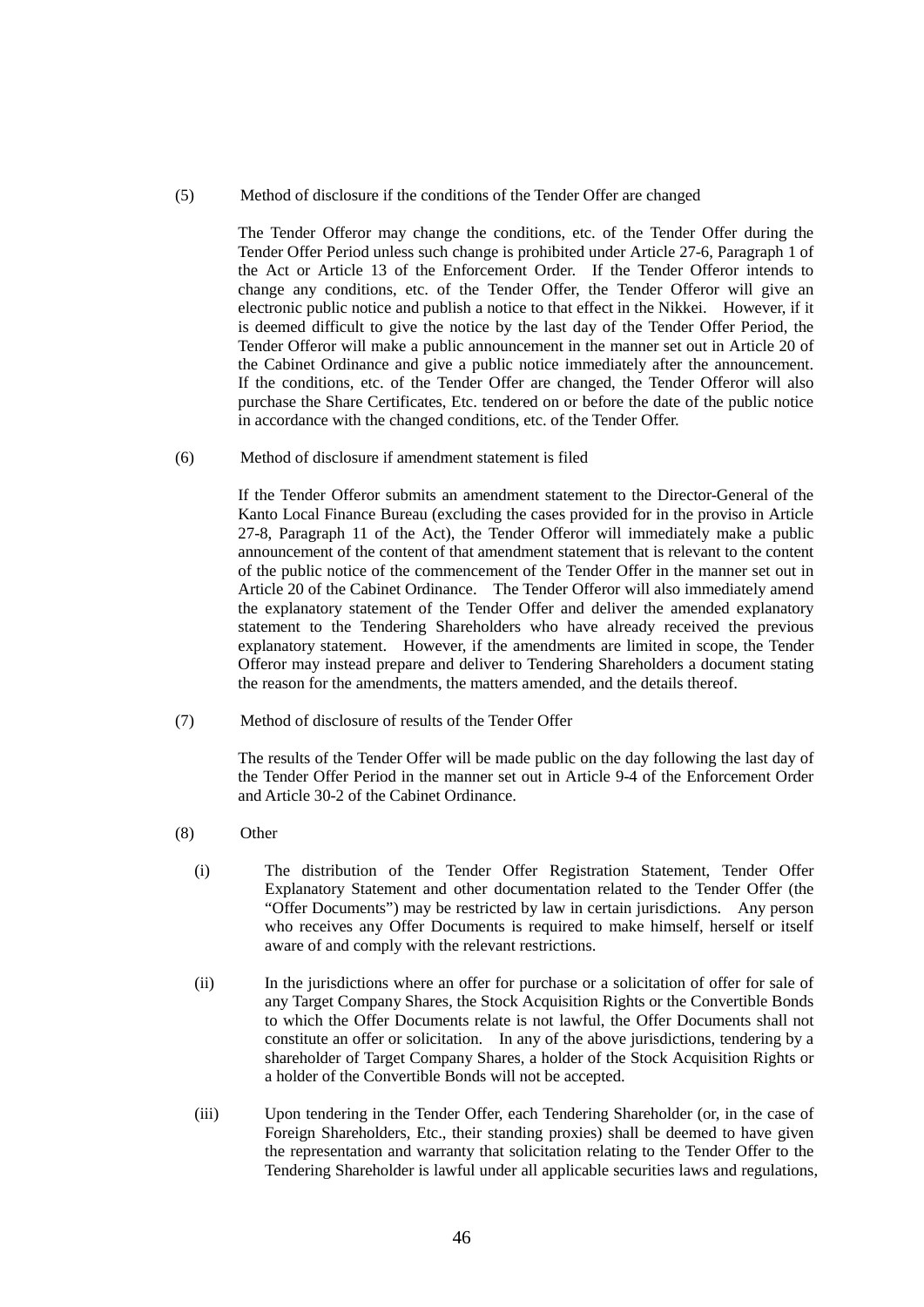and the Tendering Shareholder is in compliance with all applicable laws and regulations in connection with the tender.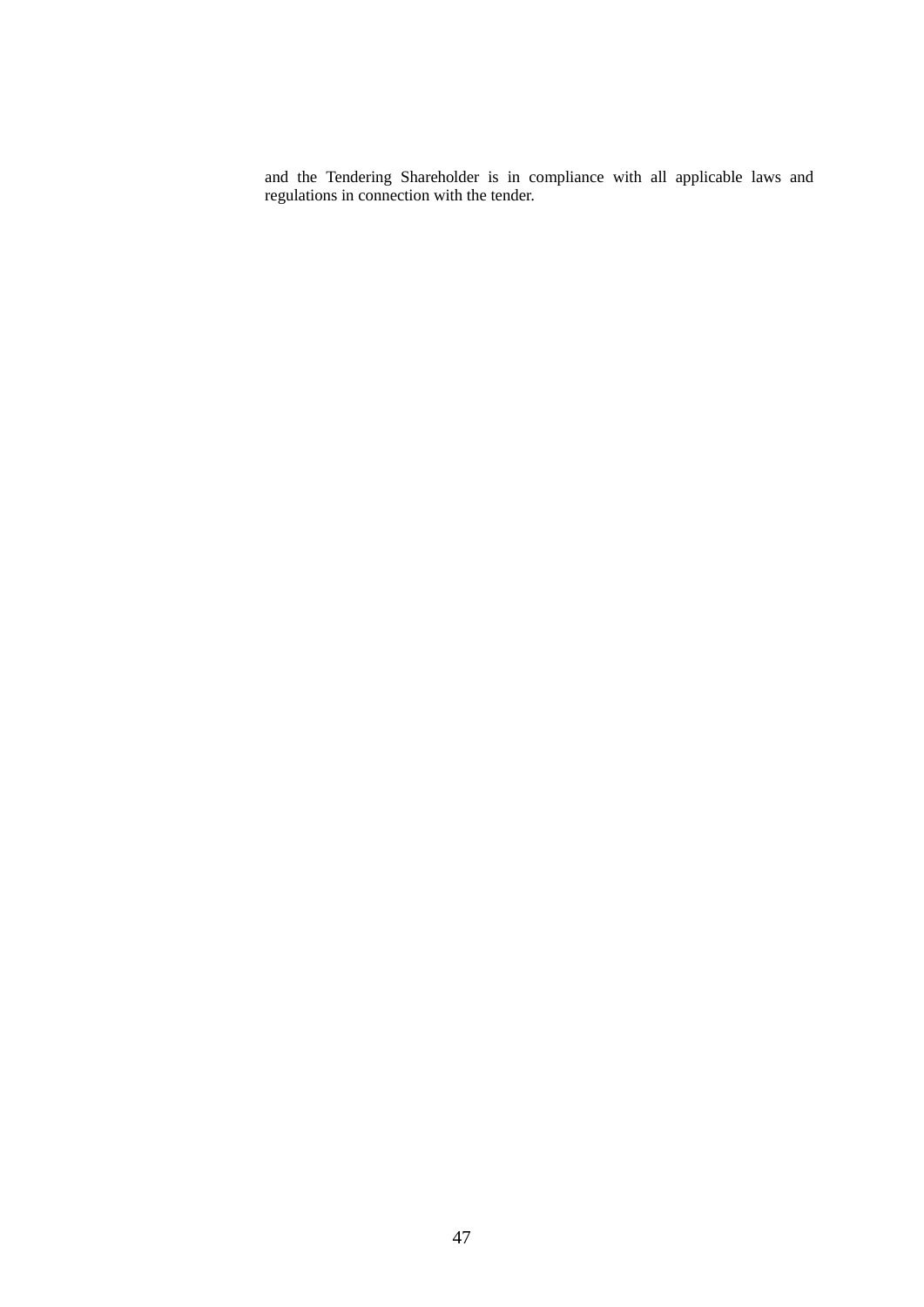## **II. Conditions of the Offeror**

### **1. In the case of a corporation**

- (1) Outline of the Offeror
- (i) History of the Offeror

| Month. Year     | Event                                                                                                                                                                                                                     |
|-----------------|---------------------------------------------------------------------------------------------------------------------------------------------------------------------------------------------------------------------------|
| September, 2016 | Incorporated as a joint stock corporation (kabushiki kaisha) whose trade<br>name is Adherence Corporation, whose head office is at 1-1, Marunouchi<br>2-chome, Chiyoda-ku, Tokyo, and whose stated capital is 500,000 yen |

(ii) Business purpose of the Offeror and the details of its business

(Purpose of the Offeror)

- 1. Investment business;
- 2. Lending of money; and
- 3. Any business incidental or in relation to any of the foregoing.

(Details of business of the Offeror)

The purpose of the Offeror's business is to acquire and own the Share Certificates, Etc. of the Target Company.

## (iii) Amount of capital and total number of issued shares of the Offeror

(as of October 17, 2016)

| <b>Amount of Stated Capital</b> | Total number of issued shares |
|---------------------------------|-------------------------------|
| 500,000                         | 100                           |
| ven                             | shares                        |

- Note: As stated in "I. Terms and conditions of tender offer," "8. Funds required for tender offer," "(2) Deposits or borrowings allocable for funds required for tender offer," "(iv) Other methods of financing," the Offeror will receive a contribution up to 5,200,000 thousand yen from Integral 2 LP, a contribution up to 600,000 thousand yen from Integral Fund II (A) L.P., and a contribution up to 1,200,000 thousand yen from Mr. Nemoto no later than two Business Days before the commencement date of settlement of the Tender Offer, and the Offeror's stated capital will be increased by 7,000,000 thousand yen at a maximum.
- (iv) Major shareholders

(as of October 17, 2016)

| Name                    | <b>Address</b>                                   | Number of shares held | Ratio to the total<br>number of issued<br>shares $(\% )$ |
|-------------------------|--------------------------------------------------|-----------------------|----------------------------------------------------------|
| Integral<br>Corporation | 1-1, Marunouchi<br>2-chome,<br>Chiyoda-ku, Tokyo | 100                   | 100.00                                                   |
| Total                   |                                                  | 00                    | 100 00                                                   |

(v) Employment histories of and number of shares held by officers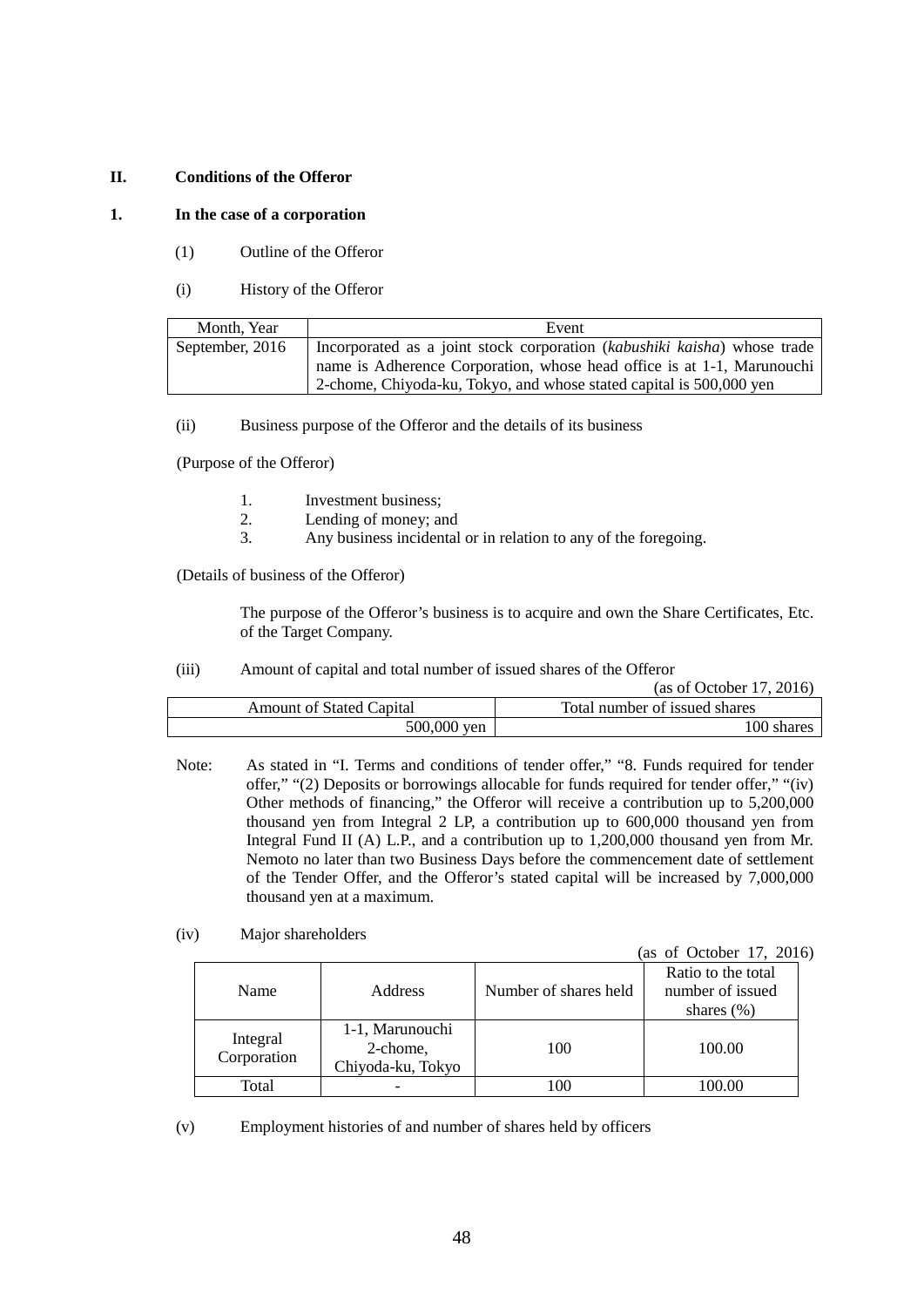(as of October 17, 2016)

| Title held                 | Position | Name                | Date of<br>birth | <b>Employment history</b> | Number of<br>shares held                                                                                                           |  |
|----------------------------|----------|---------------------|------------------|---------------------------|------------------------------------------------------------------------------------------------------------------------------------|--|
|                            |          |                     |                  | April 1998                | Joined Mitsubishi<br>Corporation                                                                                                   |  |
|                            |          |                     |                  | February<br>2005          | Joined Morgan Stanley<br>Japan Securities Co.,<br>Ltd.                                                                             |  |
|                            |          |                     |                  | January                   | Joined GCA                                                                                                                         |  |
|                            |          |                     |                  | 2006                      | Corporation                                                                                                                        |  |
|                            |          |                     |                  | December<br>2007          | Appointed Director and<br>Partner at Integral<br>Corporation (current<br>position)                                                 |  |
|                            |          |                     |                  | January<br>2009           | Appointed Director at<br>B.P.S. Corporation<br>(current position)                                                                  |  |
|                            |          | Kensaku<br>Mizutani |                  | October<br>2011           | Appointed Director at<br><b>FiBest Limited</b>                                                                                     |  |
| Representative<br>Director |          |                     | March 8.<br>1974 | September<br>2013         | Appointed Director at<br>TBI Co., Ltd. (currently<br>TBI Holdings Co., Ltd.)                                                       |  |
|                            |          |                     |                  | December<br>2014          | (current position)<br>Appointed Director at<br>QB Net Co., Ltd.<br>(currently QB Net)<br>Holdings Co., Ltd.)<br>(current position) |  |
|                            |          |                     |                  | March<br>2016             | Appointed Director at<br>Convano Inc. (current<br>position)                                                                        |  |
|                            |          |                     |                  | June 2016                 | Appointed Director at<br>Shinwa Co., Ltd.<br>(current position)                                                                    |  |
|                            |          |                     |                  | September<br>2016         | Appointed<br>Representative Director<br>of the Offeror (current<br>position)                                                       |  |
| Total                      |          |                     |                  |                           |                                                                                                                                    |  |

# (2) Financial condition

The Offeror is a company incorporated on September 26, 2016 and its initial fiscal year has not ended yet as of the date hereof. Therefore, no financial statements of the Offeror have been prepared so far.

- (3) Matters concerning the Offeror which is an ongoing disclosure company
- (i) Documents filed by the Offeror
	- (a) Annual Securities Report and Documents Attached Thereto
	- (b) Quarterly Securities Report or Semiannual Securities Report
	- (c) Amendment Report
- (ii) Place of public inspection of documents mentioned above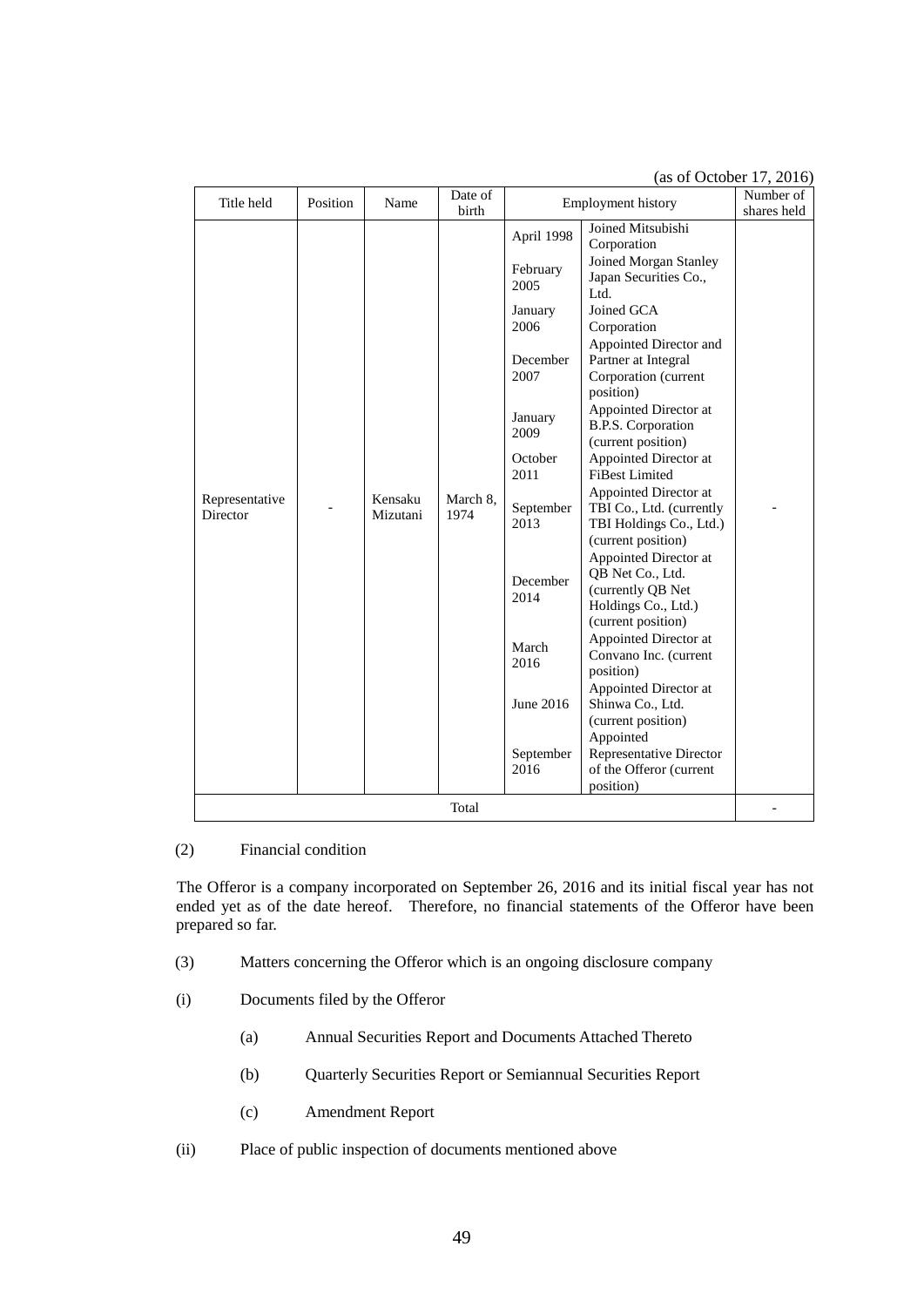**2. In the case of an entity other than a corporation** 

N/A

**3. In the case of an individual** 

N/A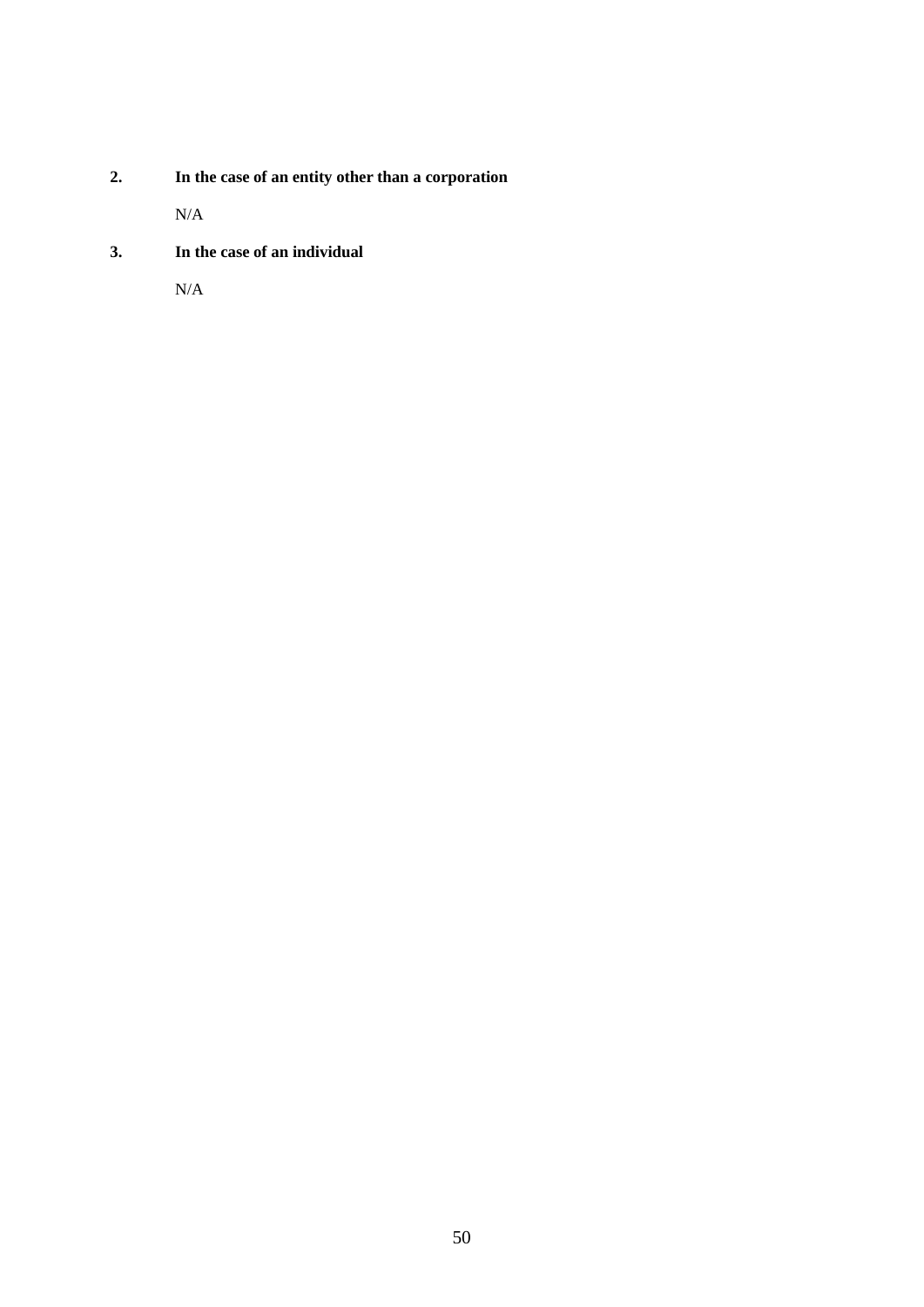# **III. Breakdown of Share Certificates, Etc. held and/or traded by the Offeror and special related persons**

# **1. Breakdown of ownership of Share Certificates, Etc. as of the date hereof**

(1) Total number of Share Certificates, Etc. held by the Offeror and the special related persons

|  |  |  | (as of October 17, 2016) |  |  |
|--|--|--|--------------------------|--|--|
|--|--|--|--------------------------|--|--|

|                                                                    | Number of<br>Share<br>Certificates,<br>Etc. held | Number of Share<br>Certificates, Etc.<br>provided in Article 7,<br>Paragraph 1, Item (2)<br>of Enforcement<br>Order | Number of Share<br>Certificates, Etc.<br>provided in Article 7,<br>Paragraph 1, Item (3)<br>of Enforcement Order |
|--------------------------------------------------------------------|--------------------------------------------------|---------------------------------------------------------------------------------------------------------------------|------------------------------------------------------------------------------------------------------------------|
| Share certificates                                                 | 49,541 (shares)                                  | $-$ (shares)                                                                                                        | $-$ (shares)                                                                                                     |
| Certificates of stock acquisition<br>rights                        | 3,359                                            |                                                                                                                     |                                                                                                                  |
| Certificates of corporate bonds<br>with stock acquisition rights   |                                                  |                                                                                                                     |                                                                                                                  |
| Beneficiary certificates of trust of<br>Share Certificates, Etc. ( |                                                  |                                                                                                                     |                                                                                                                  |
| Deposit receipts for Share<br>Certificates, Etc. (                 |                                                  |                                                                                                                     |                                                                                                                  |
| Total                                                              | 52,900                                           |                                                                                                                     |                                                                                                                  |
| Total number of Share<br>Certificates, Etc. held                   | 52,900                                           |                                                                                                                     |                                                                                                                  |
| (Total number of potential Share<br>Certificates, Etc. held)       | (3,359)                                          |                                                                                                                     |                                                                                                                  |

(2) Share Certificates, Etc. held by the Offeror

(as of October 17, 2016)

|                                                                    | Number of<br>Share<br>Certificates,<br>Etc. held | Number of Share<br>Certificates, Etc.<br>provided in Article<br>7.<br>Paragraph 1, Item<br>(2) of Enforcement<br>Order | Number of Share<br>Certificates, Etc.<br>provided in Article 7,<br>Paragraph 1, Item (3)<br>of Enforcement Order |
|--------------------------------------------------------------------|--------------------------------------------------|------------------------------------------------------------------------------------------------------------------------|------------------------------------------------------------------------------------------------------------------|
| Share certificates                                                 | - (shares)                                       | $-$ (shares)                                                                                                           | $-$ (shares)                                                                                                     |
| Certificates of stock acquisition<br>rights                        |                                                  |                                                                                                                        |                                                                                                                  |
| Certificates of corporate bonds<br>with stock acquisition rights   |                                                  |                                                                                                                        |                                                                                                                  |
| Beneficiary certificates of trust of<br>Share Certificates, Etc. ( |                                                  |                                                                                                                        |                                                                                                                  |
| Deposit receipts for Share<br>Certificates, Etc. (                 |                                                  |                                                                                                                        |                                                                                                                  |
| Total                                                              |                                                  |                                                                                                                        |                                                                                                                  |
| Total number of Share<br>Certificates, Etc. held                   |                                                  |                                                                                                                        |                                                                                                                  |
| (Total number of potential Share)<br>Certificates, Etc. held)      | $(-)$                                            |                                                                                                                        |                                                                                                                  |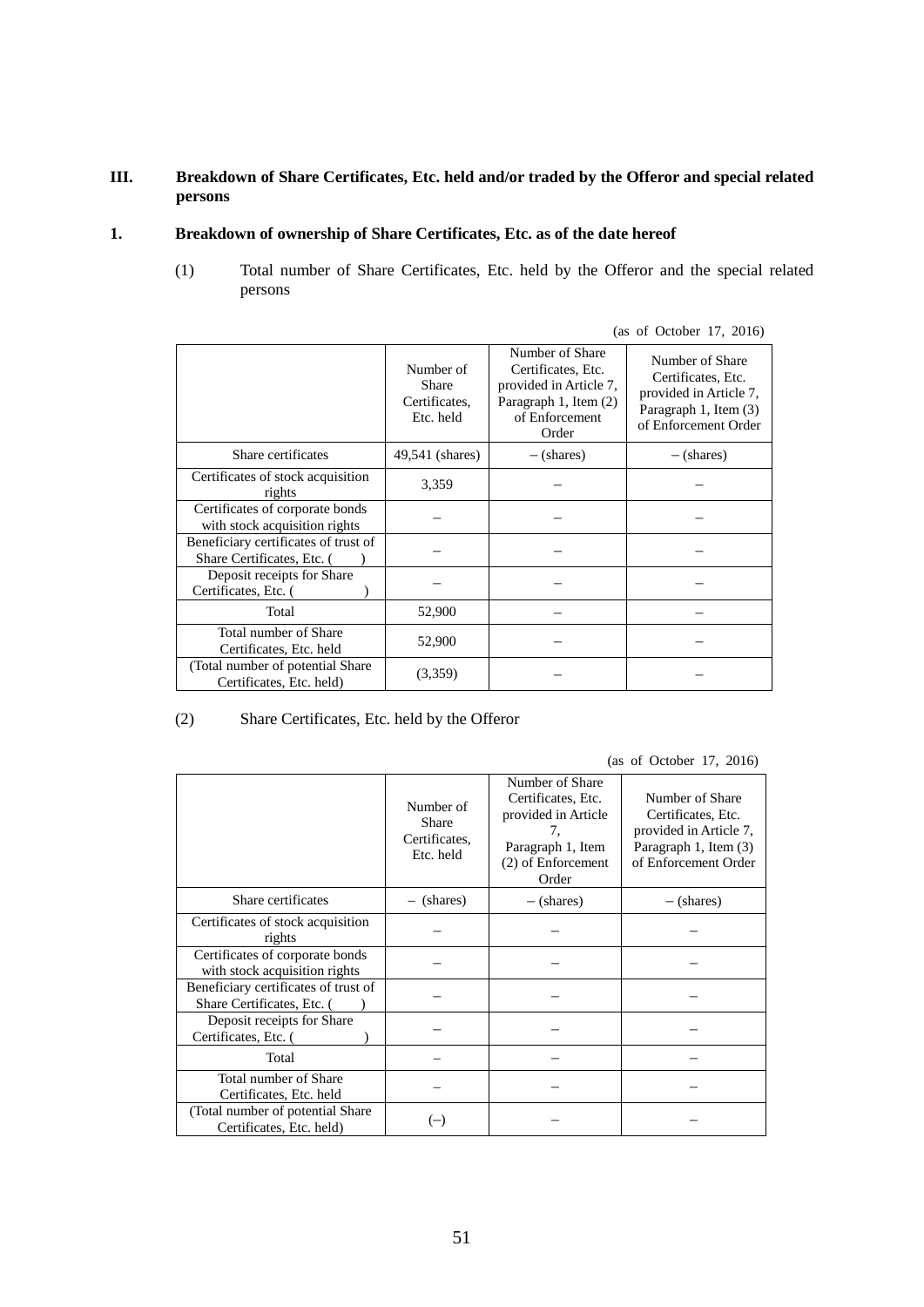# (3) Share Certificates, Etc. held by the special related persons (total shares held by special related persons)

| (as of October 17, 2016) |
|--------------------------|
|--------------------------|

|                                                                    | Number of<br>Share<br>Certificates,<br>Etc. held | Number of Share<br>Certificates, Etc.<br>provided in Article<br>7.<br>Paragraph 1, Item<br>(2) of Enforcement<br>Order | Number of Share<br>Certificates, Etc.<br>provided in Article 7,<br>Paragraph 1, Item (3)<br>of Enforcement Order |
|--------------------------------------------------------------------|--------------------------------------------------|------------------------------------------------------------------------------------------------------------------------|------------------------------------------------------------------------------------------------------------------|
| Share certificates                                                 | 49,541 (shares)                                  | $-$ (shares)                                                                                                           | $-$ (shares)                                                                                                     |
| Certificates of stock acquisition<br>rights                        | 3,359                                            |                                                                                                                        |                                                                                                                  |
| Certificates of corporate bonds<br>with stock acquisition rights   |                                                  |                                                                                                                        |                                                                                                                  |
| Beneficiary certificates of trust of<br>Share Certificates, Etc. ( |                                                  |                                                                                                                        |                                                                                                                  |
| Deposit receipts for Share<br>Certificates, Etc.                   |                                                  |                                                                                                                        |                                                                                                                  |
| Total                                                              | 52,900                                           |                                                                                                                        |                                                                                                                  |
| Total number of Share<br>Certificates, Etc. held                   | 52,900                                           |                                                                                                                        |                                                                                                                  |
| (Total number of potential Share)<br>Certificates, Etc. held)      | (3,359)                                          |                                                                                                                        |                                                                                                                  |

# (4) Share Certificates, Etc. held by each special related person (breakdown by each special related person)

(i) Special related person

|                                       | (40, 01, 000001, 11, 2010)                                                                                                                                                                                                        |  |  |  |
|---------------------------------------|-----------------------------------------------------------------------------------------------------------------------------------------------------------------------------------------------------------------------------------|--|--|--|
| Name or corporate name                | Nobuo Nemoto                                                                                                                                                                                                                      |  |  |  |
| Address or location                   | 13-4, Araki-cho, Shinjuku-ku, Tokyo (location of the Target<br>Company)                                                                                                                                                           |  |  |  |
| Occupation or<br>contents of business | Representative Director, Chairman and President of Aderans<br>Company Limited                                                                                                                                                     |  |  |  |
| Contact information                   | <b>Contact Person:</b><br>Masaaki<br>General<br>Manager,<br>Izumoto.<br>Global IR Department<br>Aderans Company Limited<br>13-4, Araki-cho, Shinjuku-ku, Tokyo<br><b>Contact Place:</b><br>03-3350-3268<br>Telephone Number:      |  |  |  |
| Relationship with Offeror             | A person who agreed to exercise the voting rights and other rights as<br>a shareholder jointly with the Offeror.<br>A person who agreed to acquire the Share Certificates, Etc. of the<br>Target Company jointly with the Offeror |  |  |  |

(as of October 17, 2016)

(as of October 17, 2016)

| Name or corporate name                | Yoshihiro Tsumura                                                               |
|---------------------------------------|---------------------------------------------------------------------------------|
| Address or location                   | 13-4, Araki-cho, Shinjuku-ku, Tokyo (location of the Target<br>Company)         |
| Occupation or<br>contents of business | Representative Director, Executive Vice President of Aderans<br>Company Limited |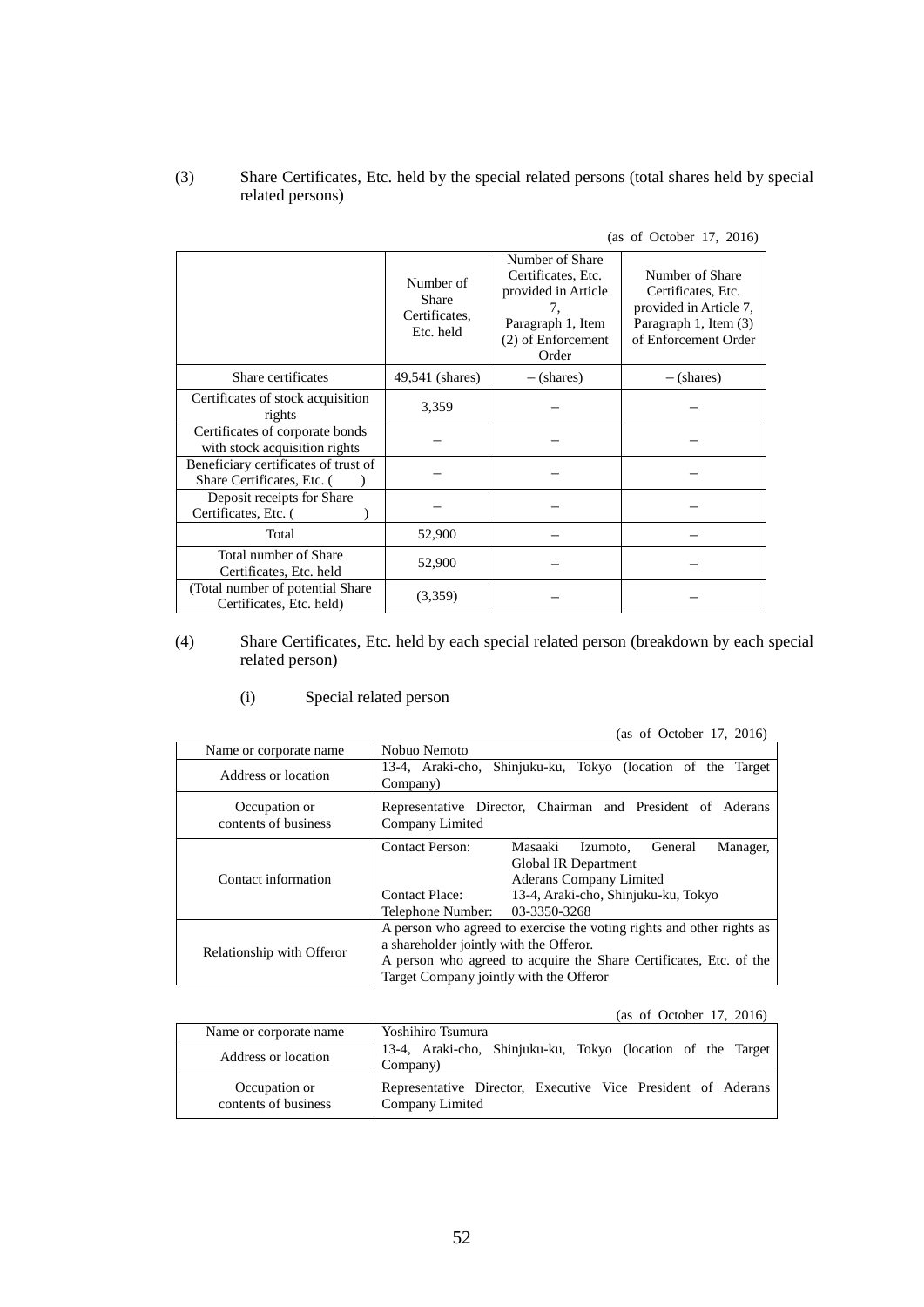| Contact information       | <b>Contact Person:</b>                                             | Masaaki                             | Izumoto,             | General | Manager, |
|---------------------------|--------------------------------------------------------------------|-------------------------------------|----------------------|---------|----------|
|                           |                                                                    |                                     | Global IR Department |         |          |
|                           |                                                                    | <b>Aderans Company Limited</b>      |                      |         |          |
|                           | <b>Contact Place:</b>                                              | 13-4, Araki-cho, Shinjuku-ku, Tokyo |                      |         |          |
|                           | Telephone Number:                                                  | 03-3350-3268                        |                      |         |          |
|                           | A person who agreed to acquire the Share Certificates, Etc. of the |                                     |                      |         |          |
| Relationship with Offeror | Target Company jointly with the Offeror                            |                                     |                      |         |          |

Note: Although Mr. Tsumura does not intend to directly acquire the Share Certificates, Etc. of the Target Company, if the Tender Offer is constituted, Mr. Tsumura plans to make contributions to the Tender Offeror. Therefore, Mr. Tsumura is listed as a special related person since he is considered to be a person who agreed to acquire Share Certificates, Etc. of the Target Company jointly with the Tender Offeror.

#### (ii) Number of Share Certificates, Etc. held

#### Nobuo Nemoto

|                                                                  |                                               |                                                                                                                  | (as of October 17, 2016)                                                                                         |
|------------------------------------------------------------------|-----------------------------------------------|------------------------------------------------------------------------------------------------------------------|------------------------------------------------------------------------------------------------------------------|
|                                                                  | Number of Share<br>Certificates, Etc.<br>held | Number of Share<br>Certificates, Etc.<br>provided in Article 7,<br>Paragraph 1, Item (2)<br>of Enforcement Order | Number of Share<br>Certificates, Etc.<br>provided in Article 7,<br>Paragraph 1, Item (3)<br>of Enforcement Order |
| Share certificates                                               | 49,461 (shares)                               | $-$ (shares)                                                                                                     | $-$ (shares)                                                                                                     |
| Certificates of stock acquisition<br>rights                      | 2,071                                         |                                                                                                                  |                                                                                                                  |
| Certificates of corporate bonds<br>with stock acquisition rights |                                               |                                                                                                                  |                                                                                                                  |
| Beneficiary certificates of trust<br>of Share Certificates, Etc. |                                               |                                                                                                                  |                                                                                                                  |
| Deposit receipts for Share<br>Certificates, Etc. (               |                                               |                                                                                                                  |                                                                                                                  |
| Total                                                            | 51,532                                        |                                                                                                                  |                                                                                                                  |
| Total number of Share<br>Certificates, Etc. held                 | 51,532                                        |                                                                                                                  |                                                                                                                  |
| (Total number of potential Share)<br>Certificates, Etc. held)    | (2,071)                                       |                                                                                                                  |                                                                                                                  |

Note: "Number of Share Certificates, Etc. held" above includes 15 voting rights pertaining to 1,598 shares of the Target Company indirectly held by Mr. Nemoto through the management stock ownership plan of the Target Company.

#### Yoshihiro Tsumura

|                                                                             |                    |                        | (as of October 17, 2016) |
|-----------------------------------------------------------------------------|--------------------|------------------------|--------------------------|
|                                                                             |                    | Number of Share        | Number of Share          |
|                                                                             | Number of Share    | Certificates, Etc.     | Certificates, Etc.       |
|                                                                             | Certificates, Etc. | provided in Article 7. | provided in Article 7,   |
|                                                                             | held               | Paragraph 1, Item (2)  | Paragraph 1, Item (3) of |
|                                                                             |                    | of Enforcement Order   | Enforcement Order        |
| Share certificates                                                          | 80 (shares)        | $-$ (shares)           | $-$ (shares)             |
| Certificates<br>of<br>stock<br>acquisition rights                           | 1,288              |                        |                          |
| Certificates<br>of<br>corporate<br>bonds with stock acquisition<br>rights   |                    |                        |                          |
| Beneficiary<br>of<br>certificates<br>trust of Share Certificates,<br>Etc. 0 |                    |                        |                          |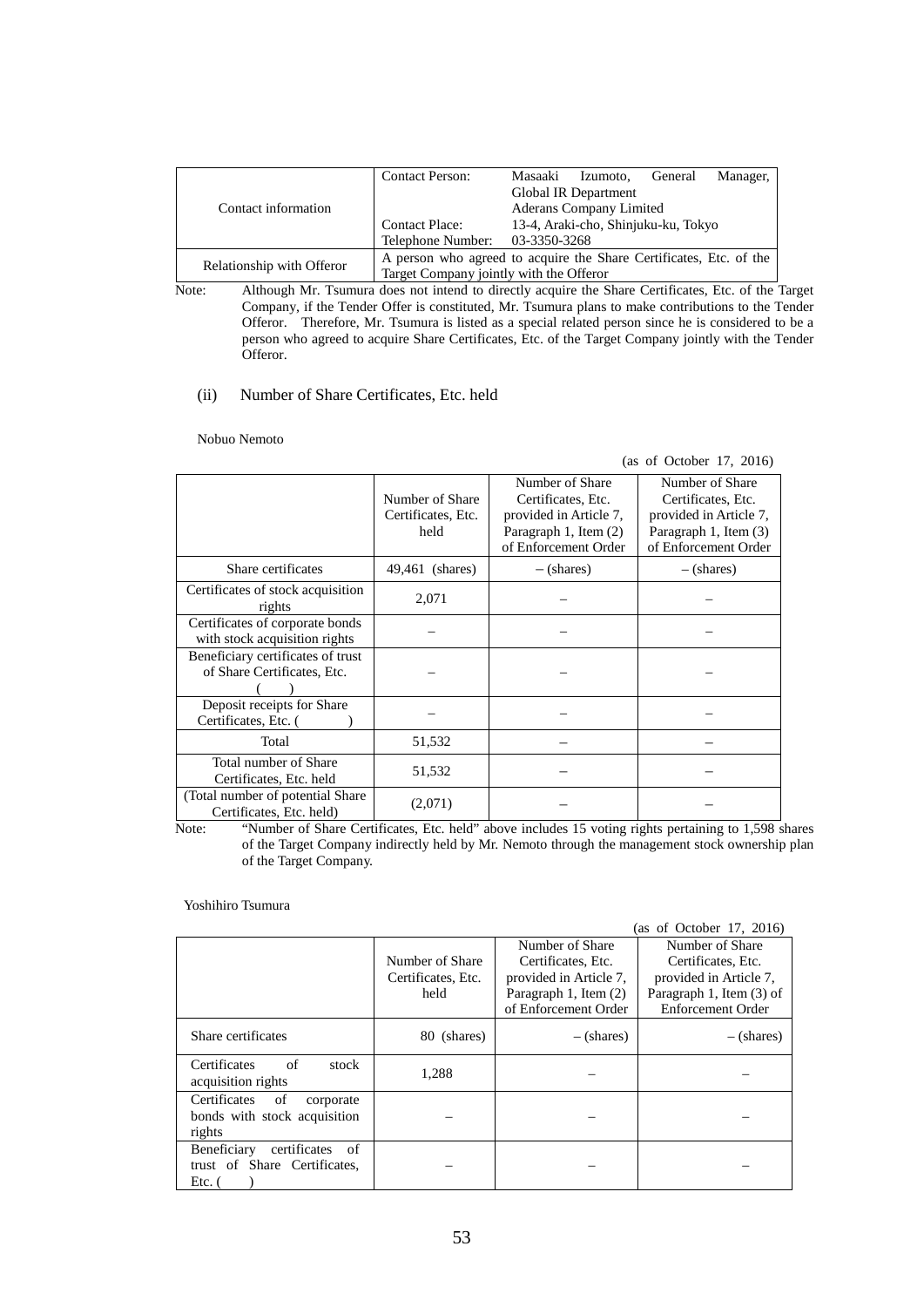| Deposit receipts for Share<br>Certificates,<br>Etc.           |         |  |
|---------------------------------------------------------------|---------|--|
| Total                                                         | 1,368   |  |
| Total number of Share<br>Certificates, Etc. held              | 1,368   |  |
| (Total number of potential)<br>Share Certificates, Etc. held) | (1,288) |  |

Note : "Number of Share Certificates, Etc. held" above includes 14 voting rights pertaining to 1,402 shares of the Target Company indirectly held by Mr. Tsumura through the management stock ownership plan of the Target Company.

## **2. Trading of Share Certificates, Etc.**

| (1) |  | Trading during the 60-day period prior to the date hereof |  |  |
|-----|--|-----------------------------------------------------------|--|--|
|     |  |                                                           |  |  |

| Name                          | Types of share<br>certificates | Increase   | Decrease | Net        |
|-------------------------------|--------------------------------|------------|----------|------------|
| Nobuo Nemoto<br>(Note 1)      | Common stock                   | 455 shares | —        | 455 shares |
| Yoshihiro Tsumura<br>(Note 2) | Common stock                   | 683 shares | —        | 683 shares |

Note 1: Mr. Nemoto acquired 222 shares (rounding down to the nearest whole number) on August 25, 2016 and 233 shares (rounding down to the nearest whole number) on September 23, 2016 by purchasing through the management stock ownership plan of the Target Company.

Note 2: Mr. Tsumura acquired 333 shares (rounding down to the nearest whole number) on August 25, 2016 and 349 shares (rounding down to the nearest whole number) on September 23, 2016 by purchasing through the management stock ownership plan of the Target Company.

### **3. Material contracts concerning these Share Certificates, Etc.**

The Integral Group has entered into the MBO Memorandum dated October 14, 2016 with Mr. Nemoto and Mr. Tsumura. In the MBO Memorandum, Mr. Nemoto agreed not to tender the Non-Tendered Shares (the number of shares held: 4,944,658 shares; and the ownership ratio: 11.94%) in the Tender Offer, to tender the Expected Tendered Stock Acquisition Rights (Mr. Nemoto) (the total number of underlying shares: 137,100 shares; and the total ownership ratio: 0.33%) in the Tender Offer, and to waive without any consideration all of the Expected Waived Stock Acquisition Rights (Mr. Nemoto) (the total number of underlying shares: 70,000 shares; and the total ownership ratio: 0.17%) promptly after the successful completion of the Tender Offer. Also, in the MBO Memorandum, Mr. Tsumura agreed to tender the Expected Tendered Share Certificates, Etc. (Mr. Tsumura) (the total number of underlying shares: 135,400 shares; and the total ownership ratio: 0.33%) in the Tender Offer.

For details, please see "(i) MBO Memorandum" of "6. Matters regarding material agreement(s) related to the Tender Offer" of "3. Purposes of tender offer" of "I. Terms and conditions of tender offer" above.

In addition, Mr. Nemoto has pledged in total 2,360,000 shares of the Target Company Shares that he holds as collateral to Sumitomo Mitsui Banking Corporation, Resona Bank, Limited and the Hokuriku Bank, Ltd.

### **4. Contract of purchase, etc. of Share Certificates, Etc. on and after the date hereof**

N/A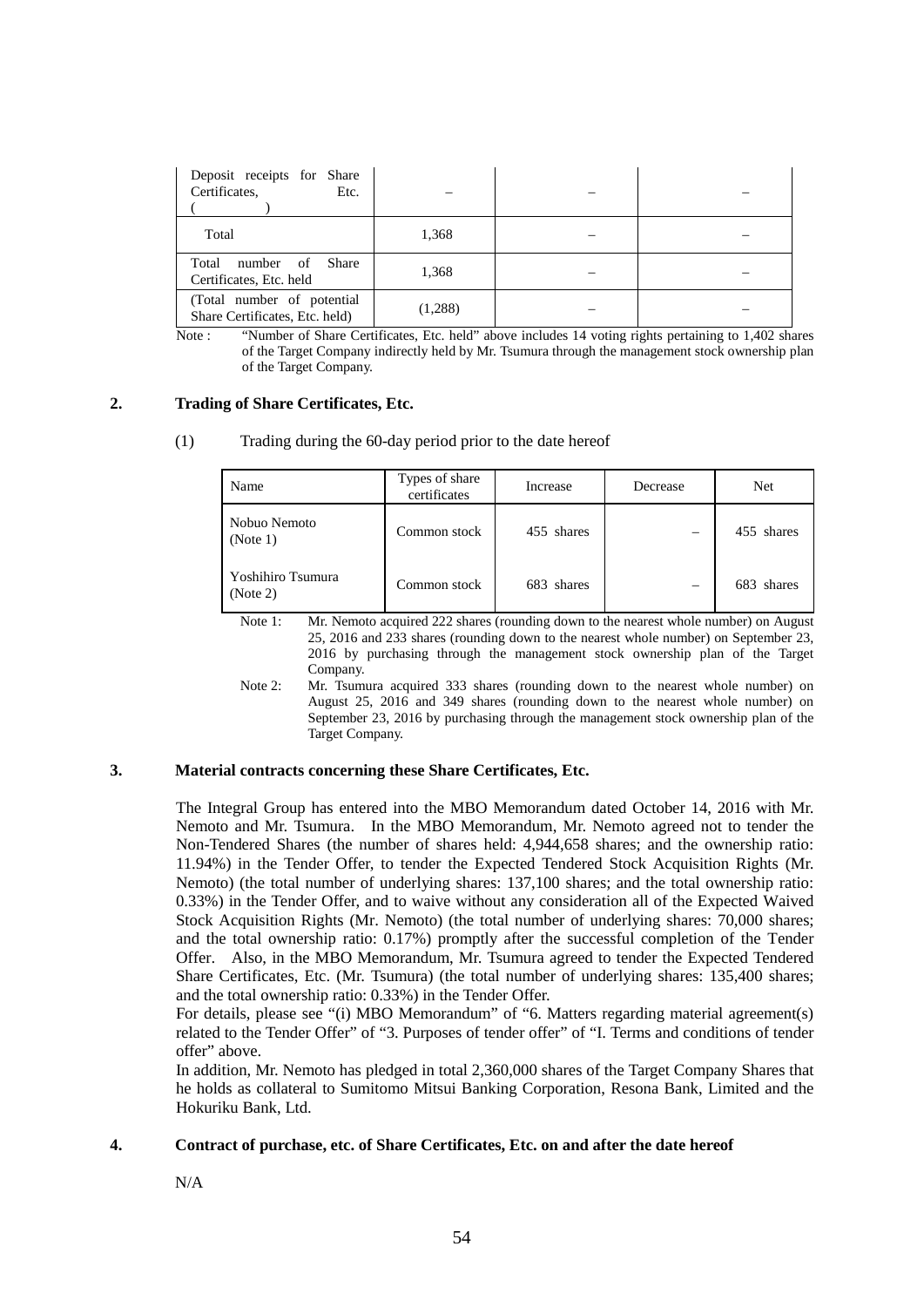### **IV. Transactions between the Offeror and the Target Company**

**1. Transactions between the Offeror and the Target Company or its officers, and the contents thereof** 

N/A

### **2. Agreements between the Offeror and the Target Company or its officers, and the contents thereof**

(1) Agreements between the Offeror and the Target Company, and the contents thereof

According to the Target Company Press Release, the Target Company resolved at its board of directors meeting held on October 14, 2016 to express an opinion in support of the Tender Offer, to recommend to the Target Company's shareholders to tender their Target Company Shares in response to the Tender Offer, and to leave the decision to the holders of Stock Acquisition Rights and Convertible Bonds as to whether or not to tender their Stock Acquisition Rights and Convertible Bonds in response to the Tender Offer.

For the details of the above resolutions of the board of directors of the Target Company, please see "(v) Approvals from all directors without conflicts of interest and opinions from all statutory auditors without conflicts of interest in the Target Company to the effect that they have no objections" of "Measures to ensure fairness of the Tender Offer Price and to avoid conflicts of interest and other measures to ensure fairness of the Tender Offer" of "Process of calculation" of "(2) Price of tender offer" of "4. Term, price and number of Share Certificates, Etc. for tender offer" above.

- (2) Details of agreements between the Offeror and officers of the Target Company
	- (i) MBO Memorandum

The Integral Group has entered into the MBO Memorandum dated October 14, 2016 with Mr. Nemoto and Mr. Tsumura. In the MBO Memorandum, Mr. Nemoto agreed not to tender the Non-Tendered Shares (the number of shares held: 4,944,658 shares; and the ownership ratio: 11.94%) in the Tender Offer, to tender the Expected Tendered Stock Acquisition Rights (Mr. Nemoto) (the total number of underlying shares: 137,100 shares; and the total ownership ratio: 0.33%) in the Tender Offer, and to waive without any consideration all of the Expected Waived Stock Acquisition Rights (Mr. Nemoto) (the total number of underlying shares: 70,000 shares; and the total ownership ratio: 0.17%) promptly after the successful completion of the Tender Offer. Also, in the MBO Memorandum, Mr. Tsumura agreed to tender the Expected Tendered Share Certificates, Etc. (Mr. Tsumura) (the total number of underlying shares: 135,400 shares; and the total ownership ratio: 0.33%) in the Tender Offer.

(ii) Shareholders Agreement

The Integral Group has entered into the Shareholders Agreement dated October 14, 2016 with Mr. Nemoto and Mr. Tsumura regarding the board composition of the Target Company after the Transaction, matters that require prior approvals related to the operation of the Target Company, and share transfer restrictions of the Target Company, etc.

For outline of contents of agreements including the MBO Memorandum and the Shareholders Agreement, please see "(i) MBO Memorandum" and "(iii) Shareholders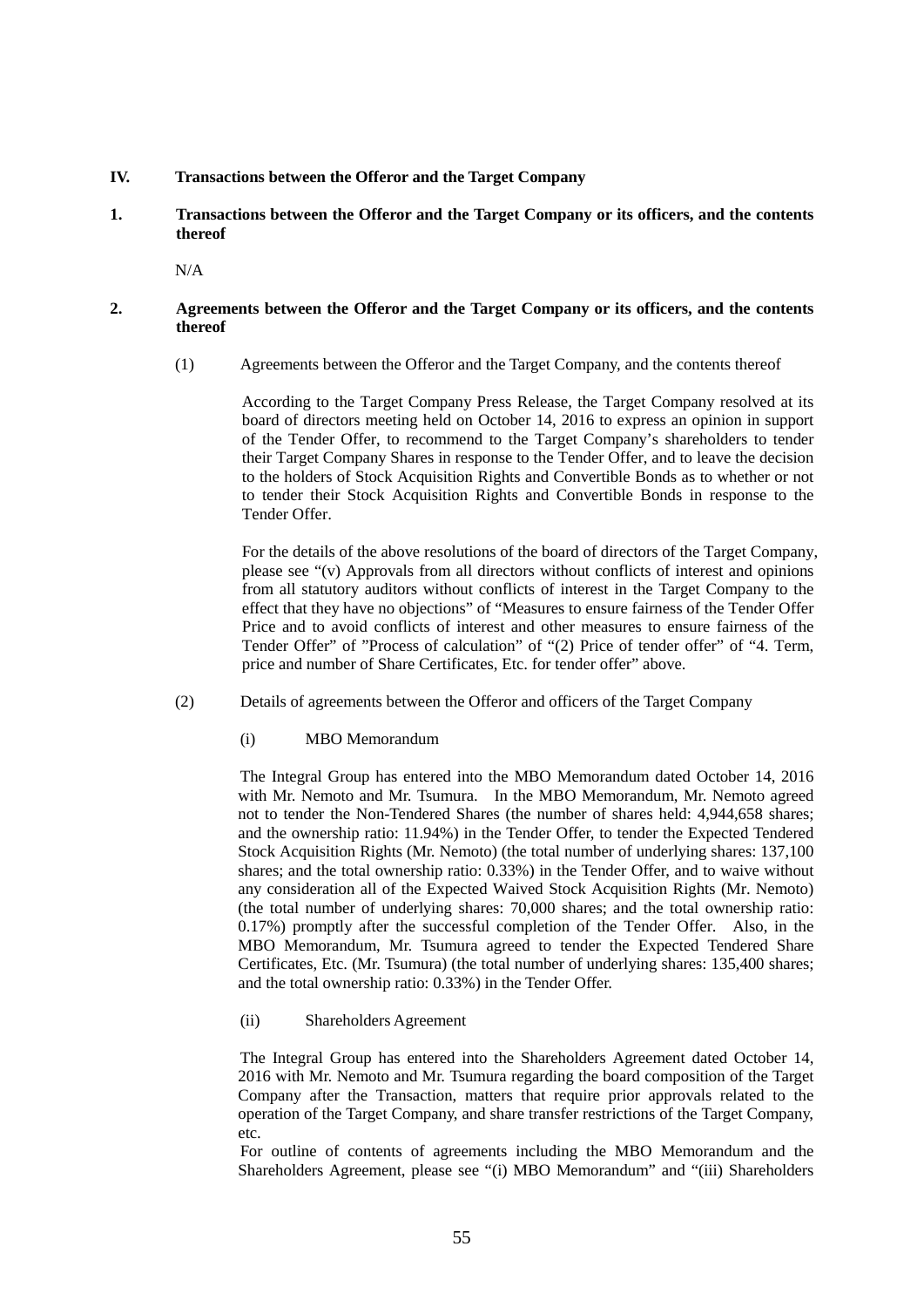Agreement" of "(6) Matters regarding material agreement(s) related to the Tender Offer" of "3. Purposes of tender offer" of "I. Terms and conditions of tender offer" above.

(3) Background, purpose and decision-making process leading to decision to conduct the Tender Offer, and management policy after the Tender Offer

> Please see "(2) Background, purpose and decision-making process leading to decision to conduct the Tender Offer, and management policy after the Tender Offer" of "3. Purposes of tender offer" of "I. Terms and conditions of tender offer" above.

(4) Measures to ensure fairness of the Tender Offer Price and to avoid conflicts of interest and other measures to ensure fairness of the Tender Offer

> Please see "Measures to ensure fairness of the Tender Offer Price and to avoid conflicts of interest and other measures to ensure fairness of the Tender Offer" of "Process of calculation" of "(2) Price of tender offer" of "4. Term, price and number of Share Certificates, Etc. for tender offer" of "I. Terms and conditions of tender offer" above.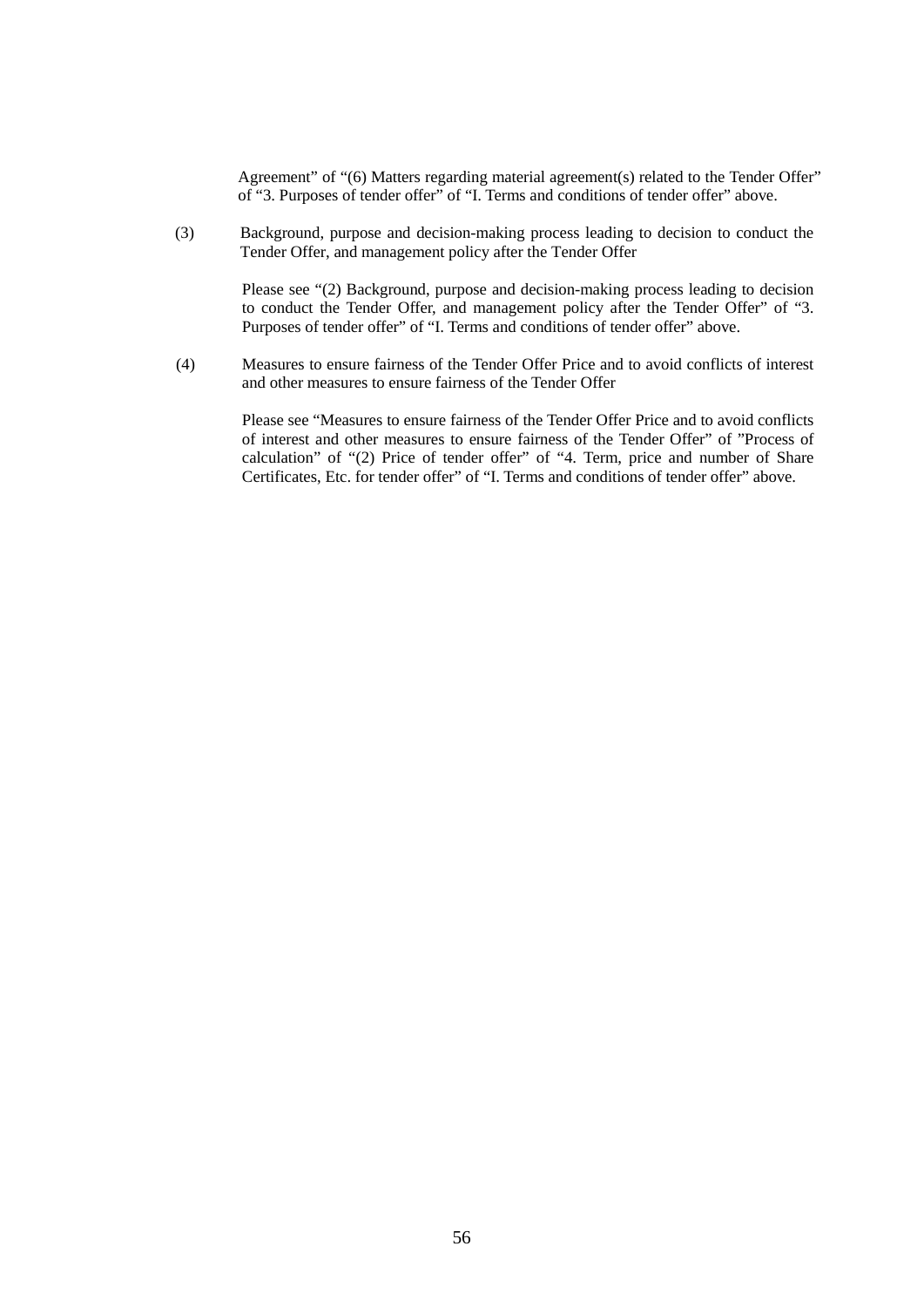# **V. Conditions of the Target Company**

# **1. Profits and losses, etc. for the past three years**

# (1) Profits and losses

|                                              |  | (Japanese yen) |
|----------------------------------------------|--|----------------|
| Fiscal year                                  |  |                |
| Net sales                                    |  |                |
| Sales cost                                   |  |                |
| Selling, general and administrative expenses |  |                |
| Non-operating income                         |  |                |
| Non-operating expenses                       |  |                |
| Net income (loss)                            |  |                |

# (2) Profit and loss per share

|                              |                          | (Japanese ven) |
|------------------------------|--------------------------|----------------|
| Fiscal vear                  |                          |                |
| Net income or loss per share | -                        |                |
| Dividend per share           |                          |                |
| Net assets per share         | $\overline{\phantom{0}}$ |                |

# **2. Share price information**

| ---------            |       |                                           |      |      |        |           | (Japanese yen) |  |  |
|----------------------|-------|-------------------------------------------|------|------|--------|-----------|----------------|--|--|
| Names of financial   |       |                                           |      |      |        |           |                |  |  |
| instruments exchange |       |                                           |      |      |        |           |                |  |  |
| or                   |       |                                           |      |      |        |           |                |  |  |
| approved financial   |       | First Section of the Tokyo Stock Exchange |      |      |        |           |                |  |  |
| instruments dealers  |       |                                           |      |      |        |           |                |  |  |
| association          |       |                                           |      |      |        |           |                |  |  |
|                      | April | May                                       | June | July | August | September | October        |  |  |
| Month                | 2016  | 2016                                      | 2016 | 2016 | 2016   | 2016      | 2016           |  |  |
| Highest share price  | 699   | 571                                       | 560  | 524  | 472    | 453       | 540            |  |  |
| Lowest share price   | 555   | 515                                       | 480  | 444  | 432    | 420       | 448            |  |  |

Note: The highest and lowest share prices for October 2016 represent the highest and lowest share prices up to and including October 14, 2016.

# **3. Shareholder information**

# (1) Breakdown by holders

|                                                                                                                         |                          |                           |             |           |                        |          |             |  | as of                      |
|-------------------------------------------------------------------------------------------------------------------------|--------------------------|---------------------------|-------------|-----------|------------------------|----------|-------------|--|----------------------------|
| <b>Status of Shares</b><br>(shares constituting 1 unit:<br>shares)                                                      |                          |                           |             |           |                        |          |             |  | Status of                  |
| Description<br>National and<br>Financial<br>Financial<br>local<br>instruments<br>institutions<br>dealers<br>governments |                          |                           |             | Other     | Foreign entities, etc. |          | Individuals |  | shares less<br>than 1 unit |
|                                                                                                                         | entities                 | Other than<br>Individuals | Individuals | or others | Total                  | (shares) |             |  |                            |
| Number of<br>shareholders                                                                                               |                          |                           |             |           | ٠.                     | ۰        |             |  |                            |
| Number of<br>shares<br>held (units)                                                                                     | $\overline{\phantom{a}}$ |                           |             | -         | ٠.                     | ۰        |             |  |                            |
| Proportion of<br>number of<br>shares<br>held $(\%)$                                                                     |                          |                           |             |           |                        |          |             |  |                            |

(2) Number of shares held by major shareholders and officers

(i) Major shareholders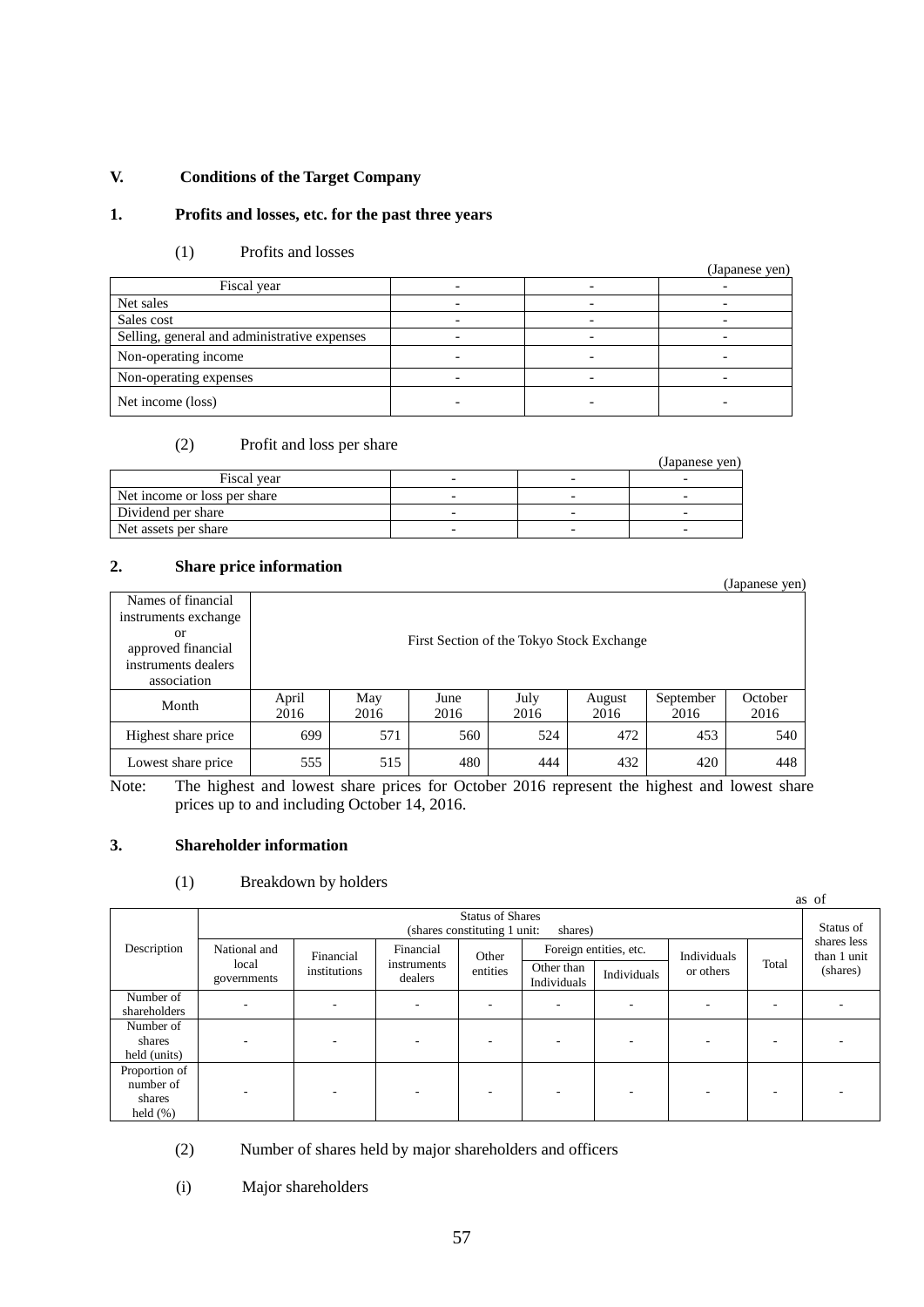|                        |                          |                          | as of                                                       |
|------------------------|--------------------------|--------------------------|-------------------------------------------------------------|
| Name or corporate name | Address or location      | Number of<br>shares held | Ratio to the<br>total number<br>of issued<br>shares $(\% )$ |
|                        |                          |                          |                                                             |
|                        |                          |                          |                                                             |
|                        | $\overline{\phantom{0}}$ |                          |                                                             |
|                        |                          |                          |                                                             |
| Total                  |                          |                          |                                                             |

### (ii) Officers

|       |       |           |                          | as of                                                   |
|-------|-------|-----------|--------------------------|---------------------------------------------------------|
| Name  | Title | Job title | Number of<br>shares held | Ratio to the<br>total number<br>of issued<br>shares (%) |
|       |       |           |                          |                                                         |
|       |       |           |                          |                                                         |
|       |       |           |                          |                                                         |
|       |       |           |                          |                                                         |
| Total |       |           |                          |                                                         |

## **4. Matters concerning the Target Company which is an ongoing disclosure company**

- (1) Documents filed by the Target Company
- (i) Annual securities report and documents attached thereto Annual securities report and documents attached thereto for the 46th term (from March 1, 2014 to February 28, 2015) were filed to the Director-General of the Kanto Local Finance Bureau on May 28, 2015 Annual securities report and documents attached thereto for the 47th term (from March 1, 2015 to February 29, 2016) were filed to the Director-General of the Kanto Local Finance Bureau on May 26, 2016
- (ii) Quarterly securities report or semiannual securities report Quarterly Securities Report for the Second Quarter of the 48th Term (from June 1, 2016 to August 31, 2016) is filed to the Director-General of the Kanto Local Finance Bureau on October 14, 2016
- (iii) Extraordinary report N/A
- (iv) Amendment report N/A
- (2) Place of public inspection of documents mentioned above

Aderans Company Limited (13-4, Araki-cho, Shinjuku-ku, Tokyo)

Tokyo Stock Exchange, Inc. (2-1 Nihonbashi Kabuto-cho, Chuo-ku, Tokyo)

# **5. Details, etc. of facts regarding implementation of tender offer that have been notified**

N/A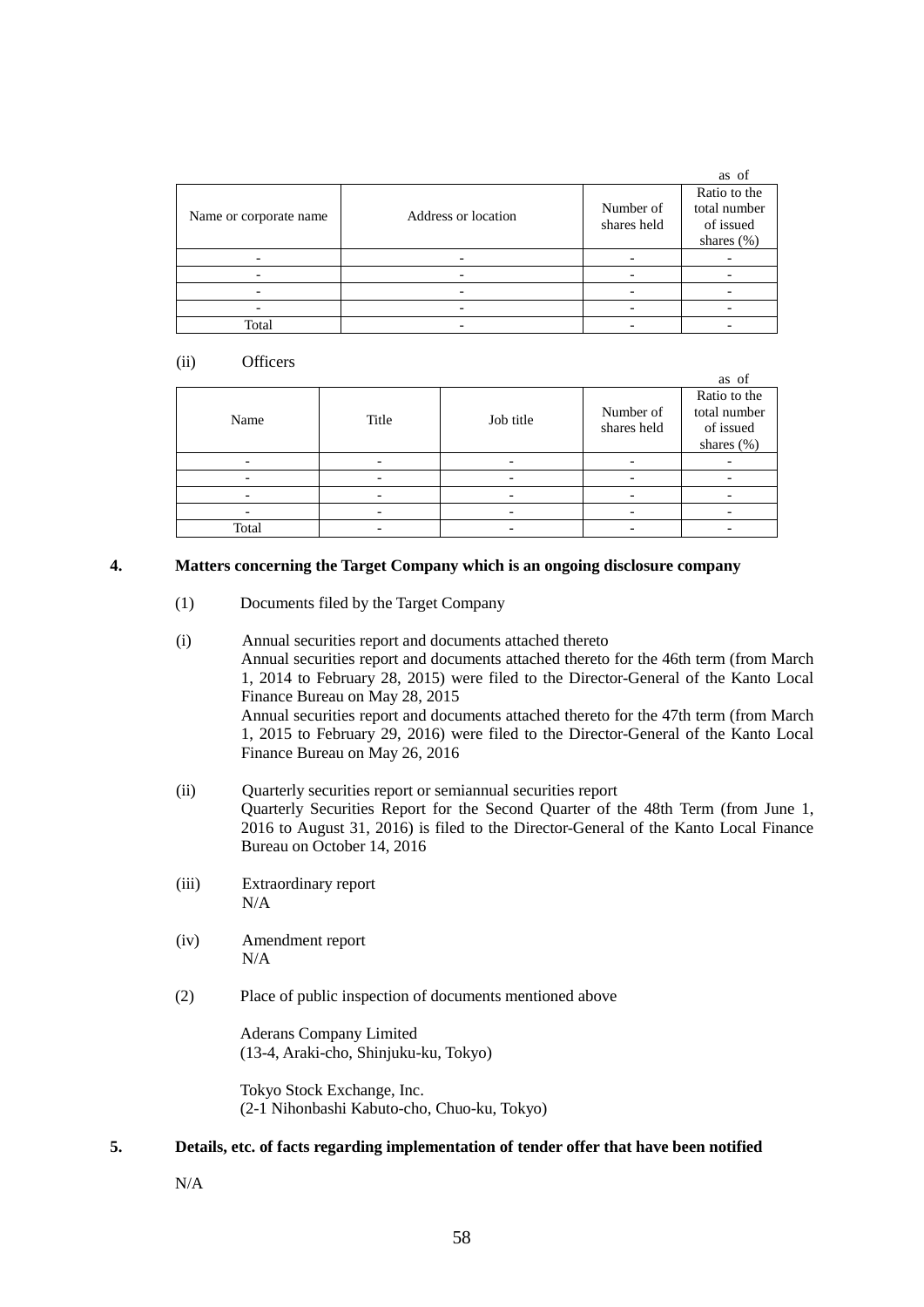## **6. Other matters**

(1) Announcement of "Notice Regarding Revision to Dividend Forecast for Fiscal 2017"

It has been announced that the Target Company decided at the board of directors meeting held on October 14, 2016 to revise its dividend forecast for the fiscal year ending February 2017 and not to declare a year-end dividend for the fiscal year ending February 2017, on the condition that the Tender Offer is completed. Please refer to the announced notice for further details.

(2) Announcement of "Notice regarding Differences between First Two-Quarter Performance Forecast and Actual Results and Revision of Full-Year Performance Forecast"

On October 14, 2016, the Target Company announced "Notice regarding Differences between First Two-Quarter Performance Forecast and Actual Results and Revision of Full-Year Performance Forecast" and on October 17, 2016, the Target Company announced "(Correction) Partial Correction to 'Notice regarding Differences between First Two-Quarter Performance Forecast and Actual Results and Revision of Full-Year Performance Forecast'". Based on the announcement, overview of the difference between earnings forecast and actual earnings figures for consolidated cumulative second quarter for the fiscal year ending February 2017 and annual consolidated performance forecast for the fiscal year ending February 2017 for the Target Company are as follows. The overview of the announcement below is an excerpt of the notice announced by the Target Company. Please refer to the announced notice for further details.

|  |  |  |  | Difference between performance forecast and actual earnings figures for consolidated cumulative |  |
|--|--|--|--|-------------------------------------------------------------------------------------------------|--|
|  |  |  |  | second quarter for the fiscal year ending February 2017 (March 1, 2016 to August 31, 2016)      |  |

|                                                                                                 | <b>Net Sales</b>         | Operating<br><i>n</i> come | Ordinary income          | Net quarterly<br>income<br>attributable to<br>the shareholders<br>of the parent<br>company | Net quarterly<br>income per share |
|-------------------------------------------------------------------------------------------------|--------------------------|----------------------------|--------------------------|--------------------------------------------------------------------------------------------|-----------------------------------|
| Previous forecast (A)                                                                           | $40,000$ million<br>yen  | 200 million yen            | 190 million yen          | 30 million yen                                                                             | $0.86$ yen                        |
| Actual earnings (B)                                                                             | 37,860 million<br>ven    | 169 million yen            | $(1,245)$ million<br>ven | $(1,319)$ million<br>ven                                                                   | $(37.85)$ yen                     |
| Difference (B-A)                                                                                | $(2,140)$ million<br>yen | (31) million yen           | $(1,435)$ million<br>yen | $(1,349)$ million<br>yen                                                                   |                                   |
| Change                                                                                          | (5.3)%                   | $(15.0)\%$                 |                          |                                                                                            |                                   |
| (Reference) Actual results for<br>the second quarter for the fiscal<br>year ended February 2016 | 39,842 million<br>yen    | 459 million yen            | 821 million yen          | 349 million yen                                                                            | $10.00$ yen                       |

Annual consolidated performance forecast for the fiscal year ending February 2017 (March 1, 2016 to February 28, 2017)

|                       | <b>Net Sales</b>         | Operating<br><i>n</i> come |                                   | Net income<br>attributable to<br>Ordinary income the shareholders<br>of the parent<br>company | Net income per<br>share |
|-----------------------|--------------------------|----------------------------|-----------------------------------|-----------------------------------------------------------------------------------------------|-------------------------|
| Previous forecast (A) | 81,300 million<br>ven    |                            | 650 million yen   640 million yen | 100 million yen                                                                               | $2.86$ yen              |
| Revised forecast (B)  | 77,462 million<br>yen    | $(370)$ million<br>yen     | $(1,520)$ million<br>yen          | $(1,900)$ million<br>yen                                                                      | (54.49) yen             |
| Difference (B-A)      | $(3,838)$ million<br>yen | $(1,020)$ million<br>yen   | $(2,160)$ million<br>yen          | $(2,000)$ million<br>yen                                                                      |                         |
| Change                | (4.7)%                   |                            |                                   |                                                                                               |                         |